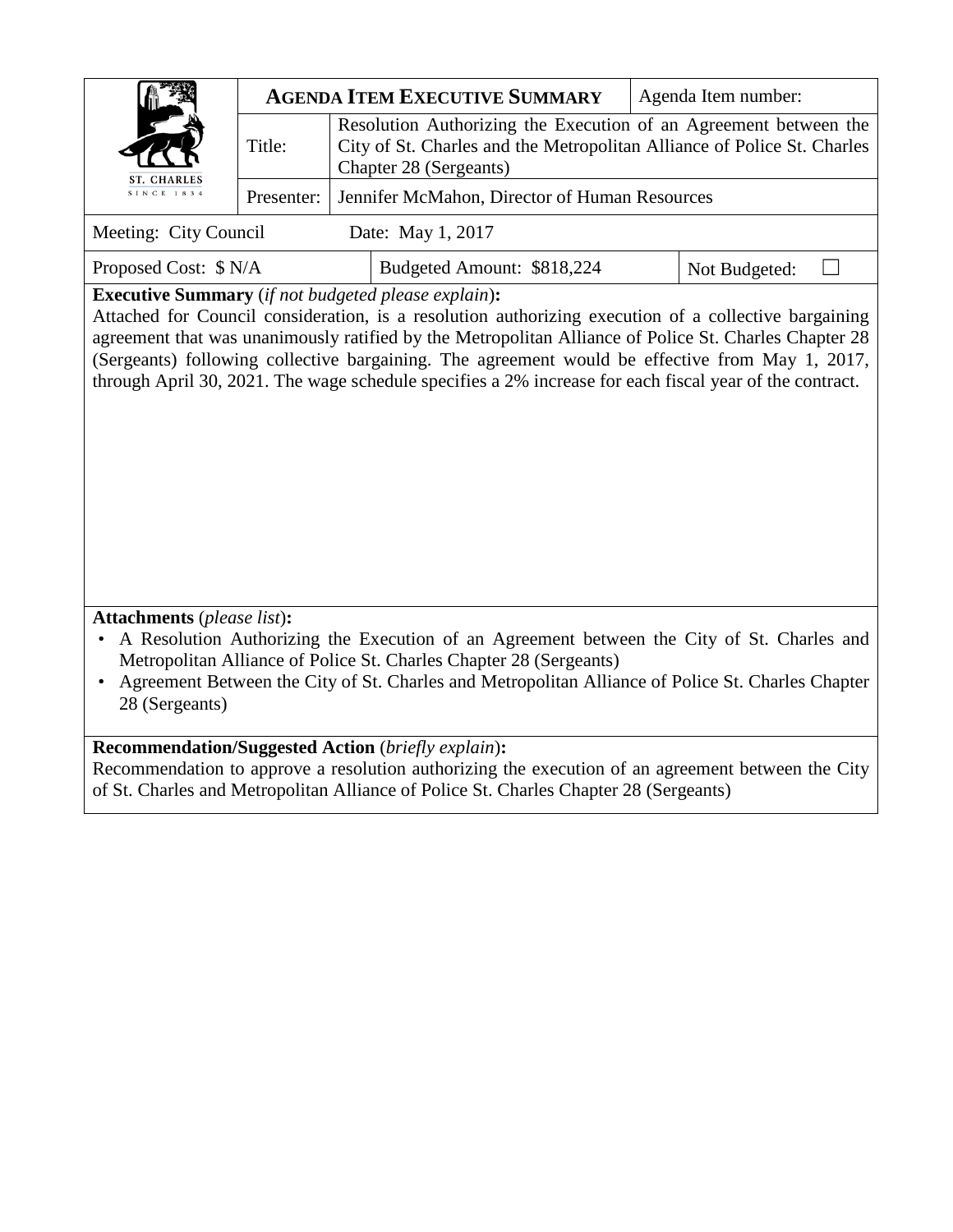**City of St. Charles, Illinois Resolution No. 2017 - \_\_\_**

## **A Resolution Authorizing the Execution of an Agreement between the City of St. Charles and Metropolitan Alliance of Police St. Charles Chapter 28**

## **Presented & Passed by the City Council on May 1, 2017**

WHEREAS, the Metropolitan Alliance of Police St. Charles Chapter 28 (MAP) completed bargaining and ratified the proposed agreement with the City that resulted from such bargaining; and

WHEREAS, the Mayor and City Council has reviewed and discussed the proposed agreement;

NOW THEREFORE, be it resolved by the authorities of the City of St. Charles that Mark Koenen, City Administrator, is hereby authorized to execute a contract between the City of St. Charles and the Metropolitan Alliance of Police St. Charles Chapter 28, effective May 1, 2017, through April 30, 2021.

PRESENTED to the City Council of the City of St. Charles, Illinois, this  $1<sup>st</sup>$  day of May, 2017.

PRESENTED by the City Council of the City of St. Charles, Illinois, this  $1<sup>st</sup>$  day of May, 2017.

APPROVED by the Mayor of the City of St. Charles, Illinois, this  $1<sup>st</sup>$  day of May, 2017.

Raymond P. Rogina, Mayor

\_\_\_\_\_\_\_\_\_\_\_\_\_\_\_\_\_\_\_\_\_\_\_\_\_\_\_\_\_\_

ATTEST:

\_\_\_\_\_\_\_\_\_\_\_\_\_\_\_\_\_\_\_\_\_\_\_\_\_\_\_\_\_\_ Nancy Garrison, City Clerk

COUNCIL VOTE: Ayes: Nays: Absent: Abstain: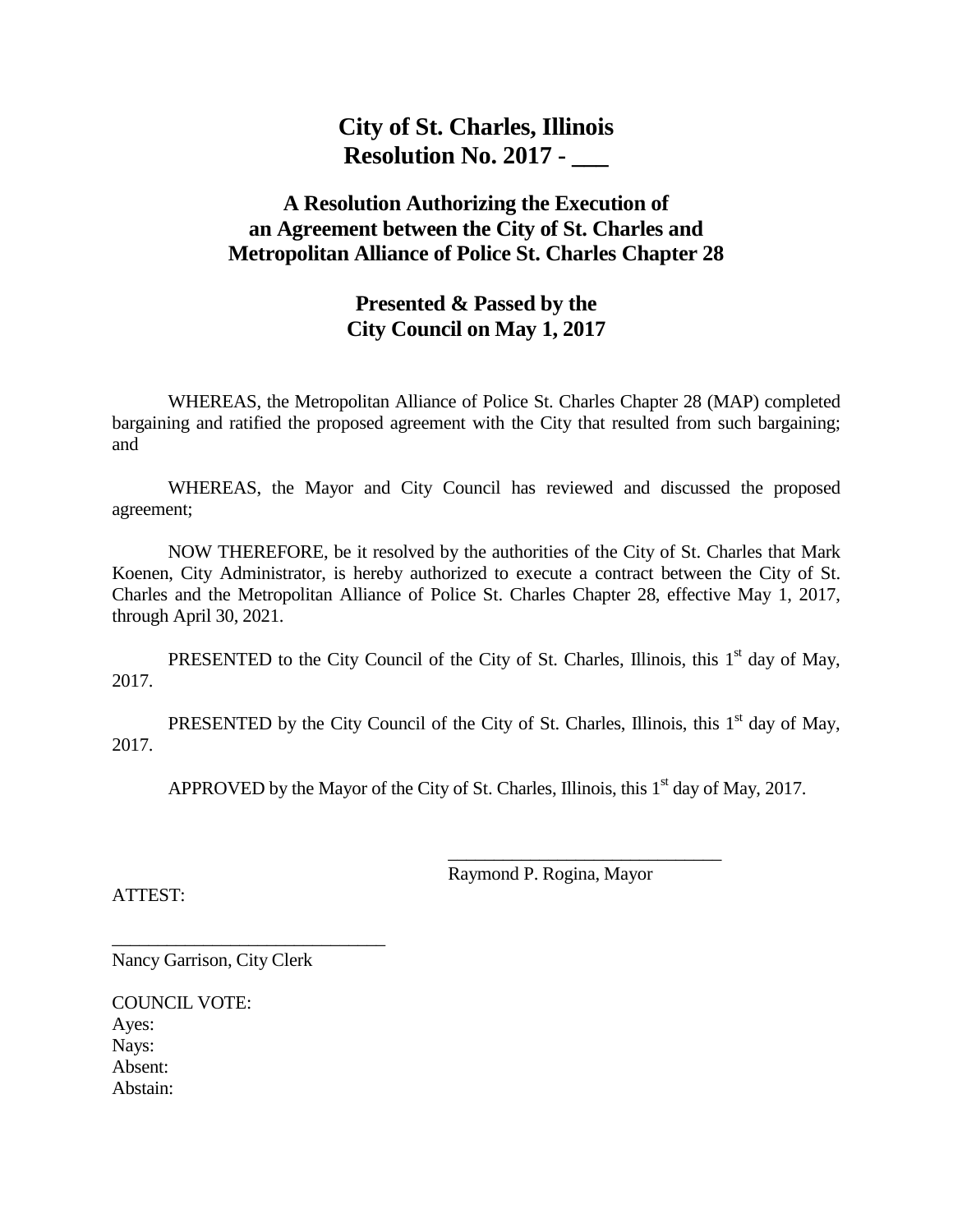

# Agreement Between the City of St. Charles, Illinois and



## Metropolitan Alliance of Police St. Charles Chapter 28

*May 1, 2017 – April 30, 2021*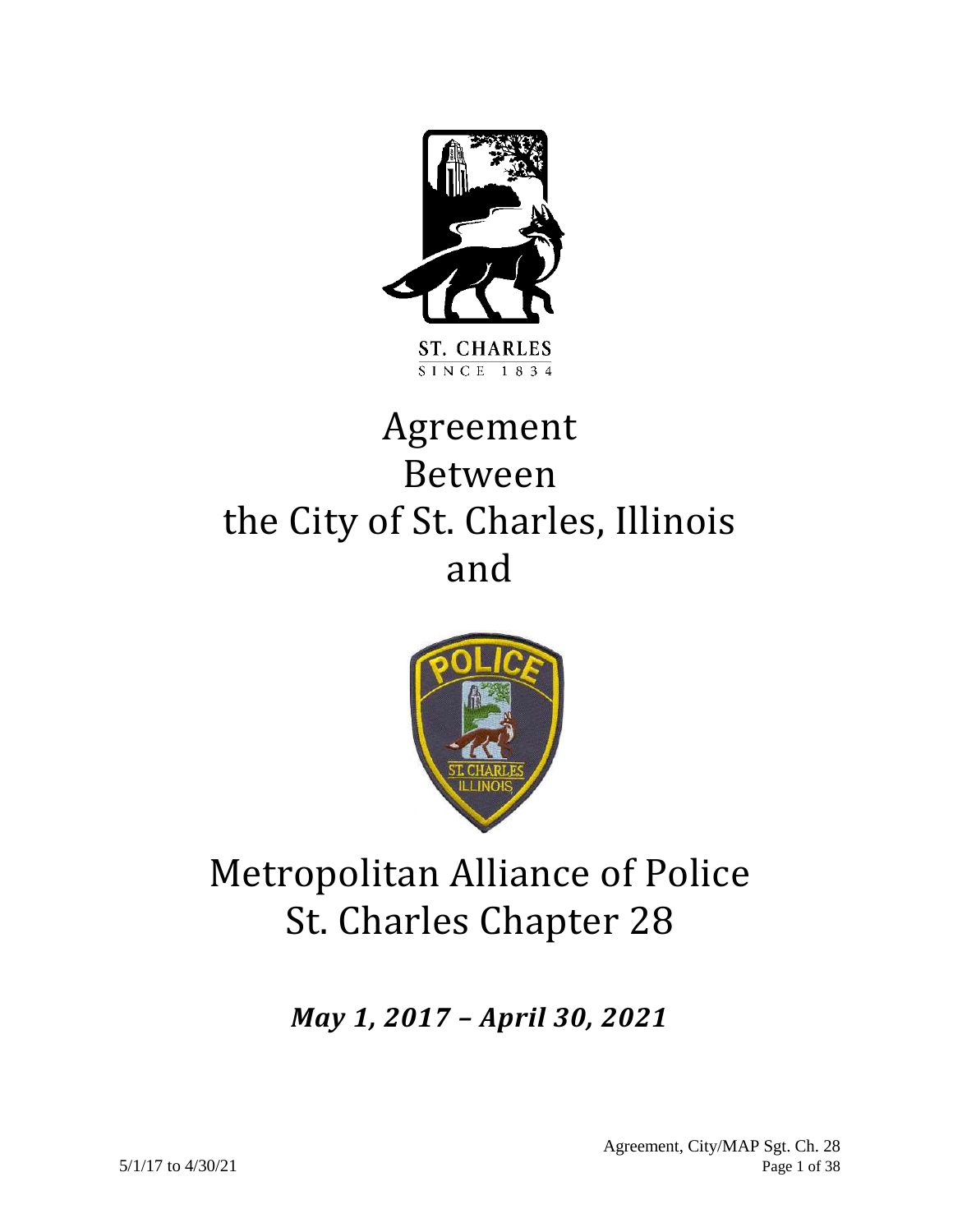## Table of Contents

| Section 1.1. |  |
|--------------|--|
| Section 1.2. |  |
| Section 1.3. |  |
| Section 1.4. |  |
|              |  |
| Section 2.1. |  |
| Section 2.2  |  |
|              |  |
| Section 3.1. |  |
| Section 3.2. |  |
|              |  |
| Section 4.1. |  |
| Section 4.2. |  |
| Section 4.3. |  |
|              |  |
| Section 5.1. |  |
|              |  |
|              |  |
| Section 6.1. |  |
| Section 6.2. |  |
| Section 6.3. |  |
| Section 6.4. |  |
| Section 6.5. |  |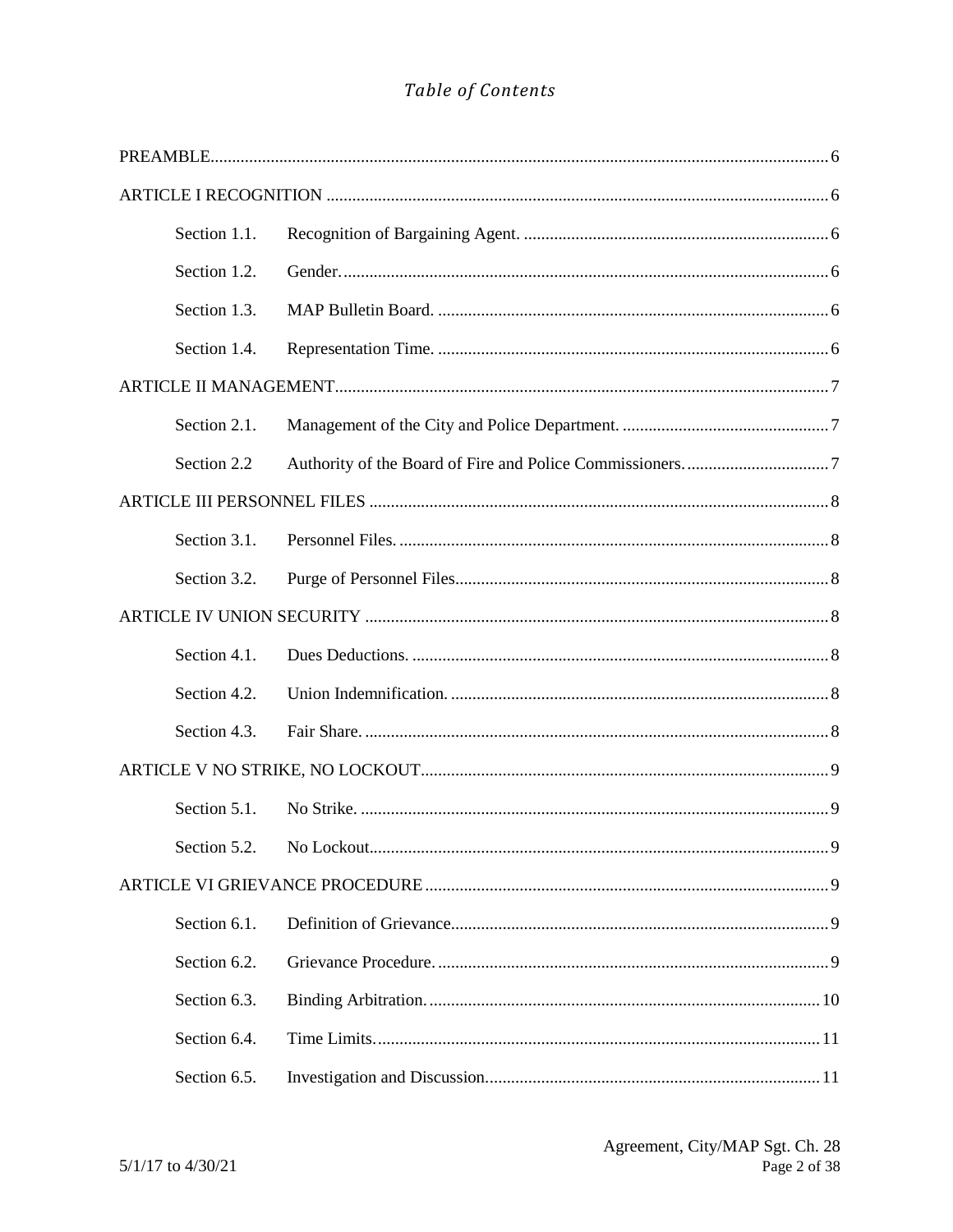| Section 6.6.  |  |
|---------------|--|
|               |  |
| Section 7.1.  |  |
|               |  |
| Section 8.1.  |  |
| Section 8.2.  |  |
| Section 8.3.  |  |
| Section 8.4.  |  |
| Section 8.5.  |  |
| Section 8.6.  |  |
| Section 8.7.  |  |
| Section 8.8.  |  |
|               |  |
| Section 9.1.  |  |
| Section 9.2.  |  |
| Section 9.3.  |  |
| Section 9.4.  |  |
| Section 9.5.  |  |
|               |  |
| Section 10.1. |  |
| Section 10.2. |  |
| Section 10.3. |  |
| Section 10.4. |  |
| Section 10.4. |  |
| Section 10.5. |  |
|               |  |
| Section 11.1. |  |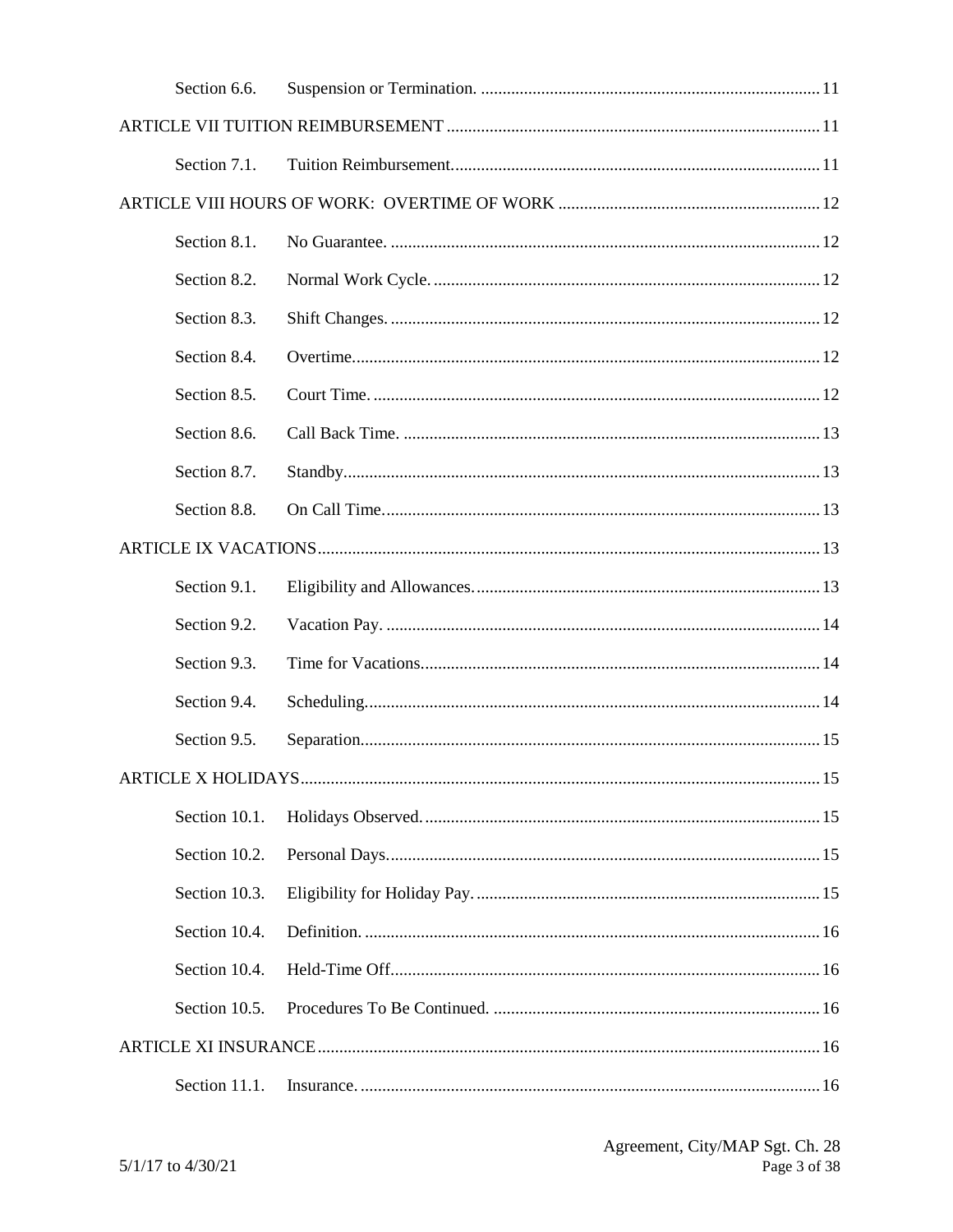| Section 12.1. |                                                                  |  |
|---------------|------------------------------------------------------------------|--|
| Section 12.2. |                                                                  |  |
| Section 12.3. |                                                                  |  |
|               |                                                                  |  |
| Section 13.1. |                                                                  |  |
| Section 13.2. |                                                                  |  |
| Section 13.3. |                                                                  |  |
|               | ARTICLE XIV SENIORITY, PROBATIONARY PERIOD, LAYOFF AND RECALL 23 |  |
| Section 14.1. |                                                                  |  |
| Section 14.2. |                                                                  |  |
| Section 14.3. |                                                                  |  |
| Section 14.4. |                                                                  |  |
| Section 14.5. |                                                                  |  |
| Section 14.6. |                                                                  |  |
| Section 14.7. |                                                                  |  |
|               |                                                                  |  |
|               |                                                                  |  |
| Section 15.1. |                                                                  |  |
| Section 15.2. |                                                                  |  |
| Section 15.3. |                                                                  |  |
| Section 15.4. |                                                                  |  |
|               |                                                                  |  |
| Section 16.1. |                                                                  |  |
| Section 16.2. |                                                                  |  |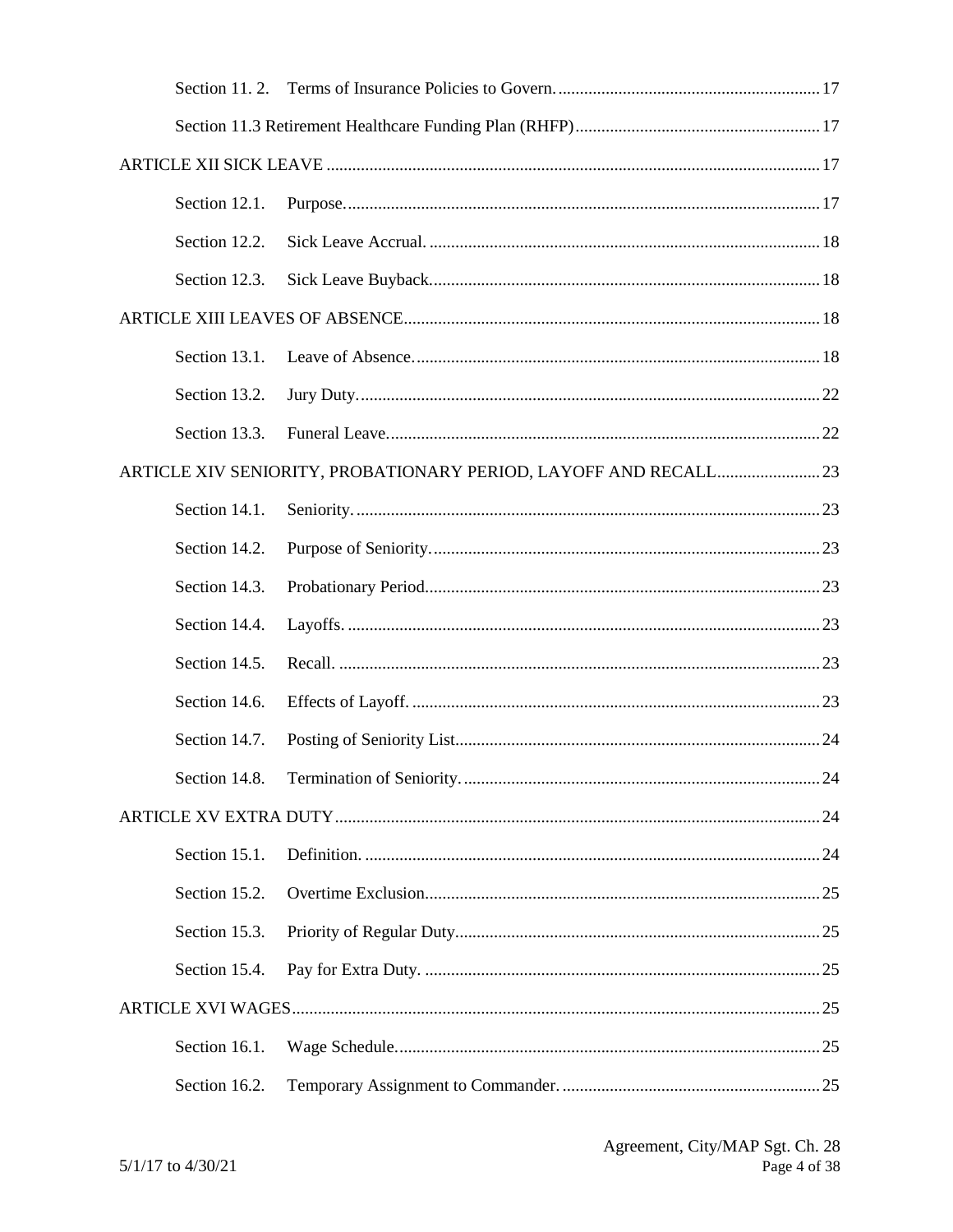| Section 16.3. |                                                               |  |
|---------------|---------------------------------------------------------------|--|
|               |                                                               |  |
| Section 17.1. |                                                               |  |
| Section 17.2. |                                                               |  |
|               |                                                               |  |
| Section 18.1. |                                                               |  |
| Section 18.2. |                                                               |  |
|               | ARTICLE XIX LABOR-MANAGEMENT COMMITTEE/WRITTEN DIRECTIVES  27 |  |
| Section 19.1. |                                                               |  |
| Section 19.2. |                                                               |  |
| Section 19.3. |                                                               |  |
| Section 19.4. |                                                               |  |
|               |                                                               |  |
| Section 20.1. |                                                               |  |
| Section 20.2. |                                                               |  |
|               |                                                               |  |
| Section 21.1. |                                                               |  |
|               |                                                               |  |
|               |                                                               |  |
| Section 23.1. |                                                               |  |
|               |                                                               |  |
|               |                                                               |  |
|               |                                                               |  |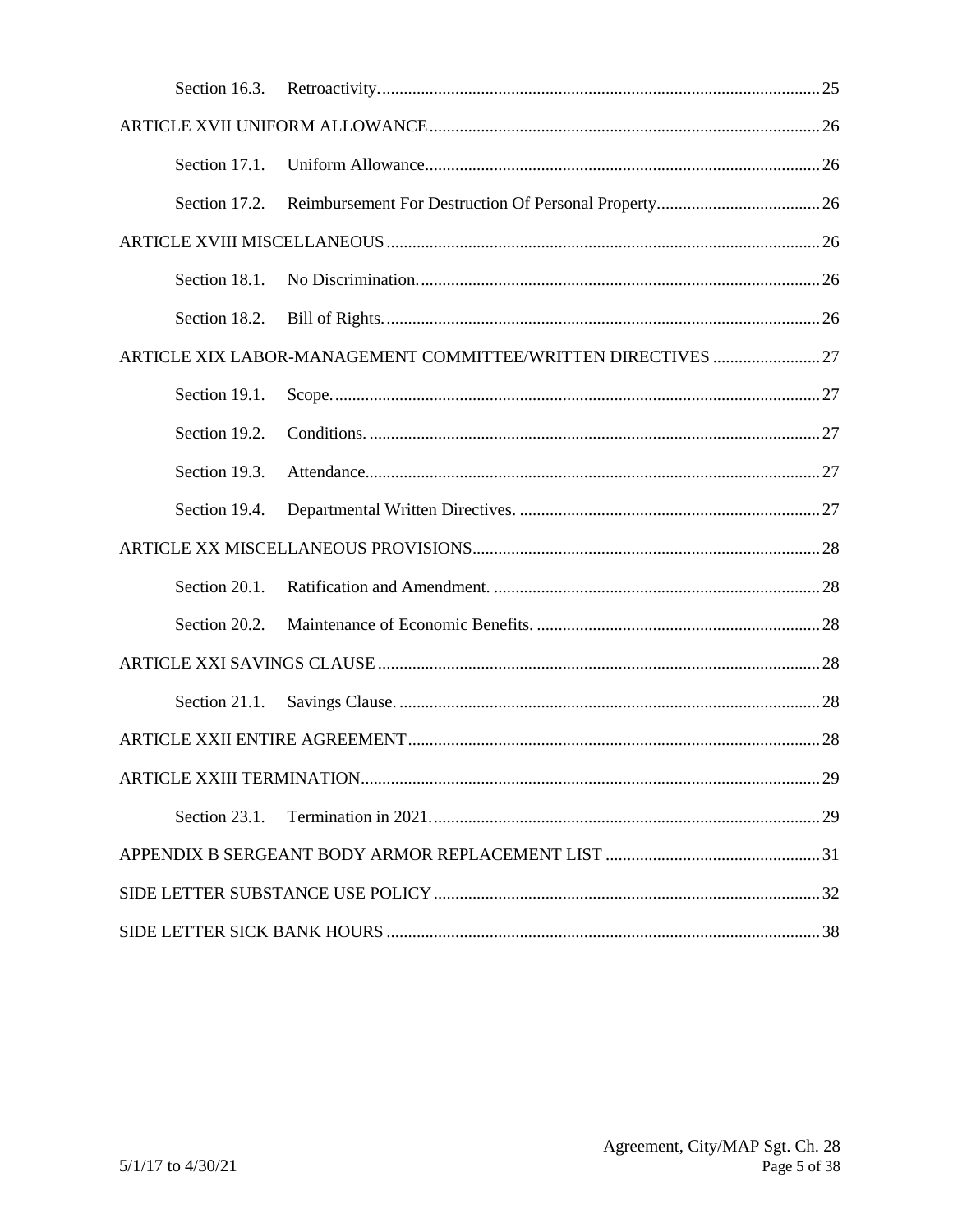## **PREAMBLE**

<span id="page-7-0"></span>THIS AGREEMENT is entered into by the City of St. Charles, Illinois (hereinafter referred to as the "City" or the "Employer") and the METROPOLITAN ALLIANCE OF POLICE, St. Charles Chapter #28 (hereinafter referred to as "MAP") is in recognition of MAP's status as the representative of certain of the City's full-time sworn Sergeants and has as its intent to set forth the parties' entire agreement with respect to the rates of pay, hours of employment, fringe benefits, and other conditions of employment that will be in effect during the term of this Agreement for employees covered by this Agreement; to prevent interruptions of work and interference with the operations of the City; to encourage and improve efficiency and productivity; to maintain the highest standards of personal integrity and conduct at all times; and to provide procedures for the prompt and peaceful adjustment of grievances as provided herein.

THEREFORE, in consideration of the mutual promises and agreements contained in this Agreement, the City and MAP do mutually promise and agree as follows:

## **ARTICLE I RECOGNITION**

#### <span id="page-7-2"></span><span id="page-7-1"></span>**Section 1.1. Recognition of Bargaining Agent.**

Pursuant to a certification by the Illinois Labor Relations Board in Case No. S-RC-07-103, the City recognizes MAP as the sole and exclusive collective bargaining representative for all full-time sworn peace officers in the rank of Sergeant employed by the City (hereinafter referred to as "Sergeants" or "employees"), but excluding all supervisory, managerial, and confidential employees as defined by the Illinois Public Labor Relations Act ("Act"), including all sworn peace officers below the rank of sergeant and above the rank of sergeant, any employees excluded from the definition of "peace officer" as defined in Section 3(k) of the Illinois Public Labor Relations Act, and all other employees employed by the City.

Unless the context indicates otherwise, the terms "Sergeant(s)" or "Police Sergeants" or "employee(s)" used herein shall refer exclusively to members of the above-described unit.

#### <span id="page-7-3"></span>**Section 1.2. Gender.**

In this contract, the pronouns "he," "him," and "his" shall refer to both male and female employees equally.

#### <span id="page-7-4"></span>**Section 1.3. MAP Bulletin Board.**

The City will make bulletin board space available in or proximate to the squad room for posting of MAP announcements and other items of legitimate MAP business, seniority roster, and education opportunities announcements.

#### <span id="page-7-5"></span>**Section 1.4. Representation Time.**

A Police Sergeant who is in a representative capacity during his scheduled working hours shall be excused from his regular duties for the purpose of attending a meeting, without incurring additional cost, between MAP and the City for the purposes(s) of negotiations, adjustments of grievances, or transmittal of notices shall not suffer a loss in pay because of such attendance, provided that the City must have agreed to hold the meeting at such time. There shall be no claim under this provision for pay for any other than in relation to the regularly scheduled hour(s) of the police sergeant claiming such pay. MAP recognizes the essential need to minimize lost work time and to avoid interference with the work of the department. No pay shall be due under this section for a sergeant's attendance at any arbitration hearing, administrative proceeding, ILRB proceeding, disciplinary proceeding, bargaining session or in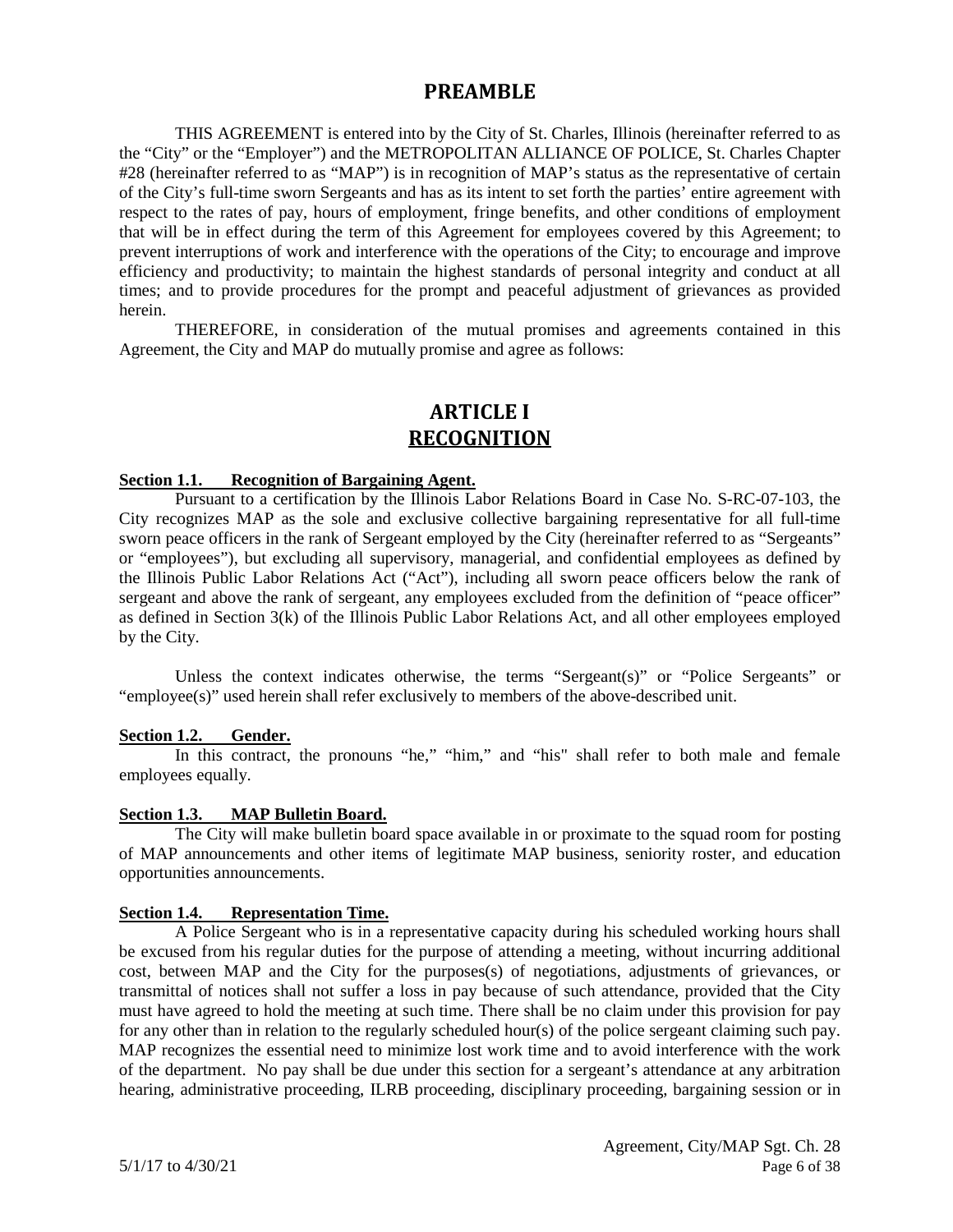connection with any union issued subpoena unless such attendance occurs during the sergeant's regularly scheduled work shift and it is held at the City of St. Charles. The sergeant's attendance must not impact the work shift or create additional cost to the City.

The employer agrees that sergeants shall be allowed to attend, without loss of pay, scheduled meetings of the chapter, provided that at least a forty-eight hour notice is provided in writing, and such meetings are within St. Charles city limits. Such sergeants must still respond to calls while on duty.

## **ARTICLE II MANAGEMENT**

#### <span id="page-8-1"></span><span id="page-8-0"></span>**Section 2.1. Management of the City and Police Department.**

Except as expressly limited by the express provisions of this agreement, the City retains all traditional rights to manage and direct the affairs of the City in all of its various aspects and to manage and direct its employees, including but not limited to the right to make and implement decisions with respect to the following matters without having to negotiate over such decisions or the effects of such decisions: to establish, plan, direct, control, and determine the budget and all the operations, services, and missions of the City; to supervise and direct the working forces; to establish the qualifications for employment and to employ employees; to schedule and assign work, to assign overtime; to transfer and reassign employees; to establish work and productivity standards; and, from time to time, to change those standards; to contract out for goods and services; to determine the methods, means, organization, and number of personnel by which departmental services shall be provided or purchased; to make, alter, and enforce reasonable rules, regulations, orders, policies, and procedures; to evaluate employees; to establish performance standards for employees; to change or eliminate existing methods, equipment, or facilities and to introduce new equipment or facilities or introduce ones; to determine training needs and assign employees to training; to determine work hours (shift hours); to determine internal investigation procedures; to determine whether work and/or services are to be provided by employees covered by this Agreement (including which employees) or by other employees or persons not covered by this Agreement; to discipline, suspend and/or discharge non-probationary employees for cause in accordance with the applicable provisions of the Illinois Municipal Code (probationary employees without cause); and to relieve or lay off employees.

The City shall also have the right to take any and all actions as may be necessary to carry out the mission of the City and the Police Department in the event of civil emergency as may be declared by the City Mayor, the City Administrator, Police Chief, or their authorized designees, which may include, but are not limited to, riots, civil disorders, tornado conditions, floods, or other catastrophes or other emergencies. In the event of such emergency action, the provisions of this Agreement, other than the compensation provisions, may be suspended, provided that all the provisions of this Agreement shall be immediately reinstated once the local disaster or emergency condition ceases to exist.

#### <span id="page-8-2"></span>**Section 2.2 Authority of the Board of Fire and Police Commissioners.**

This agreement is not intended to diminish or modify the statutory authority of the Board of Fire and Police Commissioners, St. Charles, Illinois. The parties recognize the authority of the Board with respect to residency requirements and other matters not relating to discipline.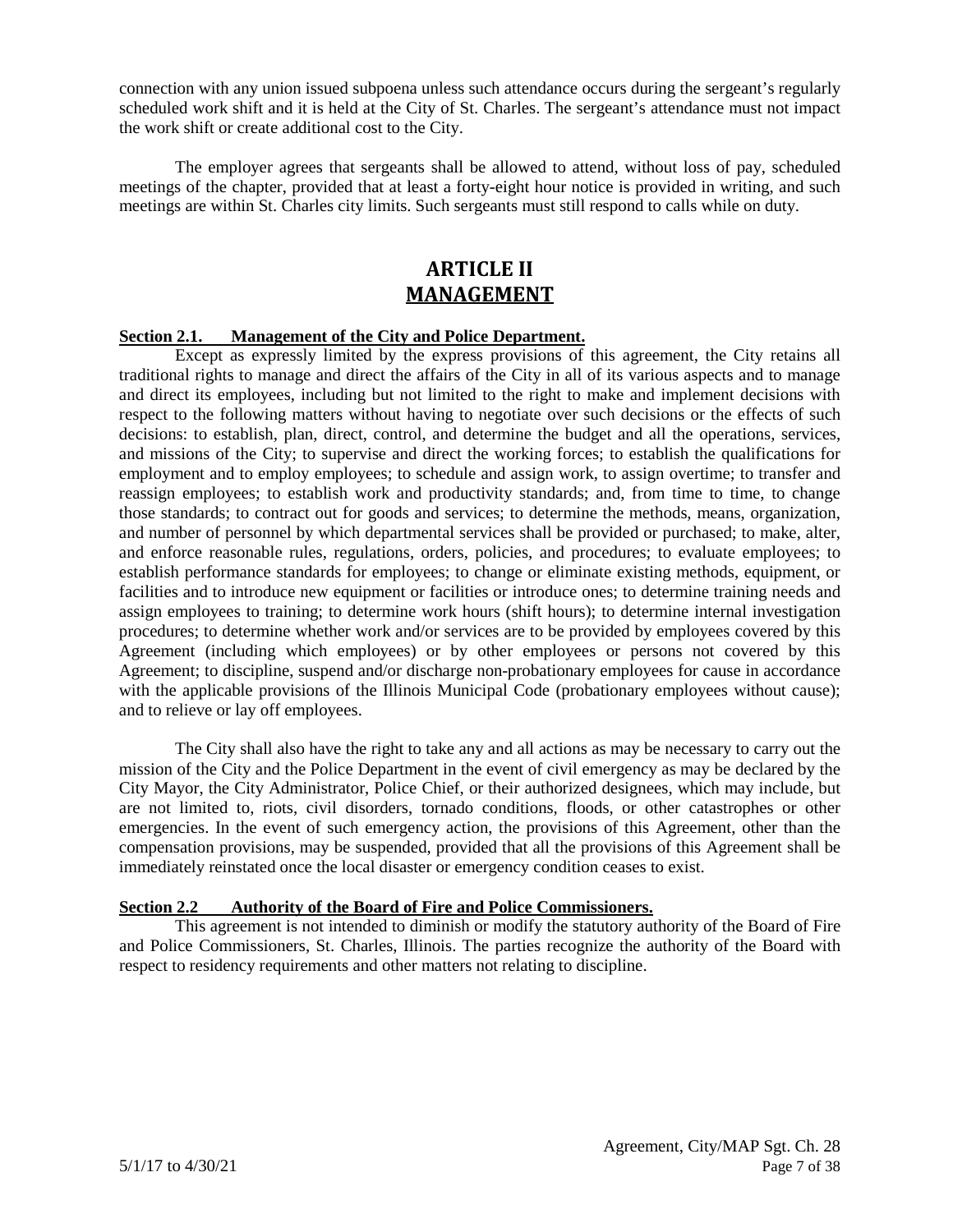## **ARTICLE III PERSONNEL FILES**

#### <span id="page-9-1"></span><span id="page-9-0"></span>**Section 3.1. Personnel Files.**

The City agrees to abide by the lawful requirements of the "Personnel Records Review Act," 820 ILCS 40/1-40/13 as amended. Sergeants shall have access to their personnel record in accordance with said Act.

#### <span id="page-9-2"></span>**Section 3.2. Purge of Personnel Files.**

Parties agree that should a sergeant receive a written reprimand or an oral reprimand which has been reduced to writing and further should said document be filed in the sergeant's personnel file, then the parties agree that should the sergeant not receive any further written reprimands or oral reprimands reduced to writing, for a period of twenty-four (24) consecutive months, then upon the sergeant's written request his personnel file shall be purged of the previous written reprimand or oral reprimand reduced to writing, provided, however, that any such discipline pertaining to harassment (as defined by City policy), workplace violence or threats, theft, or misappropriation of property shall not be subject to purge from the sergeant's personnel file.

## **ARTICLE IV UNION SECURITY**

#### <span id="page-9-4"></span><span id="page-9-3"></span>**Section 4.1. Dues Deductions.**

Upon receipt of proper written authorization from an employee, the employer shall deduct each month's Metropolitan Alliance of Police dues in the amount certified by the treasurer of Metropolitan Alliance of Police from the pay of said sergeants covered by this Agreement who, in writing, authorize such deductions. Such money shall be submitted to the Metropolitan Alliance of Police within fifteen (15) days after the deductions have been made on a semi-monthly basis.

#### <span id="page-9-5"></span>**Section 4.2. Union Indemnification.**

The Union shall indemnify, defend and hold harmless the City and its officials, representatives and agents against any and all claims, demands, suits, or other forms of liability (monetary or otherwise) and for all legal costs for counsel selected or approved by the Union that shall arise out of or by reason of action taken or not taken by the City in complying with the provisions of this Article. If an improper deduction is made, the Union shall refund directly to the sergeant any such amount.

The foregoing indemnification clause shall not require the chapter to indemnify or hold the City harmless in the event the City initiates a cause of action against the chapter, unless the City initiates such an action in response to a claim or cause of action initiated by another party.

#### <span id="page-9-6"></span>**Section 4.3. Fair Share.**

During the term of this Agreement, sergeants who are not members of Metropolitan Alliance of Police shall, commencing thirty (30) days after the effective date of this agreement, pay a fair share fee to Metropolitan Alliance of Police for collective bargaining and contract administration services tendered by Metropolitan Alliance of Police as the exclusive representative of the sergeants covered by this agreement. Such fair share fee shall be deducted by the City from the earnings of non-members and remitted to Metropolitan Alliance of Police each month. Metropolitan Alliance of Police shall annually submit to the City, a list of the sergeants covered by this Agreement who are not covered by Metropolitan Alliance of Police and an affidavit that specifies the amount of the fair share fee that shall be determined in accordance with the applicable law.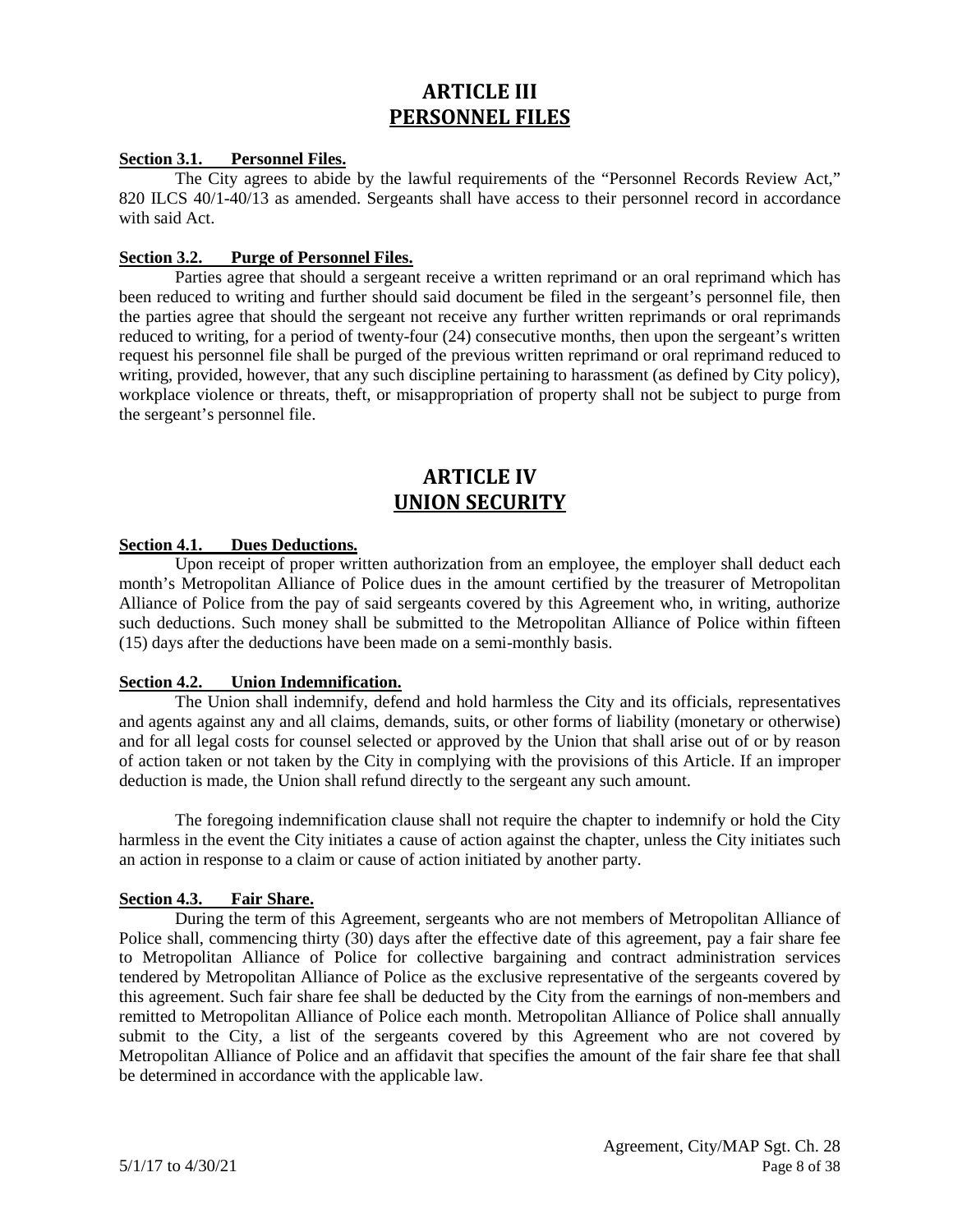The parties agree that in the event of a legal challenge to the Fair Share Agreement, the Union will bear the entire burden of defense, provided that the City does not initiate or prosecute such a legal challenge. Further, the parties agree that the provision will not take effect until the Union provides an accounting to the City showing what the fair share is based on.

## **ARTICLE V NO STRIKE, NO LOCKOUT**

#### <span id="page-10-1"></span><span id="page-10-0"></span>**Section 5.1. No Strike.**

MAP agrees on behalf of itself and the sergeants that neither it nor they will, singly or in concert, engage in, induce, call, authorize, support, promote, condone or participate in any strike, sympathy strike, work stoppage, intentional withholding of services, picketing of City offices, slowdown, sit-in, "blue-flu," "ticket-blitz," or intentional refusal to work at any time for any reason.

#### <span id="page-10-2"></span>**Section 5.2. No Lockout.**

The City will not lockout sergeants; provided that a reduction in force, curtailment of operations, or individual termination or suspension shall not be construed as a lockout.

## **ARTICLE VI GRIEVANCE PROCEDURE**

#### <span id="page-10-4"></span><span id="page-10-3"></span>**Section 6.1. Definition of Grievance.**

A "grievance" is a difference of an opinion between a sergeant or MAP and the City with respect to the meaning or application of the express terms of this agreement. A representative of the Chapter 28 Board of Directors shall be designated to attend grievance meetings scheduled pursuant to Steps 2 or 3. The chapter representative may represent sergeants in Steps 1 and 2 of the grievance procedure. The City shall not be required to recognize as a representative for MAP any sergeant who is on suspension. MAP's legal counsel may participate in meetings held in Steps 3 or 4 of the grievance procedure.

Prior to filing a chapter grievance, MAP will arrange for a pre-grievance meeting, within five (5) administrative days of the first event giving rise to a possible grievance or within five (5) administrative days of when MAP, through the use of reasonable diligence, should have obtained knowledge of the first event giving rise to the possible grievance. If through such meeting, there is no mutually agreed upon solution, then MAP shall have the right to submit a grievance at Step 2 of the grievance procedure if the grievance alleges a violation, misinterpretation, or misapplication of any of the express provisions of this agreement that relates directly to chapter rights. Any such grievance shall be submitted within ten (10) calendar days of the first meeting.

#### <span id="page-10-5"></span>**Section 6.2. Grievance Procedure.**

Recognizing that grievances should be raised and settled promptly, a grievance must be filed at Step 1 in writing within five (5) administrative working days after the occurrence of the event giving rise to the grievance or, if the event giving rise to the grievance is such that the sergeant would not normally be aware of it within the applicable period, then the time would commence within five (5) administrative working days after the sergeant reasonably should have been aware of that event, in accordance with the following procedure:

STEP ONE: Commander. By written notification from the sergeant to the Commander, setting forth the event giving rise to the grievance, the contract provision(s) involved, and the name of the sergeant. The Commander shall answer in five (5) administrative working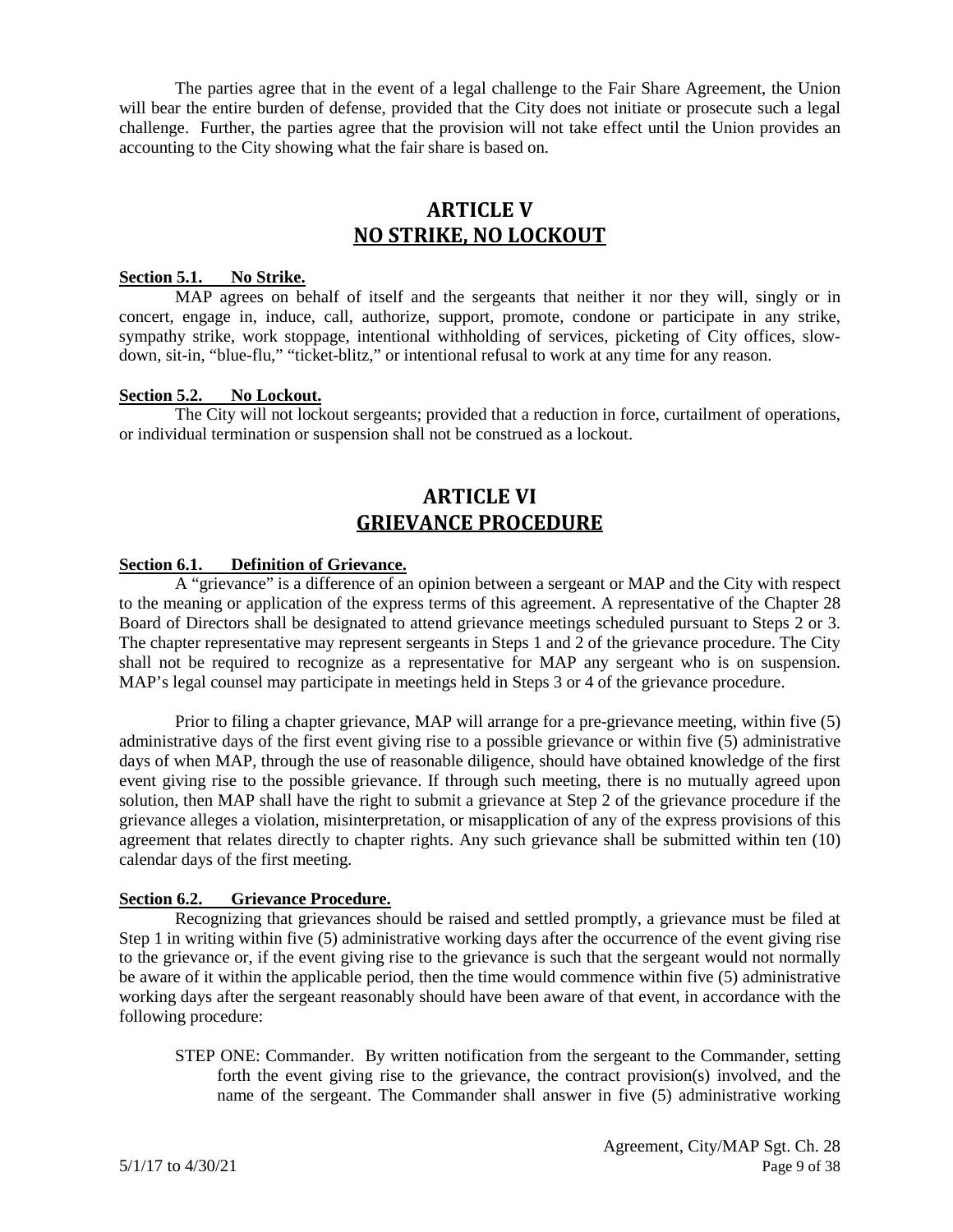days (administrative working days are defined as: Monday, Tuesday, Wednesday, Thursday, Friday, between 8:00 a.m. and 4:30 p.m.) after hearing of the grievance and shall, if requested by the sergeant, meet to discuss the grievance prior to answering it. If no Commander is available prior to the end of the initial five (5) administrative working days then the grievance may be advanced by the sergeant to Step 2.

- STEP TWO: Appeal to Deputy Chief. If the grievance is not settled in Step 1 or if an answer is not given within the time provided therefore and the sergeant decides to appeal, the sergeant shall, within five (5) administrative working days from receipt of the Step 1 answer or expiration of time provided therefore, to appeal in writing to the Deputy Chief. The police sergeant, a representative from the chapter board of directors, and the Deputy Chief will discuss the grievance at a mutually agreeable time. The Deputy Chief will give his answer in writing within five (5) administrative working days of the discussion to the grievant and chapter president.
- STEP THREE: Appeal to Chief. If the grievance is not settled in Step 2 or if an answer is not given within the time provided therefore and the sergeant decides to appeal, the sergeant shall, within five (5) administrative working days from receipt of the Step 2 answer or expiration of time provided therefore, to appeal in writing to the Chief. The police sergeant, a representative from the chapter board of directors, and the Chief will discuss the grievance at a mutually agreeable time. The Chief will give his answer in writing within five (5) administrative working days of the discussion to the grievant and chapter president.
- STEP FOUR: Appeal to the City Administrator. If the grievance is not settled in Step 3 and the sergeant decides to appeal, the sergeant shall, within five (5) administrative working days after receipt of the Step 3 answer or expiration of time provided therefore, file a written appeal to the City Administrator. A meeting between the City Administrator or his designee, the Chief of Police, the sergeant, and a designated member of the chapter board of directors or the chapter attorney will be held within fifteen (15) calendar days of the filing of the appeal to the City Administrator by the sergeant or MAP, at a mutually agreeable time. The City Administrator or his designee shall give his answer in writing within ten (10) administrative working days of the meeting to the grievant and chapter president.

#### <span id="page-11-0"></span>**Section 6.3. Binding Arbitration.**

A grievance not settled in Step 4 may be appealed by MAP to arbitration by serving on the City, not later than twenty-one (21) calendar days after the date of the reply of the City Administrator or the City Administrator's designee, a written request to arbitrate. In the event the parties are unable to agree upon an arbitrator, they shall jointly request the Federal Mediation and Conciliation Service to submit a panel of five (5) arbitrators. Upon receipt of the panel, the parties shall strike names alternately until only one name remains, and the person whose name remains shall be the arbitrator provided, that either party, before striking any names, shall have the right to reject one panel of arbitrators. The arbitrator shall be notified of his selection by a joint letter from the City and MAP requesting that he set a time and a place for the hearing, subject to the availability of the City and MAP representatives.

Arbitrator's Authority. The arbitrator shall consider and decide only the questions of fact raised by the grievance, as originally submitted in writing at Step 1 (or Step 4) as to whether there has been a violation, misinterpretation, or misapplication of the express provisions of this agreement. The arbitrator shall have no power or authority to render a decision (1) contrary to the express provisions of this agreement or (2) restricting, limiting, or interfering in any manner with the powers, duties or responsibilities granted to or imposed on the City under this agreement, applicable law, or public policy. The arbitrator shall not have the power to amend, delete, add to, or change in any way any of the terms of this agreement or to impair, minimize, or reduce any of the rights reserved to management under the terms of Article II or other terms of this agreement, either directly or indirectly, nor shall the arbitrator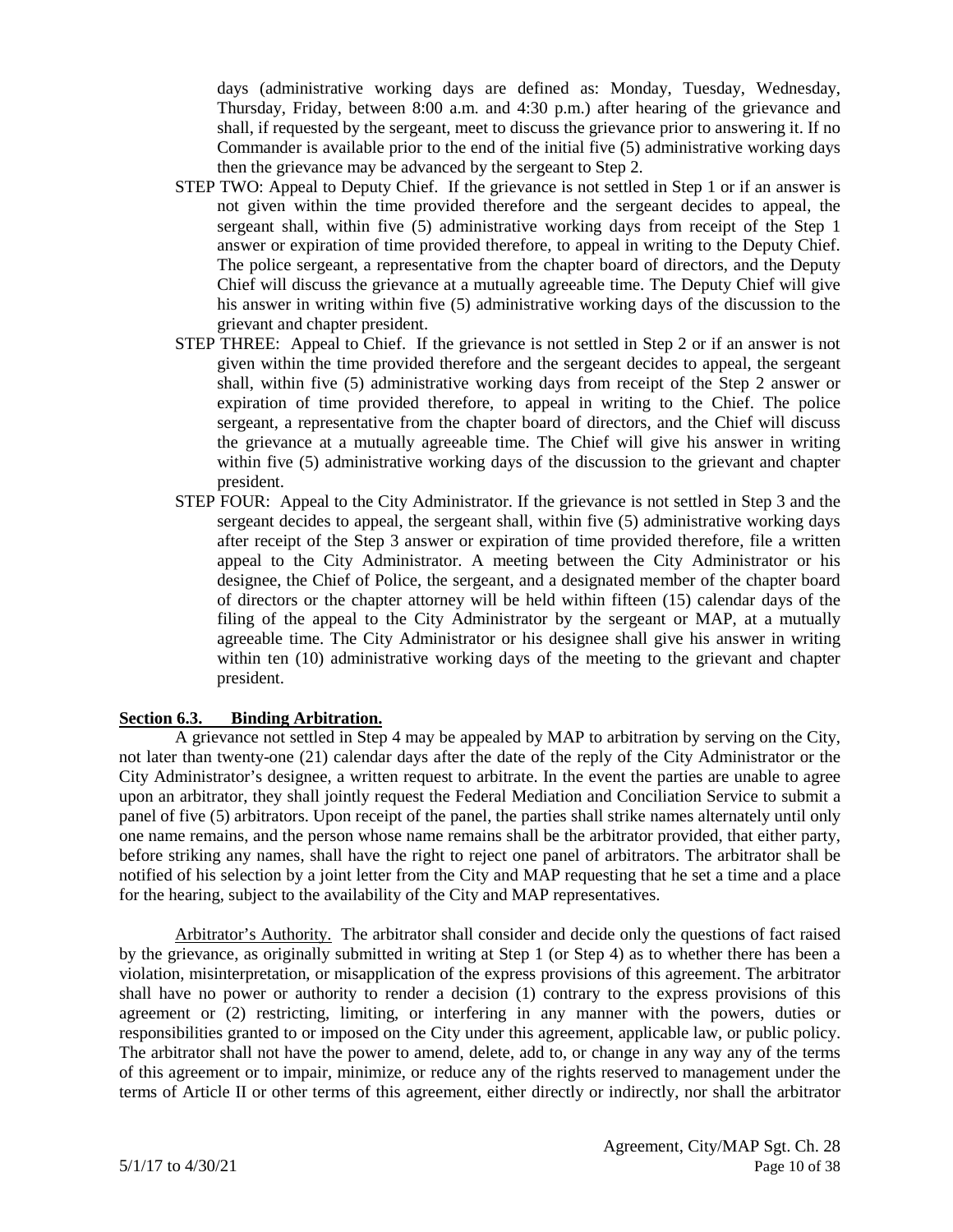have the power to substitute the arbitrator's discretion for that of management. In addition, the arbitrator shall have no authority to impose upon any party any obligation not provided for explicitly in this agreement, or to issue any decision or propose any remedy which is retroactive beyond the period specified in Step 1 (or Step 4) of this grievance procedure. Any decision or award of the arbitrator rendered within the limitations of this section shall be binding upon MAP, the employee and the City.

#### <span id="page-12-0"></span>**Section 6.4. Time Limits.**

No grievance shall be entertained or processed unless it is filed within the time limits set forth in Section 6.2. If a grievance is not appealed within the time limits for appeal set forth above, it shall be deemed settled on the basis of the last answer of the City, unless the parties have mutually agreed in writing to extend a relevant time limit. If the City fails to provide an answer within the time limits so provided, MAP may immediately appeal to the next step.

#### <span id="page-12-1"></span>**Section 6.5. Investigation and Discussion.**

All grievance discussions and investigations shall take place in a manner that does not interfere with City operations.

#### <span id="page-12-2"></span>**Section 6.6. Suspension or Termination.**

The parties agree that the Chief of Police (or acting Chief of Police) shall have the right to suspend a non-probationary sergeant for up to thirty (30) days without filing charges with the City Board of Fire and Police Commissioners. The decision of the Police Chief or the acting Chief of Police with respect to the suspension or dismissal action shall be deemed final, subject only to the review of said decision through the grievance and arbitration procedure, provided a grievance is filed in writing within five (5) calendar days after such discipline is imposed. The sole recourse for appealing any such decision by the Chief of Police shall be for the sergeant to file a grievance as described herein.

If the sergeant elects to file a grievance as to his suspension or dismissal, the grievance shall be processed in accordance with Article VI of this agreement, except that it shall be filed at Step 3 of the procedure. If the grievance proceeds to arbitration and the arbitrator determines that the disciplinary action was not supported by just cause the arbitrator shall have the authority to rescind or to modify the disciplinary action and order back pay, or a portion thereof. No relief shall be available from the Board of Fire and Police Commissioners. Any appeal of an arbitrator's award shall be in accordance with the provisions of the Uniform Arbitration Act as provided by Section 8 of the IPLRA.

Pursuant to Section 15 of the IPLRA and 65 ILCS 10-2.1-17, the foregoing provision with respect to the appeal and review of suspension or discharge decisions shall be in lieu of, and shall expressly supersede and preempt, any provisions that might otherwise be contained in the Rules and Regulations of the City Board of Fire and Police Commissioner.

## **ARTICLE VII TUITION REIMBURSEMENT**

#### <span id="page-12-4"></span><span id="page-12-3"></span>**Section 7.1. Tuition Reimbursement.**

Any request for tuition reimbursement shall be submitted in accordance with the applicable provisions of the City policy manual, as the same may be changed from time to time by the City.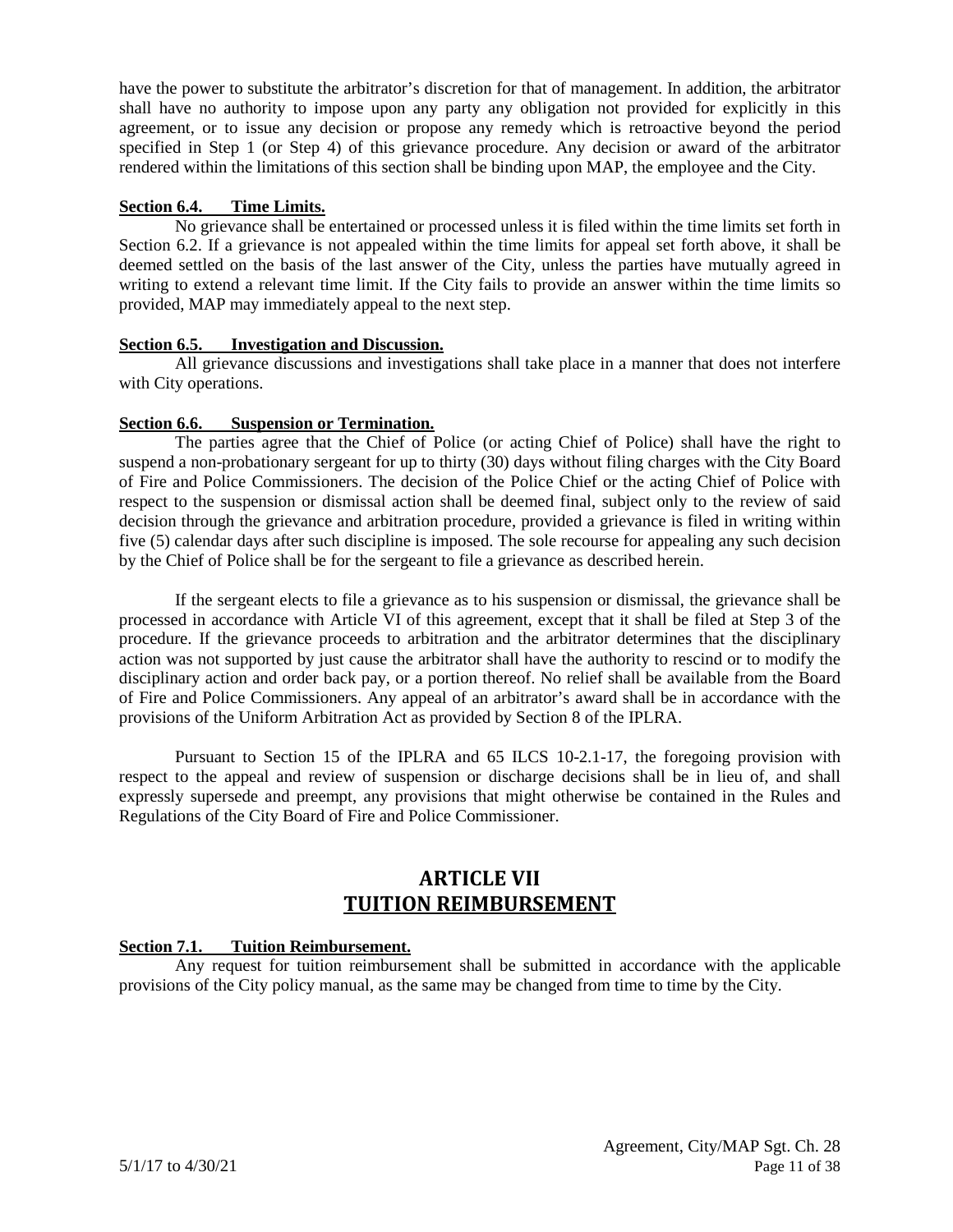## **ARTICLE VIII HOURS OF WORK: OVERTIME OF WORK**

#### <span id="page-13-1"></span><span id="page-13-0"></span>**Section 8.1. No Guarantee.**

Nothing in this agreement shall be construed as a guarantee of a maximum or minimum daily or weekly work schedule. This article VIII shall be used solely as a basis for computing overtime.

#### <span id="page-13-2"></span>**Section 8.2. Normal Work Cycle.**

The work cycle for purposes of Section 7K of the Fair Labor Standards Act shall be seven (7) days. The City may assign sergeants to an 8.2 hour work day (five (5) consecutive days on, followed by (two) 2 days off), or it may assign sergeants to a 10.50 hour work day, (four (4) consecutive days on, followed by three (3) consecutive days off), or it may assign sergeants to a 12 hour day, during a seven (7) day period. Prior to the City initiating any change in schedule, the City must provide notice to the chapter, along with an opportunity to meet and discuss the reasons for said change. Any change would normally be effective with the first shift selection cycle following the notice of the decision to change.

The Chief of Police or his designee, based on consecutive days, followed by consecutive days off, may assign scheduled hours for a sergeant in a specialty assignment or on transitional duty.

The parties agree that hours worked, as mentioned above, shall include all hours actually worked and any paid leave of absence, which shall include, but shall not be limited to, sick leave, vacation leave, holiday leave and any other authorized paid time off, except that paid holiday pay for unworked holidays shall not be included in said calculation.

#### <span id="page-13-3"></span>**Section 8.3. Shift Changes.**

The parties acknowledge that a seniority system for shift selection, which is currently in effect, is mutually satisfactory and shall remain in effect for the duration of the agreement.

#### <span id="page-13-4"></span>**Section 8.4. Overtime.**

Hours worked by a sergeant in excess of forty-two (42) hours per seven day work cycle (a seven day period commencing each Monday at 12:01 a.m.), shall be paid for at time and one-half the sergeant's regular straight-time hourly rate. Overtime work must be approved in advance by the Police Chief or his designee. Overtime pay shall not be paid more than once for the same hours worked. Overtime pay shall not be paid for hours worked in excess of forty-two (42) hours per week due to a shift change. There shall be no pyramiding of overtime, and under no circumstances shall the City be obligated to pay for time not actually worked by the sergeant. If a sergeant is ordered to work beyond twelve (12) continuous hours, that sergeant shall be paid double time that sergeant's normal wage, and that sergeant will continue to be paid double time the sergeant's normal wage until said sergeant's shift ends. If it is operationally necessary for a sergeant to work overtime on a holiday as defined under Section 10.1, said sergeant shall be paid double that sergeant's normal wage for actual time worked after the end of their regularly scheduled holiday shift.

A covered sergeant shall receive overtime compensation when he works a designated overtime shift while utilizing vacation time scheduled as part of the sergeant's annual vacation selection only.

#### <span id="page-13-5"></span>**Section 8.5. Court Time.**

Court time shall be counted to determine whether a sergeant has worked more than forty-two (42) hours per week for purposes of determining overtime pay eligibility. A sergeant who must report to court during his off-duty hours for reasons connected with departmental law enforcement functions and who must therefore make an extra trip to work, shall be guaranteed a minimum of three (3) hours pay at one and one-half times his regular rate, unless such time is part of the sergeant's scheduled shift. A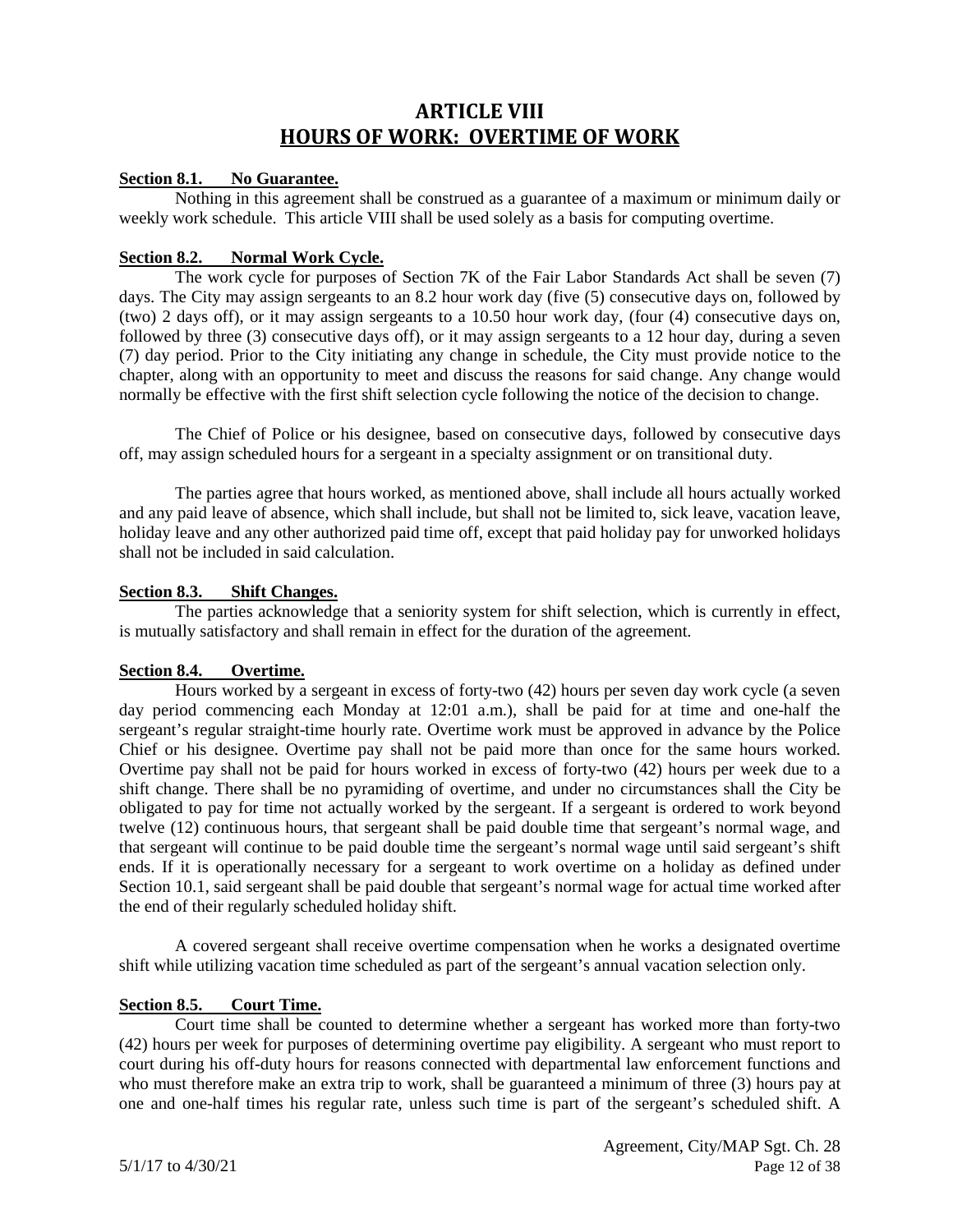sergeant shall be paid for actual time spent in excess of three (3) hours. The term "court" as used herein does not include any administrative proceeding, such as a Board of Fire and Police Commission hearing, arbitration hearing, or any instance in which the sergeant is subpoenaed by MAP.

#### <span id="page-14-0"></span>**Section 8.6. Call Back Time.**

For the purpose of this provision, a sergeant shall be deemed "called back" if notified after the expiration of a one (1) hour period following the scheduled end of his regularly scheduled straight-time work period or overtime extension thereof. For purposes of this section, "notification" shall mean direct, personal contact of the affected sergeant. A sergeant who is called back to duty after leaving work and before the start of his next regular scheduled assignment shall be guaranteed no less than two (2) hours work or, in lieu thereof, shall be guaranteed no less than two (2) hours pay at one and one-half times his regular rate.

#### <span id="page-14-1"></span>**Section 8.7. Standby.**

The Parties agree that for the duration of this agreement, if a sergeant is requested by the State Attorney's Office or any other outside agency to standby, said sergeant shall be treated as if on court time pursuant to Section 8.5 heretofore described and shall be treated and paid accordingly, provided such standby time is authorized by the Police Chief or his designee.

#### <span id="page-14-2"></span>**Section 8.8. On Call Time.**

Any covered sergeant assigned to the uniform patrol section who is not on "standby" status as described in Section 8.7, and is directed by the Chief of Police or his designee to be available to respond to a call to active duty shall receive two (2) hours of paid time at his regular rate of pay, for each one (1) day on call. Any member assigned to the criminal investigations section covered by this agreement who is not on "standby" status as described in Section 8.7 and is directed by the Chief of Police or his designee to be available to respond to a call to active duty within a specific time period shall receive a minimum of one (1) hour held-time or one (1) hour paid time at his regular rate of pay for each one (1) day on call. If the sergeant is called out to active duty during his on call time then he shall be compensated as set forth in Section 8.6 of this agreement, in addition to the held-time received pursuant to this section.

## **ARTICLE IX VACATIONS**

#### <span id="page-14-4"></span><span id="page-14-3"></span>**Section 9.1. Eligibility and Allowances.**

Sergeants earn vacation allowance as of their date of hire. Sergeants shall earn vacation allowance in accordance with the following schedule:

| <b>Length of Continuous Service</b> | <b>Vacation Hours Per Year</b> |
|-------------------------------------|--------------------------------|
| 1-4 Years                           | 82 hours                       |
| 5-9 Years                           | 123 hours                      |
| 10 Years                            | 131.20 hours                   |
| 11 Years                            | 139.40 hours                   |
| 12 Years                            | 147.60 hours                   |
| 13 Years                            | 155.80 hours                   |
| 14 Years                            | 164.00 hours                   |
| 15 Years                            | 172.20 hours                   |
| 16 Years                            | 180.40 hours                   |
| 17 Years                            | 188.60 hours                   |
| 18 Years                            | 196.80 hours                   |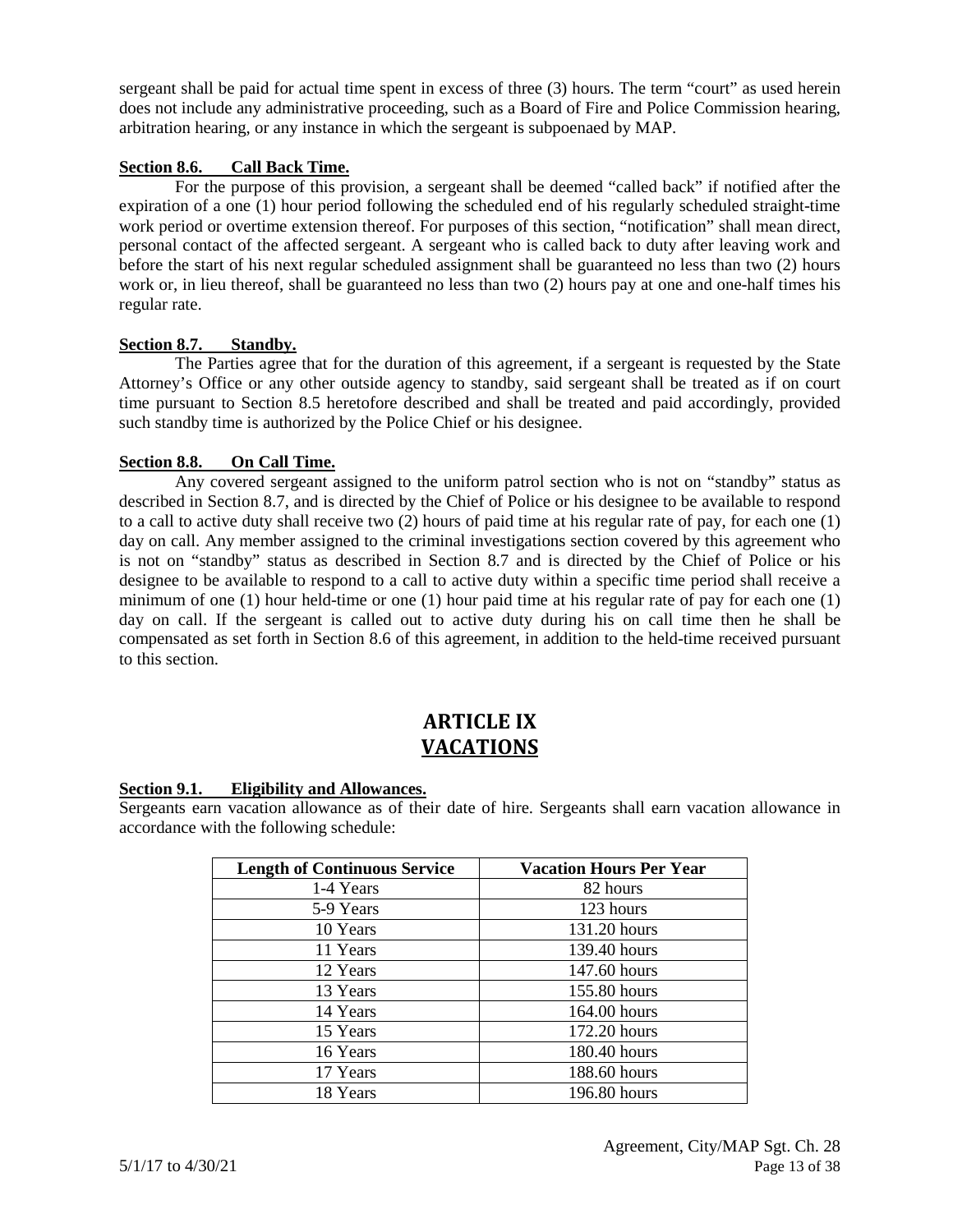| cears ⁄ | 205.00 hours |
|---------|--------------|
|         | .<br>__      |

For sergeants in the bargaining unit as of August 14, 2009, and only those sergeants, vacation allowance at 19 years shall be 225 hours, instead of 205 hours.

#### <span id="page-15-0"></span>**Section 9.2. Vacation Pay.**

The rate of vacation pay shall be the sergeant's regular straight-time rate of pay in effect for the sergeant's regular job classification on the pay day in which the sergeant actually takes vacation time.

#### <span id="page-15-1"></span>**Section 9.3. Time for Vacations.**

- 1. Vacation time earned during one (1) full year of service may be used throughout the following year of service. A sergeant may, therefore, "carry over" all days earned during one (1) year of service into the next year of service, except as allowed under Section 2 below.
- 2. Any full-time sergeant covered by this agreement may not have more vacation accumulated than what the sergeant would earn in two (2) years at the sergeant's anniversary date. In the event that an effected sergeant has in excess of the maximum amount of accumulated vacation at the sergeant's anniversary date, said vacation time shall be reduced to the maximum allowable accumulation amount.
- 3. No payment in lieu of vacation time taken will be made except as provided at the time of resignation or unless the excess vacation accumulation occurred because the sergeant was asked to postpone previously scheduled vacation by his Chief of Police/supervisor. Any such vacation payment shall require a written application for payment, signed by the respective Chief of Police, which specifically defines the circumstances that necessitated its usage and that only the amount of vacation time which was actually postponed at the City's request will be eligible for payment.
- 4. Sergeants may use earned vacation time, held time, and personal time to schedule up to a maximum of thirty (30) days leave prior to his date of retirement, provided the sergeant gives the Chief of Police or his designee ninety (90) days' written notice of his retirement with the condition that his last day worked and his retirement date are both irrevocable. Utilization of vacation time prior to retirement must follow the provisions of Section 9.4. During this time off, the sergeant will not be able to accumulate any additional vacation time, held time, personal time, or sick time. Any vacation time, held time, personal time, or sick time remaining after the sergeant's retirement date will be paid out according to the applicable section of the contract or applicable law. Absent ninety (90) days prior notice as required by this section, a sergeant may not utilize accumulated vacation time to extend creditable service. If any sergeant attempts to use vacation time to extend creditable service without giving proper notice (90 days), the Union, City, and sergeants agree that the City shall report to the Pension Board the employee's seniority based on his last day of actual work prior to the vacation.

#### <span id="page-15-2"></span>**Section 9.4. Scheduling.**

On or about November 15 the Chief of Police or his designee shall initiate the selection procedure to establish a schedule for vacation during the upcoming calendar year. The covered sergeants shall then select their vacation preferences in the order of their seniority within rank, with the most senior covered sergeant in rank having first choice, and schedule no less than one (1) day, no more than 14 consecutive days, inclusive of scheduled days off, of vacation at a time, except that lesser amounts may be scheduled at the request of, and at the approval of the Chief of Police or his designee after the initial selection round is complete. No sergeant may be off for more than 21 consecutive days, inclusive of scheduled days off. The vacation period requested, pursuant to this procedure, shall be submitted to the Chief of Police or his designee for approval by December 15 and the request shall be reviewed and if necessary modified by the Chief of Police in a vacation schedule posted on or before January 1. Thereafter vacation requests shall be handled on in accordance with Section 14.1 and subject to the scheduling of and approval by the City.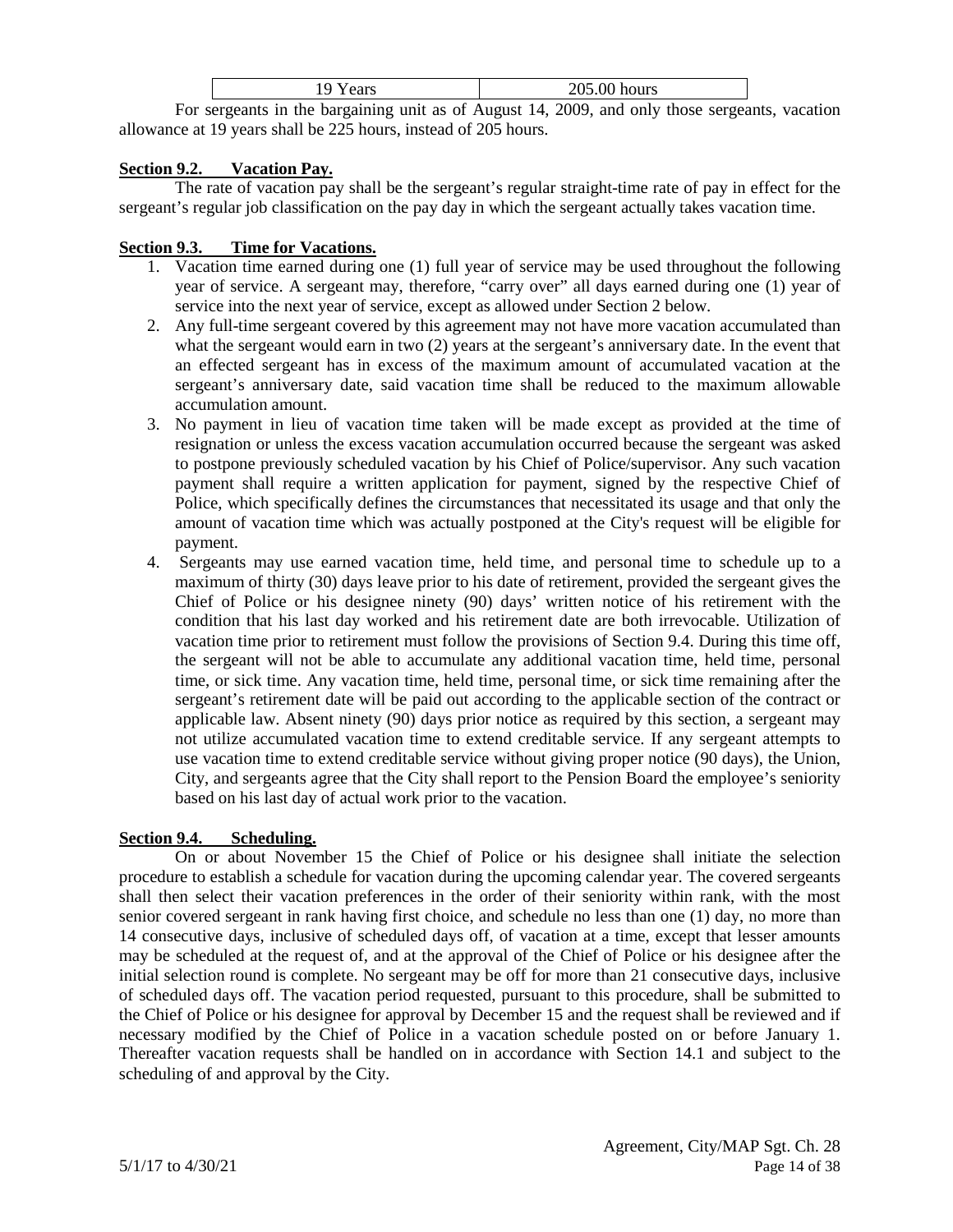Sergeants shall be allowed to extend requested vacation times utilizing personal days and held holiday time with prior permission of the Chief of Police or his designee.

Notwithstanding the foregoing, it is expressly understood that the final right to designate and cancel vacation periods and other paid leaves, and the maximum number of employee(s) who may be on vacation or paid leave at any time is exclusively reserved by the Chief of Police in order to ensure the orderly performance of the services provided by the City.

#### <span id="page-16-0"></span>**Section 9.5. Separation.**

The parties agree that upon a sergeant's separation from the department he shall receive compensation at his then hourly rate for each hour of accumulated, unused vacation time.

## **ARTICLE X HOLIDAYS**

#### <span id="page-16-2"></span><span id="page-16-1"></span>**Section 10.1. Holidays Observed.**

The paid holidays to be observed shall be as follows:

- New Year's Day (January 1)
- Good Friday (Friday before Easter)
- Memorial Day (Fourth Monday in May)
- Independence Day (July 4)
- Labor Day (First Monday in September)
- Veteran's Day (November 11)
- Thanksgiving Day (Fourth Thursday in November)
- Day After Thanksgiving (Fourth Friday in November)
- Christmas Eve Day (full day) (December 24)
- Christmas Day (December 25)

#### <span id="page-16-3"></span>**Section 10.2. Personal Days.**

All covered sergeants shall be entitled to thirty-two and eight-tenths (32.8) hours of personal time off exclusive of holidays per calendar year*.* Said personal time off shall be taken upon written request to, and approval from, the Chief of Police or his designee. Requests for personal time shall not be unreasonably denied.

#### <span id="page-16-4"></span>**Section 10.3. Eligibility for Holiday Pay.**

A sergeant shall be eligible for holiday pay (8 hours at straight time) if he works his last scheduled shift before the holiday and the first scheduled shift after the holiday, provided that a sergeant who fails to work on either of the qualifying days with respect to a holiday shall nevertheless receive a holiday benefit for that holiday if:

- 1. He has been excused from so working by his supervisor; and
- 2. He has worked at least one (1) full shift or was on vacation during the pay period immediately preceding the holiday.

<span id="page-16-5"></span>No sergeant shall be eligible for holiday pay if he was scheduled to work on the holiday and was sick.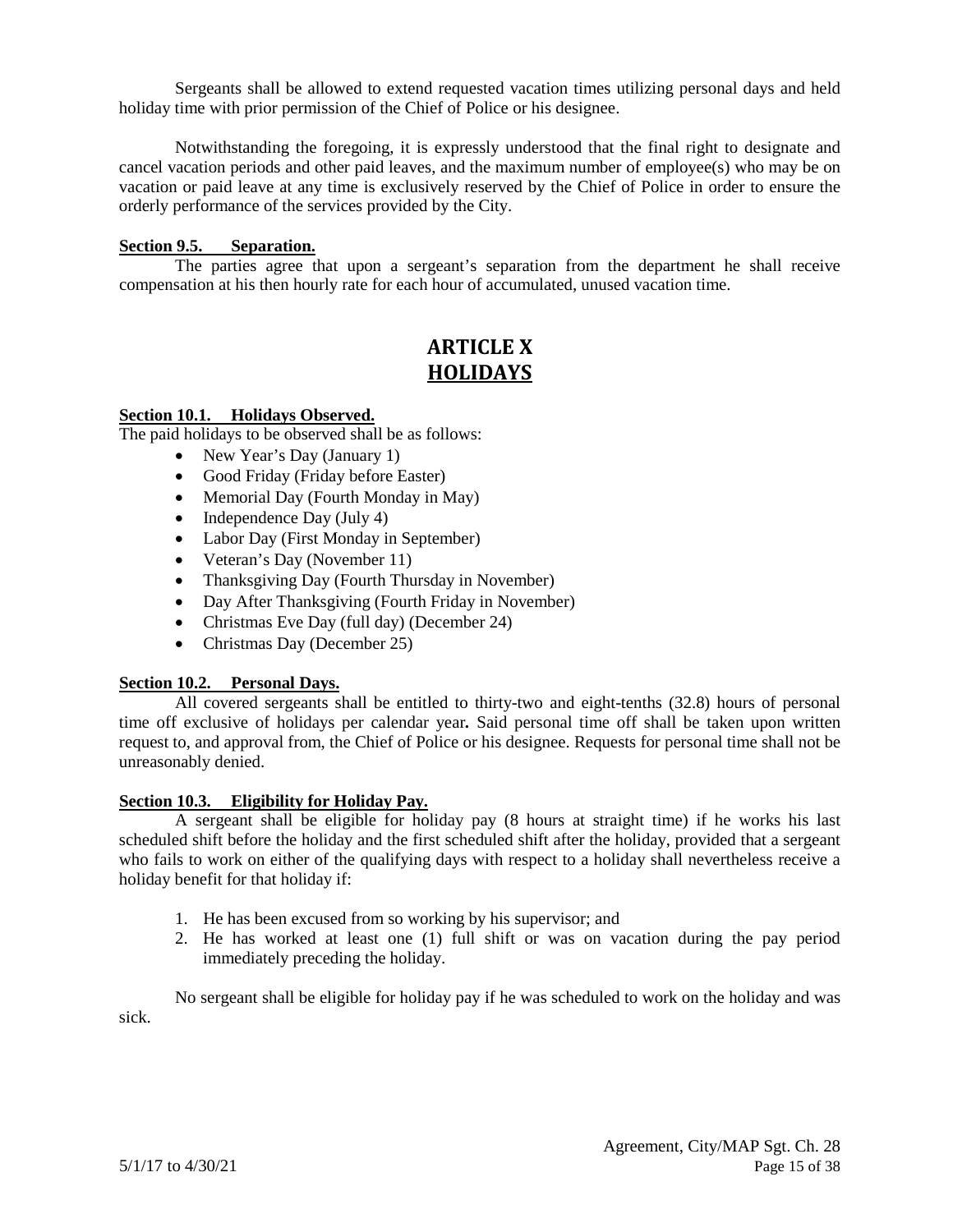#### **Section 10.4. Definition.**

The City at the start of each year shall announce calendar days that are recognized holidays. If an eligible sergeant performs work during a holiday, he shall be paid for the actual time worked at time and one-half. In addition, he shall receive eight (8) hours pay at straight time (holiday pay), pursuant to Section 10.2 of this Article.

#### <span id="page-17-0"></span>**Section 10.4. Held-Time Off.**

The department command shall have the final responsibility for granting and scheduling specific requests for held-time off so that departmental services are not impaired. Requests for the use of accrued held-time off shall not be unreasonably denied. Requests for days off to compensate for a worked holiday shall be submitted no more than fourteen (14) nor less than one (1) day prior to the date requested; such request shall be approved or disapproved no more than ten (10) days or less than one (1) day prior to the date requested. Such approval shall be based upon seniority. Each sergeant covered by this agreement may maintain these hours and no more than 120 hours may be accumulated at any time. In lieu of using held time off, a sergeant may request payout of accrued time at the sergeant's applicable straight time hourly rate, in accordance with a procedure established by the City. When a sergeant has 120 hours in his bank, any held time off in excess of that shall be paid out at the sergeant's straight time hourly rate. In lieu of using held time off, a sergeant may request payout of accrued time at the sergeant's applicable straight time hourly rate, in accordance with the current procedure established by the City.

A sergeant may use any available held-time (except sick time) provided the sergeant has the available time in his bank.

#### <span id="page-17-1"></span>**Section 10.5. Procedures To Be Continued.**

Current procedures for recording and applying the holiday benefit shall be continued, except as modified above, provided that each sergeant entitled to a deferred holiday benefit shall have said benefit reflected in the usual and customary method in effect on the date of the execution of this agreement.

## **ARTICLE XI INSURANCE**

#### <span id="page-17-3"></span><span id="page-17-2"></span>**Section 11.1. Insurance.**

A health, life, and accident insurance program shall be provided during the term of this agreement. Except as otherwise agreed, sergeants shall receive the benefit of any improvements in the insurance program accorded generally to other employees of the City. Each sergeant shall be given, upon being hired, a schedule or booklet outlining the benefits of the insurance program.

The City and the sergeant shall share the cost of the program. Sergeants will pay 25% of the insurance premium for dependents. The insurance co-payment will be based on the cost difference between single and family COBRA rates.

Sergeants will have the option of electing a flexible benefit plan to pay for deductibles and premiums with pre-tax dollars.

Sergeants shall have the right to participate in any wellness program being offered by the City to other employees of the City.

The City shall provide term life insurance in an amount equal to a sergeant's annual base salary.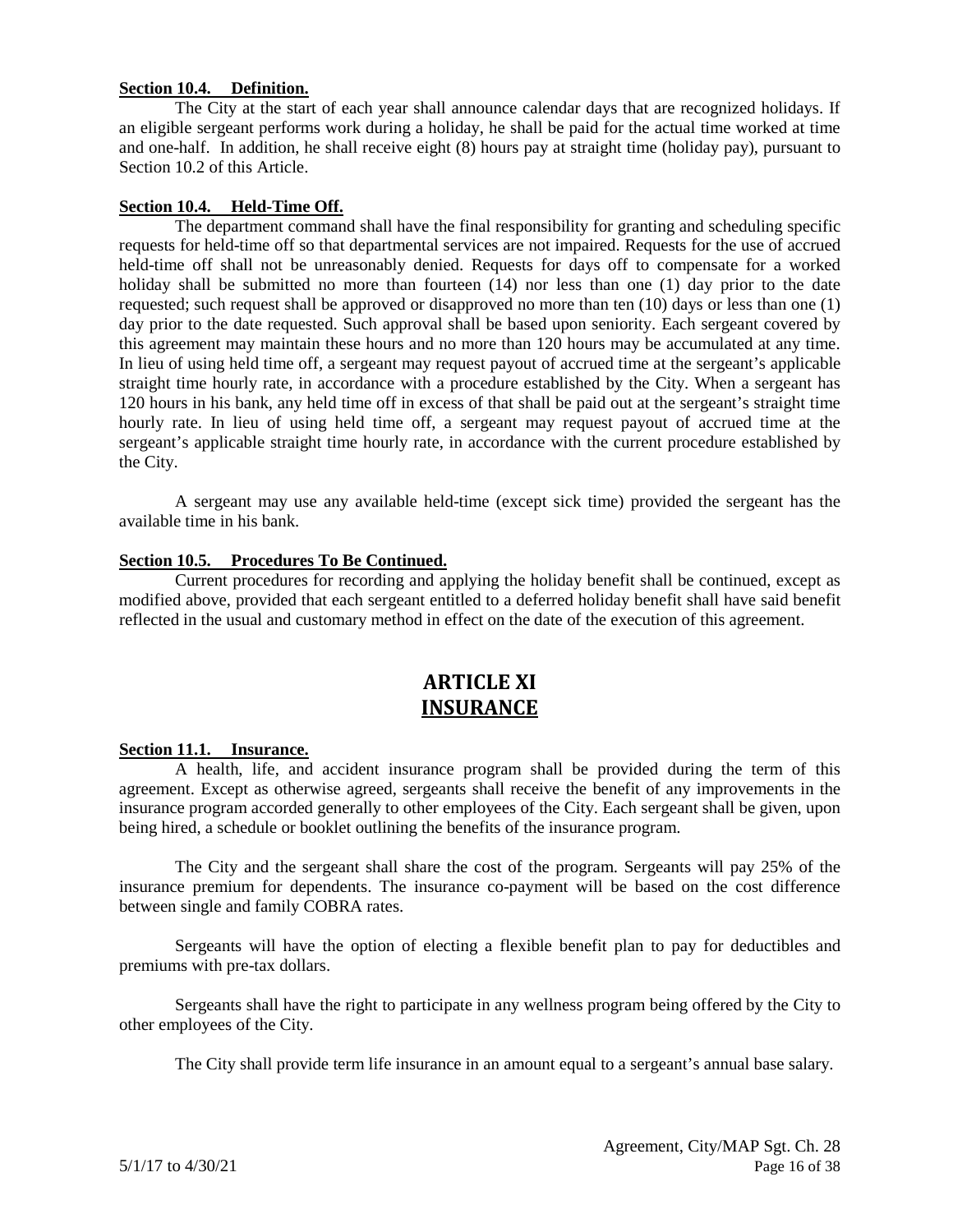#### <span id="page-18-0"></span>**Section 11. 2. Terms of Insurance Policies to Govern.**

The extent of coverage under the insurance plan or program documents referred to in this agreement shall be governed by the terms and conditions set forth in those policies or plans. Any questions or disputes concerning such insurance documents or benefits under them shall be resolved in accordance with the terms and conditions set forth in the policies or plans and shall not be subject to the grievance and arbitration procedures set forth in this agreement. The failure of any insurance carrier(s) or organization(s) to provide any benefit for which it has contracted or is obligated shall result in no liability to the City, nor shall such failure be considered a breach by the City of any obligation under this agreement.

#### <span id="page-18-1"></span>**Section 11.3 Retirement Healthcare Funding Plan (RHFP)**

The City shall establish and maintain a Retirement Healthcare Funding Plan (RHFP) for bargaining unit employees. The purpose of the plan is to provide the opportunity for these employees to accumulate assets to pay for medical and other eligible expenses at and during retirement. The plan shall be established in accordance with Section  $501(c)(9)$  of the Internal Revenue Code. The City shall be responsible for set-up and administrative fees.

Bargaining unit members authorize the City to make contributions to the plan on their behalf as follows:

- To the extent permitted by the tax code, withhold 0.5% of employees' pre-tax salary per pay period and deposit into the RHFP.
- To the extent permitted by the tax code, upon retirement, 100% of employees' accrued sick time eligible for payment, as defined in Article XII, Section 12.3, shall be withheld pre-tax and deposited into the RHFP.

These contributions shall be effective beginning the first payroll period that falls at least seven (7) calendar days after receipt of a Letter of Determination from the Internal Revenue Service establishing that the RHFP is entitled to tax exempt status under Section  $501(c)(9)$  of the Internal Revenue Code. No contributions shall be made to the RHFP plan based on wages earned before receipt of the Letter of Determination.

The City and Union agree that any amendments to or termination of this RHFP is subject to collective bargaining. This includes amendments to the terms articulated above.

## **ARTICLE XII SICK LEAVE**

#### <span id="page-18-3"></span><span id="page-18-2"></span>**Section 12.1. Purpose.**

The purpose of sick leave is to provide a sergeant with protection against loss of income due to personal sickness or injury that prevents the performance of normal job duties. Sergeants may use accrued sick leave for illness, injury, or medical appointments of his child, stepchild, spouse, domestic partner, sibling, parent, mother-in-law, father-in-law, grandchild, grandparent, or stepparent. Per the Family Medical Leave Act (FMLA), other provisions shall be made if the dependent requires extended care. Sick leave is not to be considered a privilege that a sergeant may use at his discretion but shall be allowed only in cases of actual sickness or disability of the sergeant or to meet physical examination appointments or other sickness prevention measures, which prevents him from working. If a sergeant demonstrates a pattern of sick leave use, the sergeant may be required to file a physician's certificate to substantiate the illness of the sergeant, sergeant's child, stepchild, spouse, domestic partner, sibling, parent, mother-in-law, father-in-law, grandchild, grandparent, or stepparent.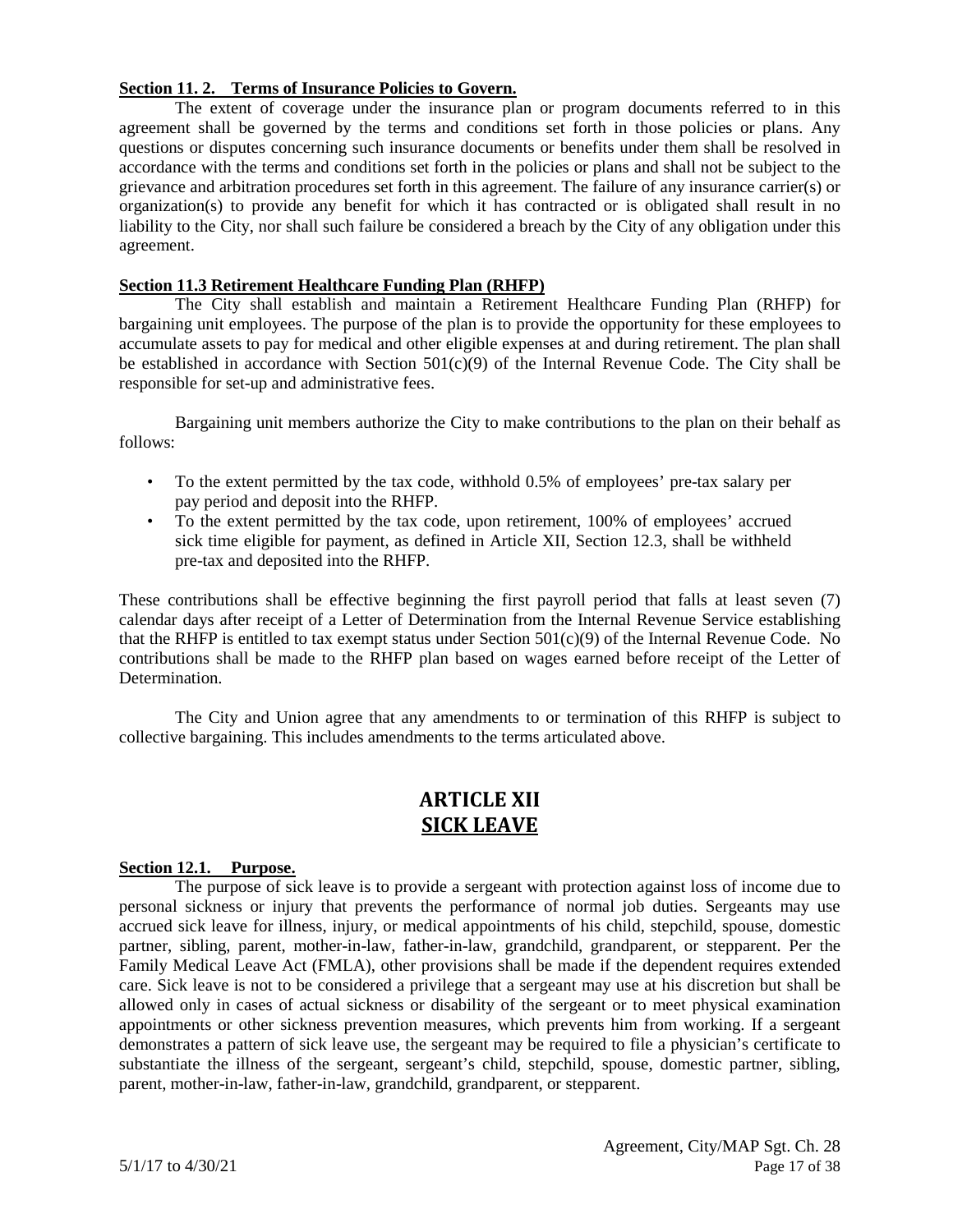#### <span id="page-19-0"></span>**Section 12.2. Sick Leave Accrual.**

Sergeants will accumulate 8.2 hours per month (98.4 hours per year).

#### <span id="page-19-1"></span>**Section 12.3. Sick Leave Buyback.**

Upon separation from service, other than involuntary termination, sergeants shall be compensated for all unused sick leave up to a maximum accrual of 600 hours.

## **ARTICLE XIII LEAVES OF ABSENCE**

#### <span id="page-19-3"></span><span id="page-19-2"></span>**Section 13.1. Leave of Absence.**

A member of the bargaining unit may be granted job-protected unpaid family medical leave for up to twelve (12) weeks per twelve (12) month period for any one or more of the following reasons should he meet the eligibility requirements:

- 1. The birth of a child and in order to care for such a child, or the placement of a child with the sergeant for adoption or foster care (leave for this reason must be taken within the twelve (12) month period following the child's birth or placement with the sergeant);
- 2. In order to care for an immediate family member (spouse, child, or parent) of the sergeant if such immediate family member has a serious health condition;
- 3. The sergeant's own serious health condition that makes the sergeant unable to perform the essential functions of his position;
- 4. Any qualifying exigency arising out of the fact that the sergeant's family member is on active duty, has been notified of an impending call to active duty, or in support of a call to duty in a foreign country. A sergeant is entitled to leave if the military family member is serving in any of the branches of the Armed Forces and is called to active military duty; or
- 5. Up to 26 weeks of job protected, family and medical leave is provided if a sergeant has a spouse, son, daughter, parent, or next of kin who is a member of the Armed Forces (including Reserves and National Guard), and the sergeant is providing care for the service member who sustained a serious injury or illness in the line of duty while on active duty status at any time during the preceding five years.

#### *Definitions*

12-Month Period: Means a rolling twelve (12) month period measured backward from the date leave is taken and continuous with each additional leave day taken.

Spouse: Spouse means a husband or wife as defined or recognized under state law for purposes of marriage in the state where the sergeant resides, including same-sex marriage. If both spouses work for the City of St. Charles, their leave in any twelve (12) month period may be limited to an aggregate of twelve (12) weeks if the leave is taken either for the birth or placement for adoption or foster care of a child or to care for a sick parent (but not parent-in-law). If both spouses work for the City of St. Charles, their leave in any twelve (12) month period may be limited to an aggregate of twelve (12) weeks if the leave is taken either for the birth or placement for adoption or foster care of a child or to care for a sick parent (but not parent-in-law).

Child: Means a child either under eighteen (18) years of age, or eighteen (18) years of age or older who is incapable of self-care because of a mental or physical disability as defined by the Americans with Disabilities Act. A sergeant's "child" is one for whom the sergeant has actual day-to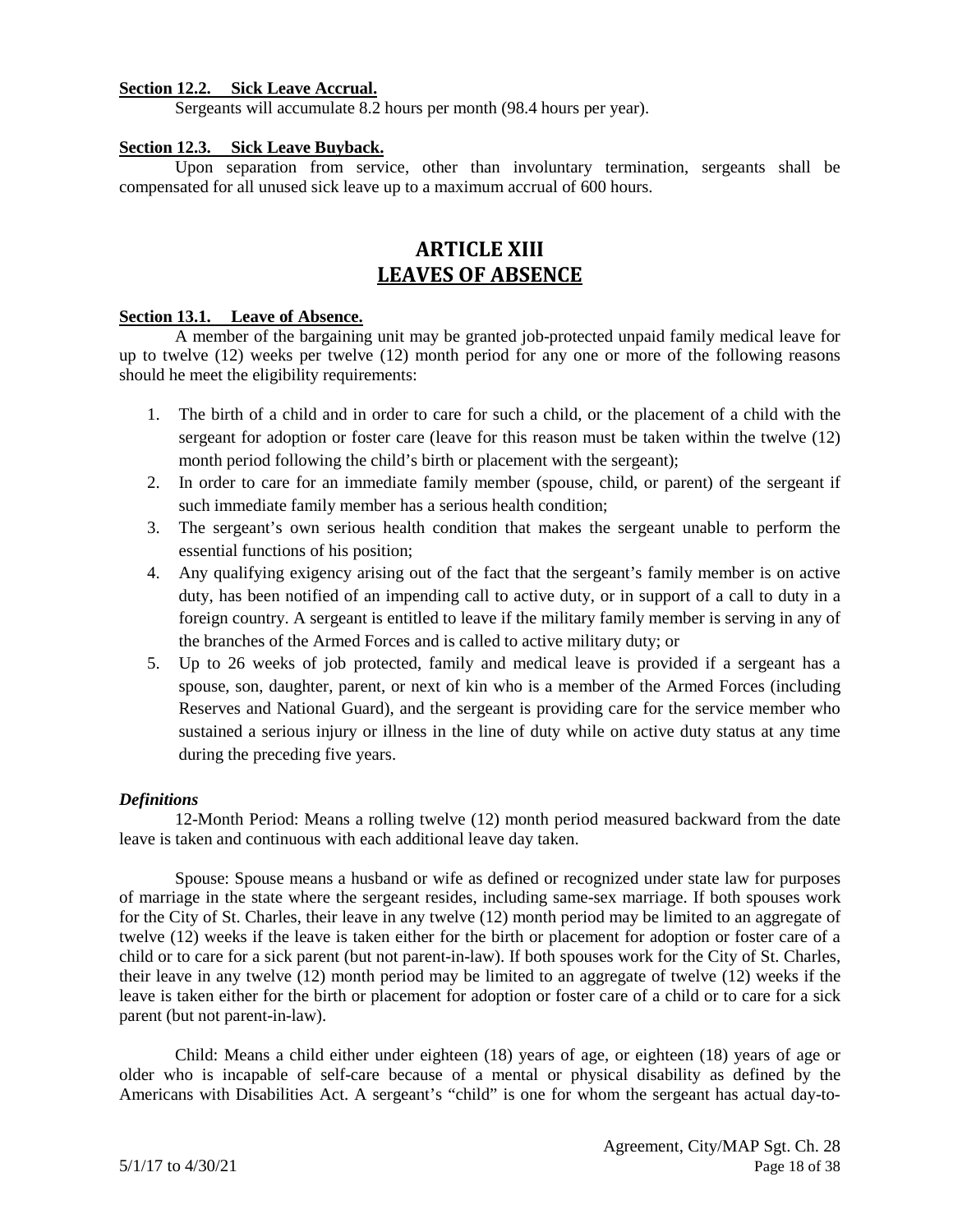day responsibility for care and includes, but is not limited to, a biological, adopted, foster, or step-child, a legal ward, or a child of a person standing in loco parentis.

Parent: A biological parent or an individual who stands or stood in loco parentis to a sergeant when the sergeant was a son or daughter as defined in "child" above. This term does not include parentin-law.

Next of Kin: Nearest blood relative other than spouse, parent, son, or daughter in the following order of priority: blood relatives who have been granted legal custody of the service member by court decree or statutory provisions, brothers and sisters, grandparents, aunts and uncles, and first cousins.

Serious Health Condition: Inpatient care (i.e. an overnight stay) in a hospital, hospice, or residential medical-care facility, including any period of incapacity (i.e. inability to work, attend school, or perform other regular daily activities) or subsequent treatment in connection with such inpatient care.

Continuing treatment by a health care provider includes:

- 1. A period of incapacity lasting more than three (3) consecutive, full calendar days and any subsequent treatment or period of incapacity relating to the same condition that also includes:
	- Treatment two or more times by or under the supervision of a healthcare provider (i.e. in-person visits, the first within seven (7) days and both within 30 days of the first day of incapacity); or
	- One treatment by a healthcare provider (i.e. an in-person visit within seven (7) days of the first day of incapacity) with a continuing regimen or treatment (i.e. prescription medication, physical therapy);
- 2. Any period of incapacity related to pregnancy or for prenatal care. A visit to the healthcare provider is not necessary for each absence;
- 3. Any period of incapacity or treatment for a chronic serious health condition that continues over an extended period of time, requires periodic visits (at least twice a year) to a healthcare provider, and may involve occasional episodes of incapacity. A visit to a healthcare provider is not necessary for each absence;
- 4. A period of incapacity that is permanent or long-term due to a condition for which treatment may not be effective. Only supervision by a healthcare provider is required, rather than active treatment; or
- 5. An absence to receive multiple treatments for restorative surgery or for a condition that would likely result in a period of incapacity of three (3) or more days if not treated.

Exigent Circumstances: Exigent circumstances covers a qualifying exigency of short notice deployment or military events and related activities and the need to arrange for childcare and school activities; financial and legal arrangements; counseling; rest and recuperation; and post deployment activities. The need would arise out of the fact the sergeant, spouse, son, daughter, or parent is on active duty (or has been notified of an impending call or order to active duty) in the Armed Forces in support of a call to duty in a foreign country. This means a reserve component service member was called to active duty during a time of war or national emergency, or a military operation in which active forces (reserve or regular military) face an enemy.

#### *Coverage and Eligibility*

To be eligible for family/medical leave a sergeant must: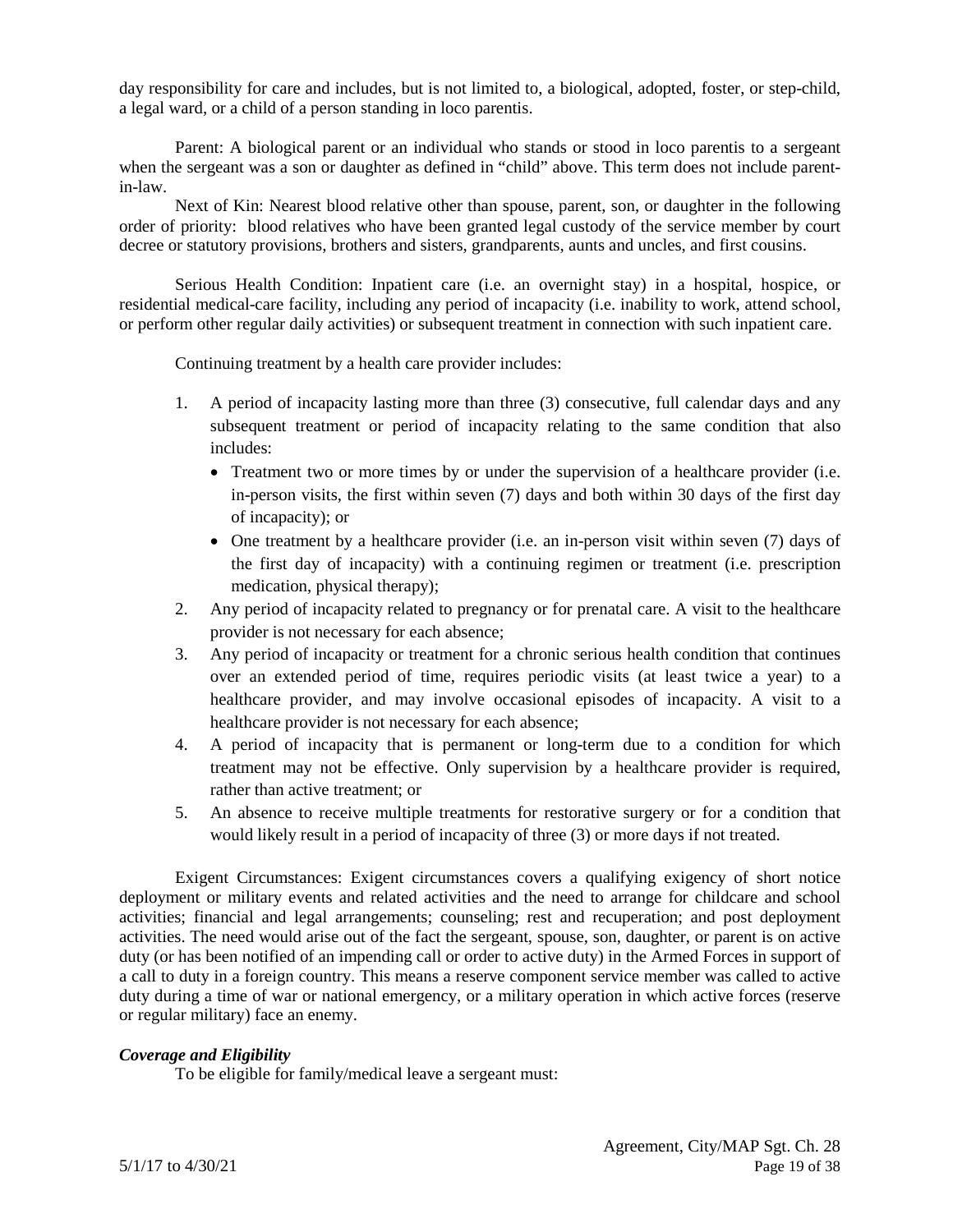- 1. Have worked for the City of St. Charles for at least twelve (12) months; and
- 2. Have worked at least 1,250 hours over the previous twelve (12) month period.

A poster prepared by the Department of Labor summarizing the major provisions of the Family and Medical Leave Act (FMLA) and telling sergeants how to file a complaint is available in the appendix of the Personnel Policy Manual and posted in all City buildings.

#### *Intermittent or Reduced Leave*

A sergeant may take leave intermittently (a few days or a few hours at a time) or on a reduced leave schedule to care for an immediate family member with a serious health condition or because of a serious health condition of the sergeant when "medically necessary."

Medically necessary means there must be a medical need for the leave and that the leave can best be accomplished through an intermittent or reduced leave schedule.

The sergeant may be required to transfer temporarily to a position with equivalent pay and benefits that better accommodates recurring periods of leave when the leave is planned based on scheduled medical treatment.

A sergeant may take leave intermittently or on a reduced leave schedule for birth or placement for adoption or foster care of a child only with the approval of the department director and Director of Human Resources.

#### *Substitution of Paid Leave Time*

A sergeant will be required to substitute any accrued, unused sick time (except for the birth/adoption/foster care of a child), then any accrued, unused vacation time, followed by any accrued, unused personal time, as needed, for any part of a family/medical leave for any reason.

When a sergeant or spouse of a sergeant has a baby, the sergeant may substitute sick time for the serious health condition of the sergeant's spouse or for the sergeant. This is usually (6) weeks for a normal birth and eight (8) weeks if a cesarean is needed, as indicated by the mother's physician. Any additional time off would be deducted from vacation and personal time.

When a sergeant has used all of the above paid time for a portion of family/medical leave, the sergeant may request an additional period of unpaid leave to be granted so that the total of paid and unpaid leave provided for FMLA purposes equals twelve (12) weeks (26 weeks leave for caring for a service member).

FMLA runs concurrently with worker's compensation and disability.

#### *Notice Requirement*

A sergeant is required to give immediate notice, or as soon as reasonably possible. A minimum thirty (30) day notice is required in the event of a foreseeable leave. A minimum ninety (90) day notice is required before the birth of a baby, including caring for a spouse after the birth. An "Employee Request for Family/Medical Leave" form should be completed by the sergeant and returned to Human Resources.

If a sergeant fails to give at least thirty (30) days' notice for a foreseeable leave with no reasonable excuse for the delay, the leave will be denied until thirty (30) days after the sergeant provides notice.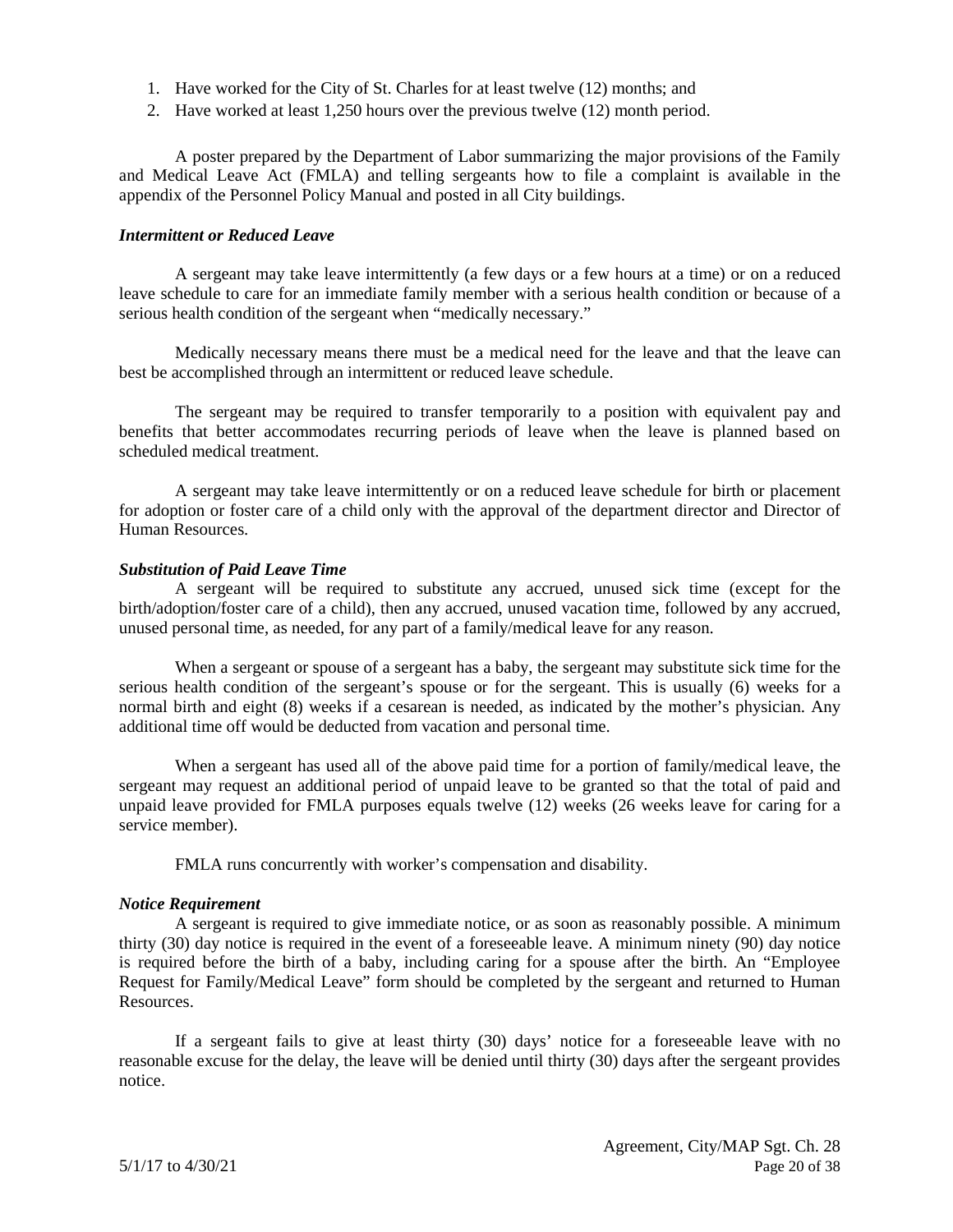In the event a sergeant is unable to work by reason of illness, injury, or disability, the sergeant must report the illness, injury, or disability as soon as the condition is known, and thereafter furnish to Human Resources a physician's written statement showing the nature of the condition and the estimated length of time that the sergeant will be unable to report to work along with an "Employee Request for Family/Medical Leave" form.

A sergeant undergoing planned medical treatment is required to make a reasonable effort to schedule the treatment to minimize disruption to City operations.

In unexpected or unforeseeable situations, a sergeant should provide as much notice as practical, followed by a completed "Employee Request for Family/Medical Leave" form.

While on consecutive leave, sergeants are requested to report every two (2) weeks to Human Resources regarding the status of the medical condition and their intent to return to work.

#### *Medical Certification*

- 1. For leave taken because of the sergeant's or a covered family member's serious health condition, the sergeant must submit a completed "Certification of Health Care Provider" form and return the certification to Human Resources. Medical certification must be provided by the sergeant within fifteen (15) days after requested, or as soon as reasonably possible.
- 2. The City of St. Charles may require a second or third opinion (at its own expense), periodic reports on the sergeant's status and intent to return to work, and a fitness-for-duty report to return to work.
- 3. If intermittent or consecutive leave is longer than ninety (90) days, a new or updated "Certification of Health Care Provider" form will be required every six (6) months except for the birth of a child or an adoption.
- 4. All documentation related to the sergeant's or family member's medical condition will be held in strict confidence and maintained in a separate Family and Medical Leave file.
- 5. For leaves taken for active duty or to provide care for a serious injury or illness of a member of the Armed Forces, sergeant must submit a copy of the military orders along with a completed "Certification of Serious Injury or Illness of Veteran or Current Service Member."

#### *Effects on Benefits*

- 1. A sergeant granted a leave under this section will continue to be covered under the City of St. Charles group health insurance plan, life insurance plan, and long-term disability plan under the same conditions as coverage would have been provided if he had been continuously employed during the leave period.
- 2. Sergeant contributions will be required either through payroll deduction or by direct payment to the City of St. Charles. The sergeant will be advised in writing at the beginning of the leave period as to the amount of payment. Sergeant contribution amounts are subject to any change in rates that occurs while the sergeant is on leave.
- 3. If a sergeant's contribution is more than thirty (30) days late, the City of St. Charles may terminate the sergeant's insurance coverage for the duration of the leave.
- 4. If the City of St. Charles pays the sergeant contributions missed by the sergeant while on leave, the sergeant will be required to reimburse the City for delinquent payments upon return from the leave.
- 5. If the sergeant fails to return from unpaid family/medical leave for reasons other than 1) the continuation of a serious health condition of the sergeant or a covered family member or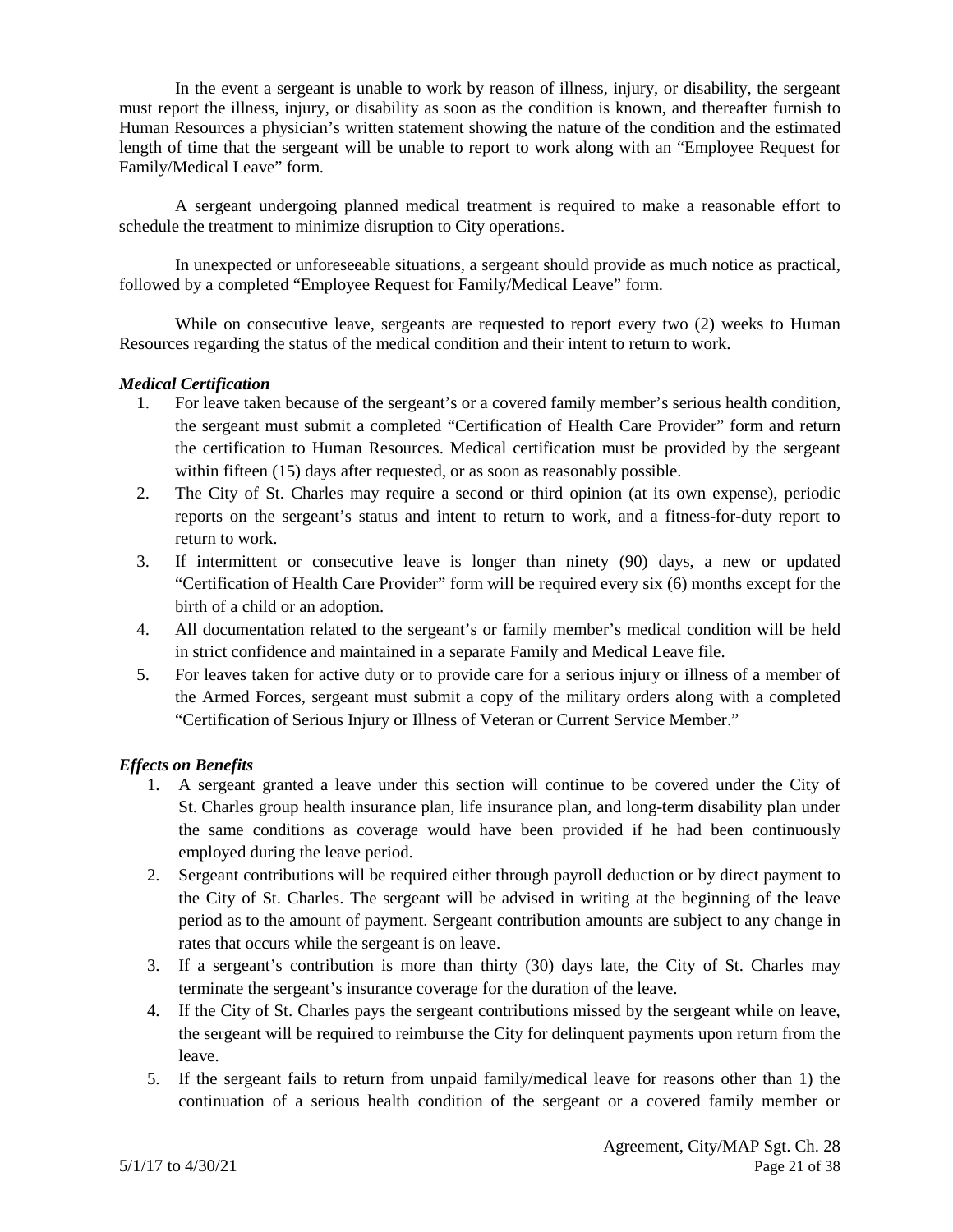2) circumstances beyond the sergeant's control (certification required within thirty (30) days of failure to return for either reason), the City of St. Charles may seek reimbursement from the sergeant for the portion of the premiums paid by the City of St. Charles on behalf of the sergeant (also known as the employer contribution) during the period on leave.

6. A sergeant is not entitled to seniority or benefit accrual during periods of unpaid leave, but will not lose anything accrued prior to leave.

#### *Job Protection*

If the sergeant returns to work immediately upon expiration of an approved Family Medical Leave, he/she will be reinstated to his/her former position or an equivalent position with equivalent pay, benefits, and working conditions.

The sergeant's restoration rights are the same as they would have been had the sergeant not been on leave. Thus, if the sergeant's position would have been eliminated or the sergeant would have been terminated but for the leave, the sergeant would not have the right to be reinstated upon return from leave.

#### *Outside Employment*

While the sergeant is off work from the employer due to sergeant's own serious health condition, the sergeant is prohibited from working for another employer.

#### <span id="page-23-0"></span>**Section 13.2. Jury Duty.**

A sergeant who is required to report for jury duty shall be excused from work without loss of pay for the period of time that he is required to be away from work and during which he would have otherwise been scheduled to work. Furthermore, a sergeant who is scheduled to perform jury duty just prior to or immediately following his regular work shift shall work his regular shift and receive heldtime off or straight-time pay for the number of hours he is required to serve such jury duty on that day. A sergeant shall immediately notify the Police Chief or his designee if he is required to report for jury duty. The sergeant will keep all compensation received for performing jury duty service.

#### <span id="page-23-1"></span>**Section 13.3. Funeral Leave.**

In the event a sergeant suffers a death in his immediate family (defined, for purposes of this section as: spouse, child, parent, brother, sister, or grandparent, or parent, brother, sister or grandparent of spouse) an emergency paid leave of up to three (3) work days may be granted by the Chief of Police or his designee. Such time shall be used for the purpose of attending the funeral, necessary travel associated therewith, making funeral arrangements and attending to other matters which cannot be attended to outside work time and arising directly in relation to the relative's death, or funeral.

Exceptions to the foregoing may be made within the discretion of and by the consent of the Chief of Police upon written application of the sergeant. Paid leaves of absence in addition to the foregoing, arising in relation to death or serious illness of a sergeant's immediate family shall be handled as requests for, and chargeable to, sick leave.

Sergeants may receive up to two (2) weeks of unpaid leave following the loss of a child, or paid leave if the sergeant elects to use available paid benefit time. Note the three days funeral time can be used towards the paid benefit time. The City reserves the right to request verifying documentation in appropriate circumstances.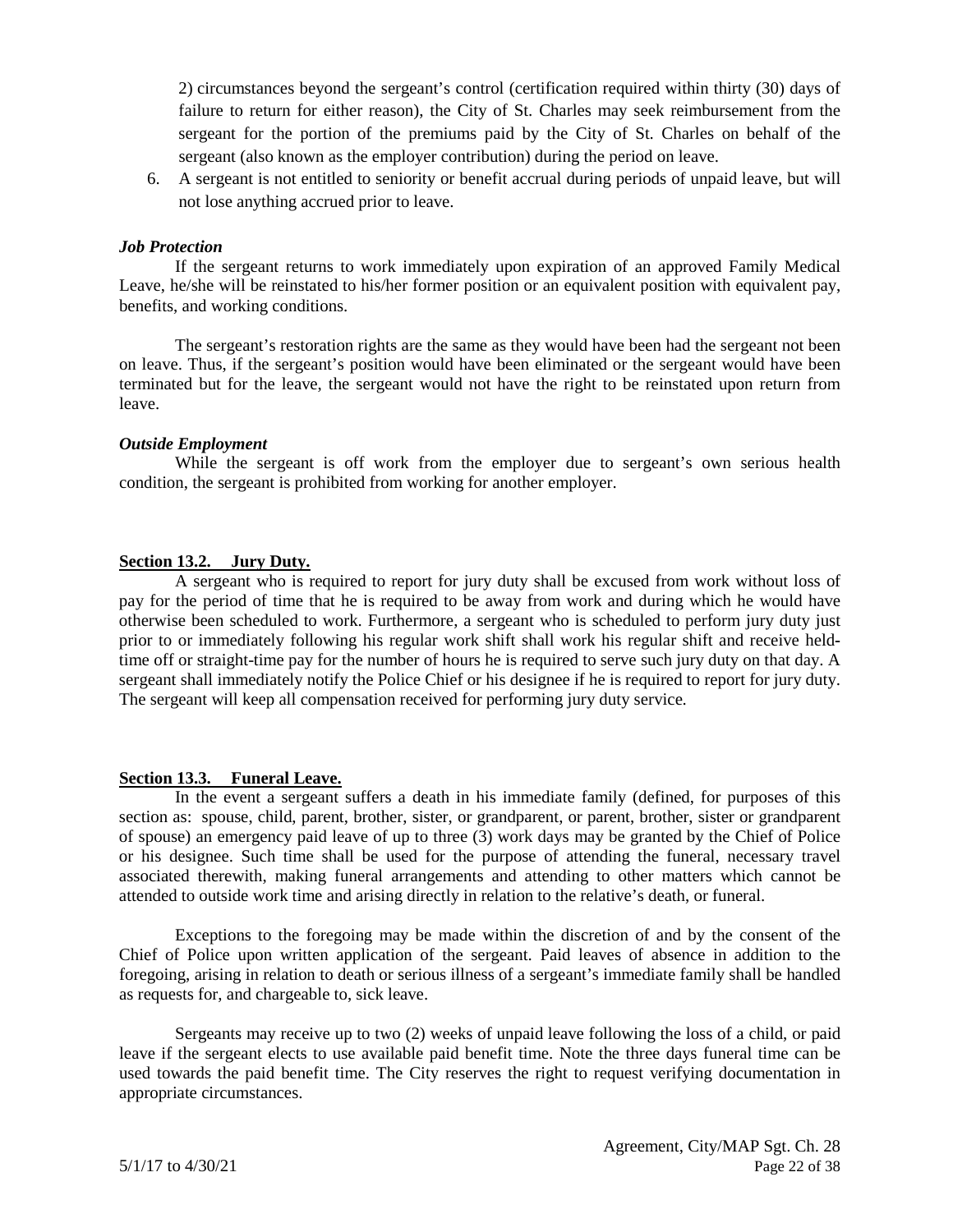## <span id="page-24-0"></span>**ARTICLE XIV SENIORITY, PROBATIONARY PERIOD, LAYOFF AND RECALL**

#### <span id="page-24-1"></span>**Section 14.1. Seniority.**

Unless stated otherwise in this agreement, seniority for the purpose of this agreement shall be defined as a sergeant's length of continuous full-time service in rank with the City. Seniority shall not include periods of unpaid leave time in excess of thirty (30) days, except as otherwise required by applicable law. For purposes of extra duty assignments under Article XV only, seniority shall be based upon date of hire.

#### <span id="page-24-2"></span>**Section 14.2. Purpose of Seniority.**

Sergeants shall be allowed preference for use of and scheduling of vacation time, work schedule selection, request for time off, first choice for extra duty among sergeants, and for first choice of approved hire-back according to seniority. Providing first choice for hire-back opportunities shall be the responsibility of the sergeants. Any ordering in by the City will be done by reverse seniority.

#### <span id="page-24-3"></span>**Section 14.3. Probationary Period.**

Newly promoted sergeants shall be employed on a probationary period of one (1) year from the date of their initial promotion. In the event that the new sergeant's performance is not satisfactory and a Performance Improvement Plan (PIP) has been implemented and not met, the Sergeant will be demoted to officer with all the rights and privileges of officer, including seniority.

#### <span id="page-24-4"></span>**Section 14.4. Layoffs.**

The City, in its discretion, shall determine whether layoffs are necessary. If it is determined that layoffs are necessary, employees covered by this agreement will be laid off in accordance with their length of service as provided in Illinois law, 65 ILCS 5/10-2.1-18.

#### <span id="page-24-5"></span>**Section 14.5. Recall.**

Sergeants who are laid off shall be placed on a recall list for a period of two (2) years or the sergeant's length of service, whichever is less. If there is a recall, sergeants who are still on the recall list shall be recalled in the inverse order of their layoff. Sergeants who are eligible for recall shall be given fourteen (14) calendar day notice of recall and notice of recall shall be by certified or registered mail with a copy to MAP, provided that the sergeant must notify the Chief of Police or the Chief's designee of the sergeant's intention to return to work within seven (7) calendar days after receiving notice of recall. The City shall be deemed to have fulfilled its obligations by mailing the recall notice by certified or registered mail, to the mailing address last provided by the sergeant, it being the obligation and responsibility of the sergeant to provide the Chief of Police or the Chief's designee with the latest mailing address. If a sergeant fails to respond in a timely manner to a recall notice, the sergeant's name shall be removed from the recall list.

#### <span id="page-24-6"></span>**Section 14.6. Effects of Layoff.**

During the period of time that sergeants have recall rights as specified above, the following provisions shall be applicable to any non-probationary sergeants who are laid off by the City:

- 1. A sergeant shall be paid for any earned but unused vacation days.
- 2. A sergeant shall have the right to maintain insurance coverage by paying in advance the full applicable monthly premium for single and, if desired, family coverage, in accordance with COBRA.
- 3. Upon recall, the sergeant's seniority shall be adjusted by the length of the layoff.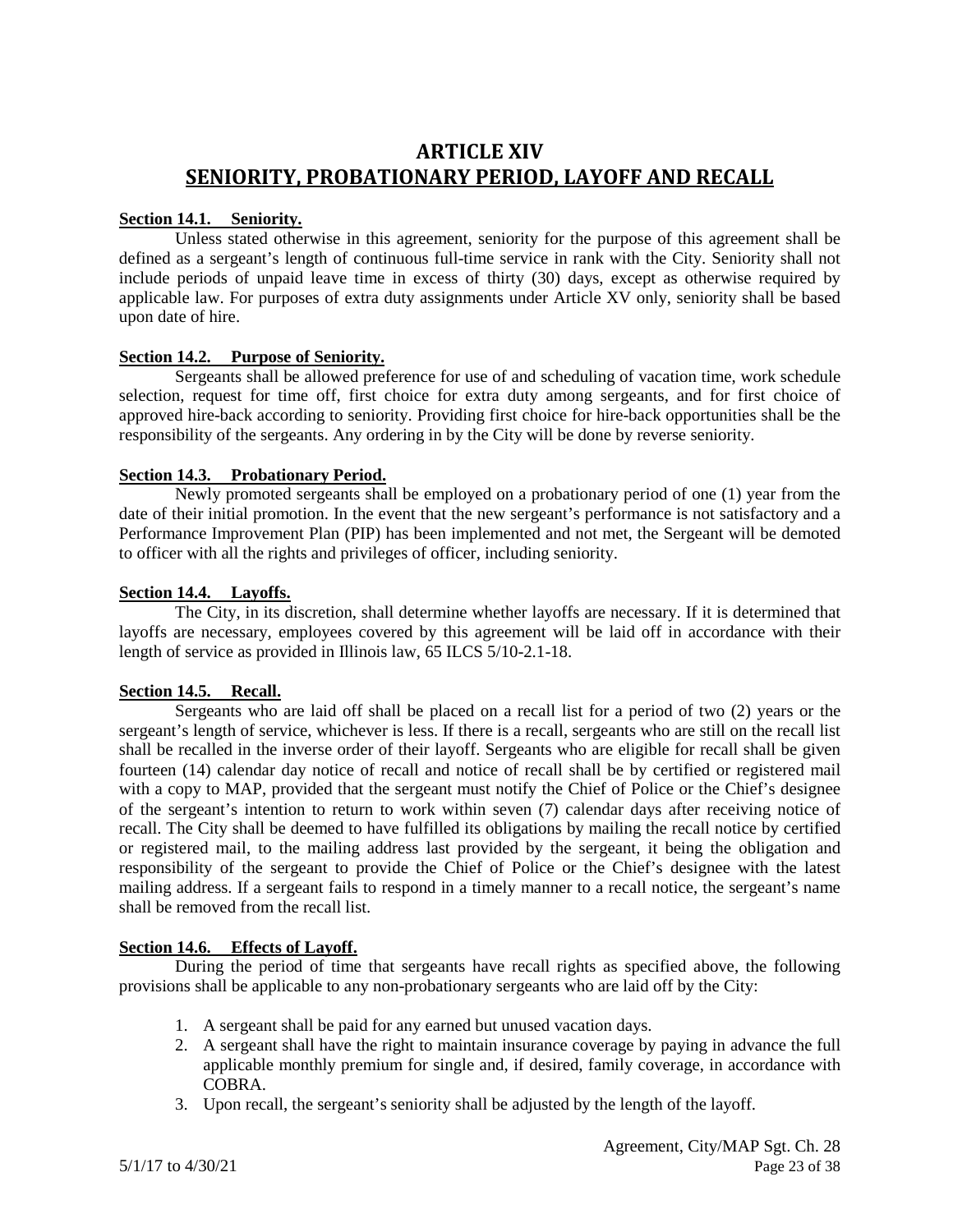#### <span id="page-25-0"></span>**Section 14.7. Posting of Seniority List.**

The City agrees to post annually a list covering the names of sergeants who are covered by this agreement, in order of seniority from last date of promotion in a position covered by this agreement. The city shall not be responsible for any errors in the seniority list unless such errors are brought to the attention of the City in writing within fourteen (14) calendar days after MAP's receipt of the list.

#### <span id="page-25-1"></span>**Section 14.8. Termination of Seniority.**

Seniority and the employment relationship shall be terminated for all purposes, if the employee:

- a. Quits;
- b. Is discharged;
- c. Voluntarily retires (or is retired should the City adopt and implement a legal mandatory retirement age);
- d. Fails to report to work at the conclusion of a leave of absence or vacation;
- e. Is laid off and fails to notify the Police Chief or his designee of his intention to return to work within three (3) calendar days after receiving notice of recall or seven (7) calendar days from the date of the mailing of the notice, whichever is less, or fails to return to work within fourteen (14) calendar days after his notification of intent to return to work or such further date that the City sets for the sergeant's return to work;
- f. Is laid off for a period in excess of two (2) year, or the sergeant's length of service, whichever is less;
- g. Does not perform work for the City for a period in excess of one (1) year, provided, however, this provision shall not be applicable to absences due to military service, established work related injury compensable under workers' compensation, disability pension, or a layoff where the sergeant has recall rights; or
- h. Is absent for two (2) consecutive working days without authorization unless there are proven extenuating circumstances beyond the sergeant's control that prevent notification.

## **ARTICLE XV EXTRA DUTY**

#### <span id="page-25-3"></span><span id="page-25-2"></span>**Section 15.1. Definition.**

"Extra Duty" is worked by a sworn member of the police department on behalf of a governmental unit other than the City, a private business, or a private person which is paid for by such unit, business, or person through the City but which is subject to City regulations. In the case of special events, "extra duty" is an assignment, other than those involving control of traffic or pedestrians, or bike patrol, worked by a sworn member of the department on behalf of a governmental unit other than the City, a private business, or a private person which is paid for by such unit, business, or person, in part or in its entirety through the City but which is subject to City regulations.

The administration will notify the chapter board president or any sergeant of any extra duty opportunities that are received by the administration less than 72 hours from the requested duty for the purposes of notifying members of the extra duty opportunity.

<span id="page-25-4"></span>As such, no sergeant will be ordered to work extra duty for another entity other than the City except as mandated by liquor law ordinance.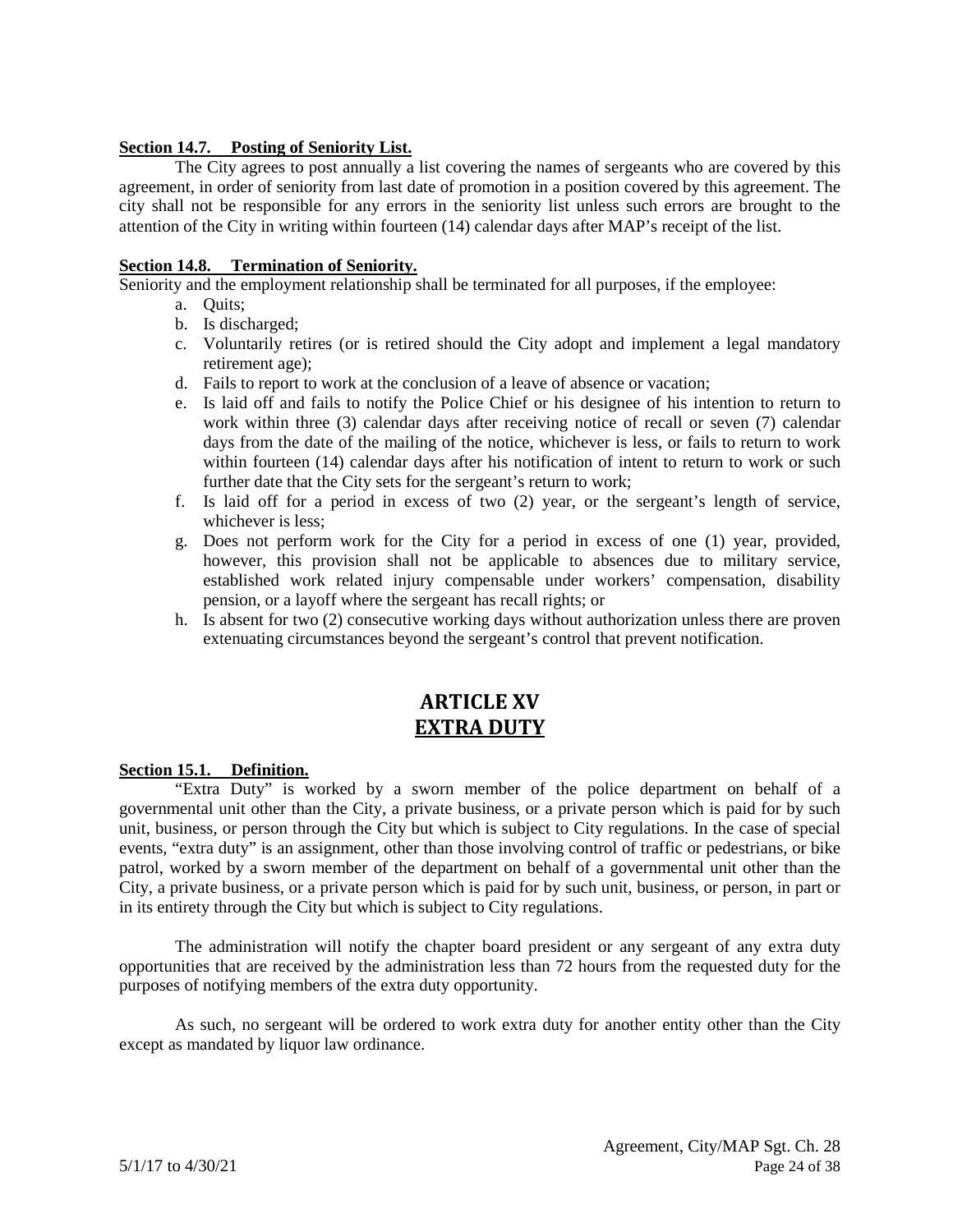#### **Section 15.2. Overtime Exclusion.**

Extra duty shall be construed as work performed for the person or agency who requests it and not for the City; accordingly, time spent as such work shall not be counted for computing any sworn member's daily or weekly hours for straight-time or overtime purposes.

#### <span id="page-26-0"></span>**Section 15.3. Priority of Regular Duty.**

In all cases, a sergeant's first and primary responsibility is the proper, efficient discharge of his police duties and performance of extra duty will not be permitted to interfere with such duties.

#### <span id="page-26-1"></span>**Section 15.4. Pay for Extra Duty.**

Extra duty shall be compensated at the rate of one and one-half times the master police officer's hourly rate of pay, less applicable statutory deductions, except where such extra duty assignment was mandated by the Chief of Police or his designee, to be filled by the rank of sergeant. In this case, the affected sergeant shall be compensated at one and one-half said sergeant's regular pay. The City acknowledges that it shall be responsible for compensation as set forth herein, to any sworn sergeant who, in good faith, works and extra duty detail. Extra duty compensation shall be paid for actual hours worked.

## **ARTICLE XVI WAGES**

#### <span id="page-26-3"></span><span id="page-26-2"></span>**Section 16.1. Wage Schedule.**

Increase wages by 2% effective May 1, 2017; by 2% effective May 1, 2018, by 2% effective May 1, 2019, and by 2% effective May 1, 2020, as reflected in Appendix A attached hereto and made a part hereof. A sergeant's hourly rate shall be determined by dividing his annual salary by the sergeant's regular annual scheduled hours of work.

#### <span id="page-26-4"></span>**Section 16.2. Temporary Assignment to Commander.**

Any sergeant temporarily assigned to a Commander position for a period of thirty (30) days or more shall be compensated with a 5% increase to the maximum of the sergeant's salary range and the work schedule associated with that position.

#### <span id="page-26-5"></span>**Section 16.3. Retroactivity.**

<span id="page-26-6"></span>The City agrees to apply the wage schedule attached as Appendix A to the employees covered by this Agreement as provided herein on a retroactive basis, with such wage adjustments made retroactive to May 1, 2017, on all hours compensated by the City. This retroactive pay increase shall apply only to employees employed by the City on the date this Agreement is executed by both parties, and no other provision of this Agreement shall be applied retroactively, unless otherwise provided in this Agreement. This payment shall be made within 45 days of the signing, by both parties, of this agreement.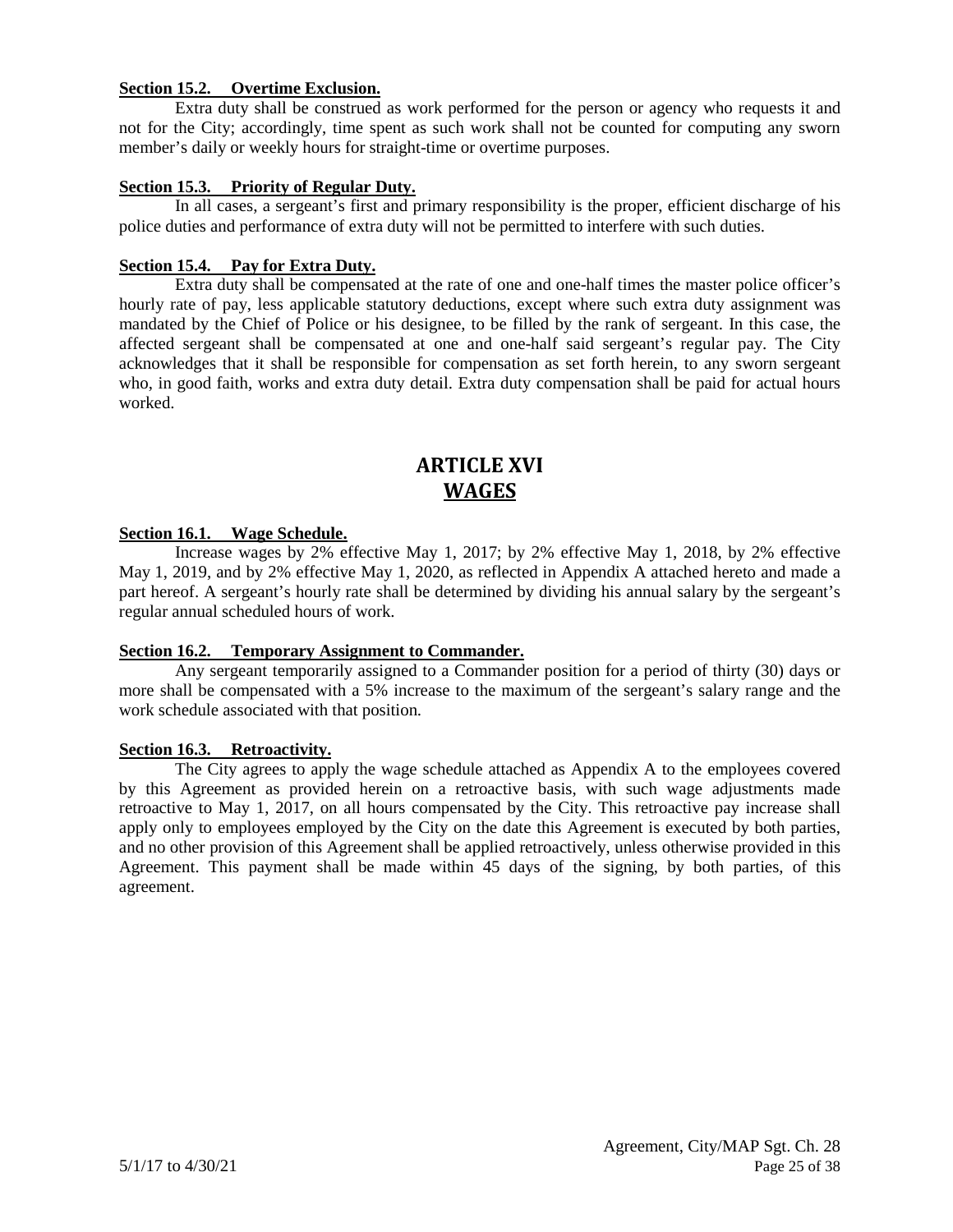## **ARTICLE XVII UNIFORM ALLOWANCE**

#### <span id="page-27-0"></span>**Section 17.1. Uniform Allowance.**

The City will provide to each sergeant covered by this agreement a uniform benefit. The uniform benefit amount shall be as follows:

| May 1, 2017 | \$825.00 |
|-------------|----------|
| May 1, 2018 | \$825.00 |
| May 1, 2019 | \$825.00 |
| May 1, 2020 | \$825.00 |

A sergeant may select approved uniform items from a vendor or vendors selected by the City, and the City will pay for such purchases directly, not to exceed the annual uniform allowance specified above. Unused annual uniform benefits will not accumulate from one year to the next.

The City will also provide an additional benefit amount of up to \$400 for a bulletproof vest the first year of employment and every five (5) years thereafter. For the term of this agreement, sergeant vests shall be replaced as set forth in the vest replacement list, attached hereto as appendix B.

Sergeants shall be required to submit orders for uniforms and/or bulletproof vests by April 15 each year.

#### <span id="page-27-1"></span>**Section 17.2. Reimbursement For Destruction Of Personal Property.**

Personal property required to be carried on duty, such as a watch, glasses, etc., shall be repaired or replaced at the Chief's discretion at reasonable price not to exceed \$250.00 in the event of damage pursuant to police duties.

## **ARTICLE XVIII MISCELLANEOUS**

#### <span id="page-27-3"></span><span id="page-27-2"></span>**Section 18.1. No Discrimination.**

Neither the City nor MAP shall discriminate in violation of applicable law against any sergeant because of race, sex, age, disability, sexual orientation, creed, color, religion, or national origin. MAP shall represent all sergeants fairly without regard to Union affiliation, non-affiliation, or disaffiliation. Any alleged violations of this Section shall be resolved through the appropriate federal or state agency or court, and shall not be subject to the grievance procedure.

#### <span id="page-27-4"></span>**Section 18.2. Bill of Rights.**

The City acknowledges its obligations under 50 ILCS 725/1 et seq., relative to actions taken by the Department that are subject to said law.

The sole remedy of any violation of the foregoing rights shall be to require that the procedure or access be followed or granted in line with legal requirements. In no case shall a violation of any of the foregoing serve to excuse employee misconduct or to mitigate or void any disciplinary or other action taken by the City to enforce discipline or to maintain efficiency.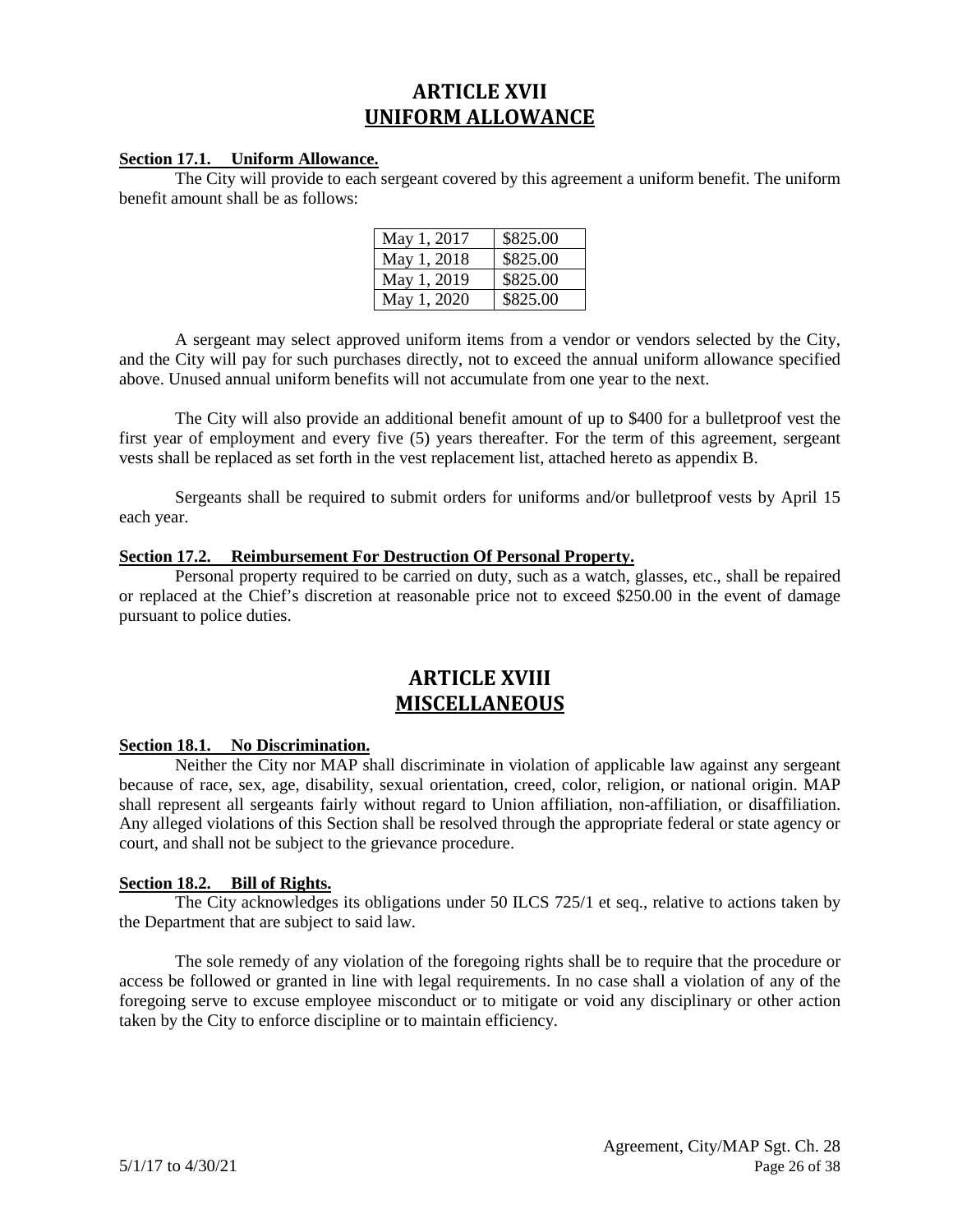## <span id="page-28-0"></span>**ARTICLE XIX LABOR-MANAGEMENT COMMITTEE/WRITTEN DIRECTIVES**

#### <span id="page-28-1"></span>**Section 19.1. Scope.**

The union and the employer mutually agree that in the interest of management and employee relations, it is desirable that meetings be held between union representatives and responsible administrative representatives of the employer. Such meetings shall be held as agreed to by both parties at a mutual time and place, but at a minimum once per quarter, unless mutually agreed upon to cancel the meeting. In addition to agreed-upon meetings, each party may request a meeting at least ten (10) calendar days in advance by placing, in writing, a request to the other for a meeting of the labormanagement committee and expressly providing the agenda for such meeting. Such meetings shall be held in the police department or other mutually agreed upon place and limited to:

- a. Discussing the implementation and general administration of this agreement.
- b. A sharing of general information of interest to the parties.
- c. Notifying the union of changes in conditions of employment contemplated by the employer that may affect the sergeants.
- d. Conferring on matters of mutual interest.
- e. Safety practices and procedures with the police department, equipment additions and/or facility modifications
- f. Questions raised by sergeants about supervisory practices of the departmental command.

#### <span id="page-28-2"></span>**Section 19.2. Conditions.**

It is expressly understood and agreed that such meetings shall be exclusive of the grievance procedure. Grievances being processed under the grievance procedure shall not be considered at meetings of the labor-management committee, nor shall negotiations for the purpose of altering any or all terms of this agreement be carried on at such meetings.

#### <span id="page-28-3"></span>**Section 19.3. Attendance.**

Attendance at a meeting of the labor-management committee shall be voluntary on the sergeant's part, and attendance during such meetings shall not be considered time worked for compensation purposes, except for sergeants who attend during working hours, the sergeant shall be permitted to attend without loss of pay.

Normally, up to three (3) persons from each side may attend these meetings, schedules permitting.

#### <span id="page-28-4"></span>**Section 19.4. Departmental Written Directives.**

It is the department's right to issue written directives deemed necessary to maintain and/or improve professional and efficient department operations. To provide the union an opportunity to comment on written directives before implementation, the Chief will provide the Union with a copy of all written directives at least seven (7) calendar days before implementation, and will allow union sergeants an opportunity to submit written comments relating to said directive during that seven (7) day period.

Each sergeant shall continue to receive copies of departmental written directives. Any change in departmental written directives shall be distributed prior to implementation to each police sergeant. Charges for infraction(s) of the rules or the written directives of the department will be brought within thirty (30) days after command has knowledge of the events or circumstances upon which such charges are based. All investigations resulting from charges (other than criminal) shall be brought to a conclusion within one hundred eighty (180) days of charge(s) being brought against the sergeant.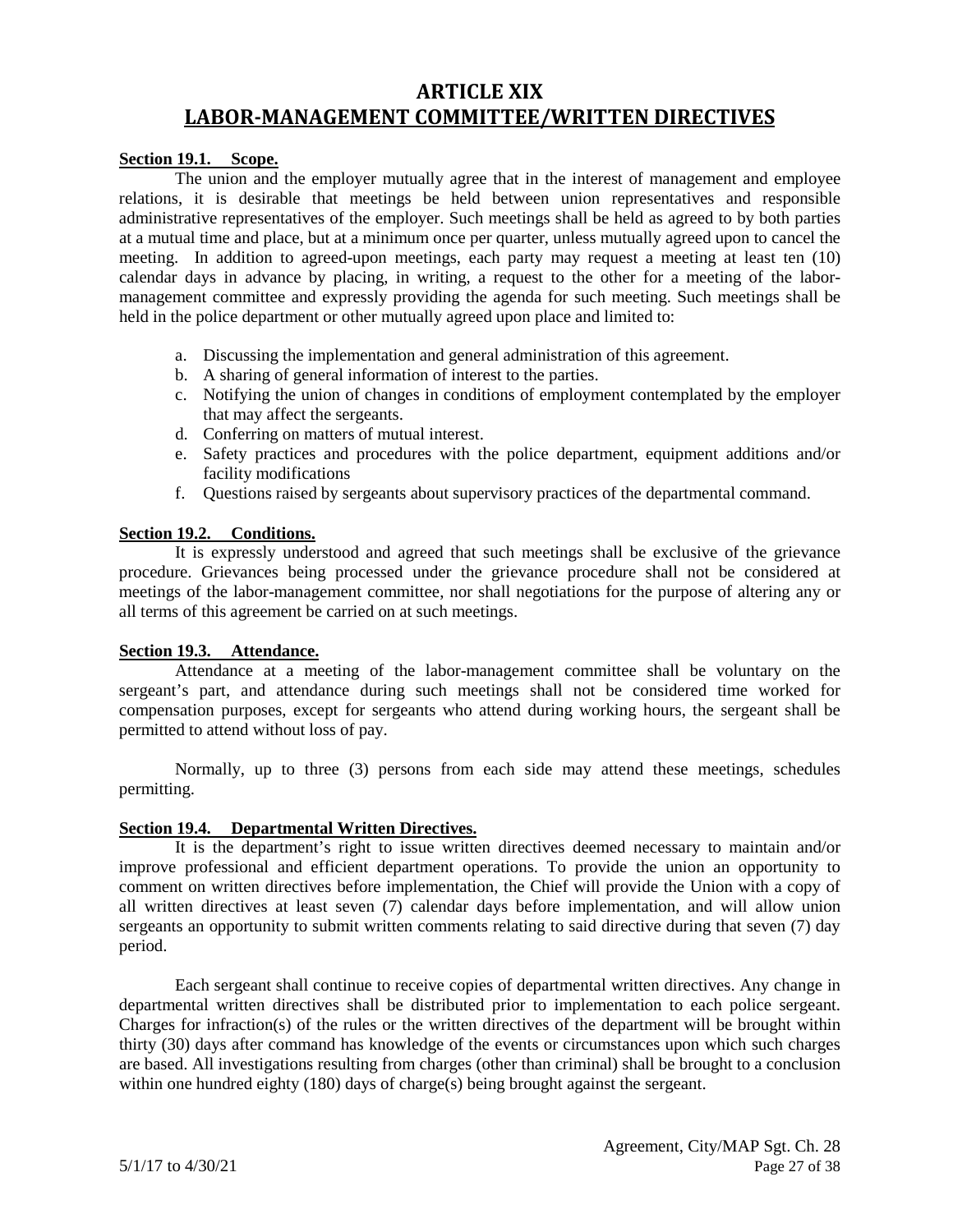## **ARTICLE XX MISCELLANEOUS PROVISIONS**

#### <span id="page-29-1"></span><span id="page-29-0"></span>**Section 20.1. Ratification and Amendment.**

This Agreement shall become effective when ratified by the City and MAP and signed by authorized representative(s) thereof and may be amended or modified during its term only with mutual written consent of both parties.

#### <span id="page-29-2"></span>**Section 20.2. Maintenance of Economic Benefits.**

<span id="page-29-3"></span>A sergeant's return to work after injury or medical leave, as well as medical exams, functional capacity evaluations, and transitional duty, shall be governed by City policy, as the same may be changed from time to time.

## **ARTICLE XXI SAVINGS CLAUSE**

#### <span id="page-29-4"></span>**Section 21.1. Savings Clause.**

In the event any article, section, or portion of this agreement should be held invalid and unenforceable by any board, agency or court of competent jurisdiction, such decision shall apply only to the specific article, section, or portion thereof specifically specified in the board, court or agency decision, and upon issuance of such a decision, the City and the union agree to notify one another and to immediately begin negotiations on a substitute for the invalidated article, section, or portion thereof.

## **ARTICLE XXII ENTIRE AGREEMENT**

<span id="page-29-6"></span><span id="page-29-5"></span>This agreement constitutes the complete and entire agreement between the parties and concludes collective bargaining between the parties for its term. This agreement supersedes and cancels all prior practices and agreements, whether written or oral, which conflict with the express terms of this agreement. If a past practice is not addressed in this agreement, it may be changed by the employer as provided in the management rights clause, Article II. The parties acknowledge that during the negotiations which resulted in this agreement, each had the unlimited right and opportunity to make demands and proposals with respect to any subject or matter not removed by law or ordinance from the area of collective bargaining, and that the understanding and agreements arrived at by the parties after the exercise of that right opportunity are set forth in this agreement. The union specifically waives any right it may have to impact or effects bargaining for the life of this agreement.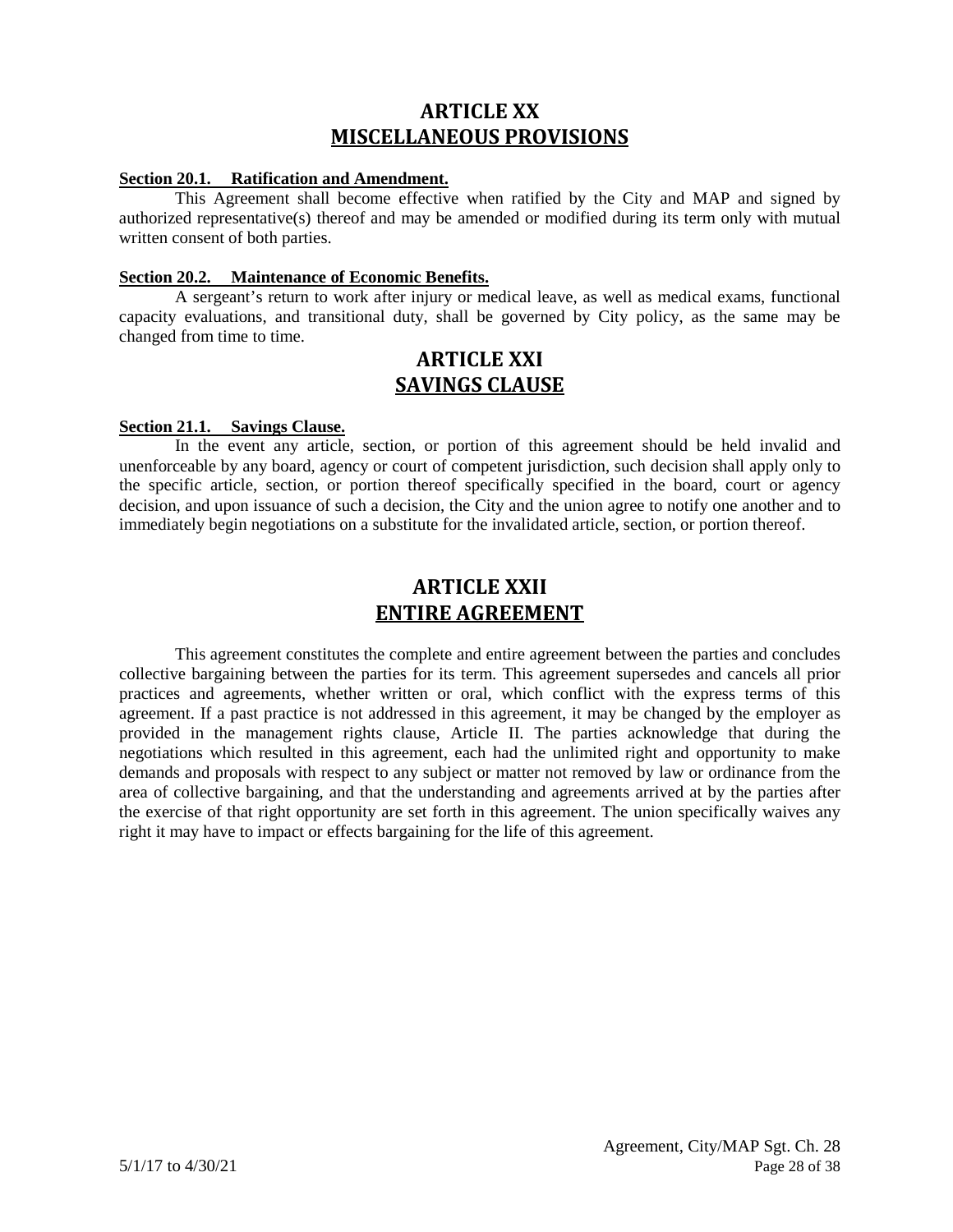## **ARTICLE XXIII TERMINATION**

#### <span id="page-30-0"></span>**Section 23.1. Termination in 2021.**

This agreement shall be effective as of May 1, 2017, and shall remain in force and effect until April 30, 2021*.* It shall be automatically renewed from year to year thereafter unless either party shall notify the other in writing at least one hundred twenty (120) days prior to the anniversary date that it desires to modify this agreement. In the event that such notice is given, negotiations shall begin no later than ninety (90) days prior to the anniversary date. In the event that either party desires to terminate this agreement, written notice must be given to the other party no later than ten (10) days prior to the desired termination date, which shall not be before the anniversary date.

Executed this day of the secure of  $\frac{1}{2017}$ .

#### **METROPOLITAN ALLIANCE OF POLICE ST. CHARLES, CHAPTER 28**

President City Administrator

**CITY OF ST. CHARLES**

**METROPOLITAN ALLIANCE OF POLICE**

President City Clerk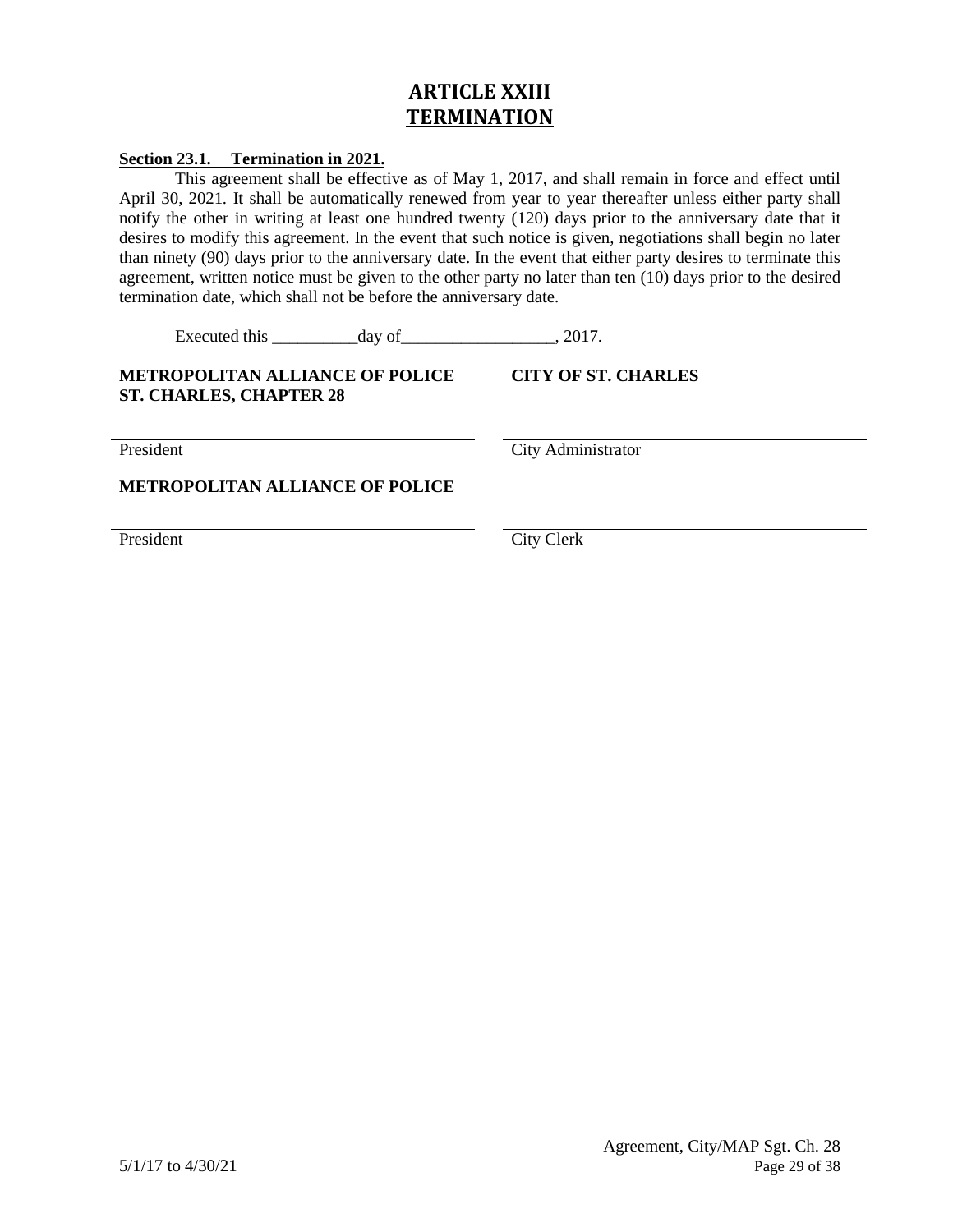## **APPENDIX A SERGEANT HOURLY RATE**

| <b>Sergeant Hourly Rate</b> |       |         |         |         |         |
|-----------------------------|-------|---------|---------|---------|---------|
|                             |       | 88%     | 92%     | 96%     | 100%    |
| <b>FY 17/18</b>             |       |         |         |         |         |
| <b>Hourly</b>               |       | \$49.64 | \$51.91 | \$54.16 | \$56.42 |
|                             | 2.00% |         |         |         |         |
| FY 18/19                    |       |         |         |         |         |
| <b>Hourly</b>               |       | \$50.64 | \$52.95 | \$55.25 | \$57.54 |
|                             | 2.00% |         |         |         |         |
| <b>FY 19/20</b>             |       |         |         |         |         |
| <b>Hourly</b>               |       | \$51.65 | \$54.00 | \$56.35 | \$58.70 |
|                             | 2.00% |         |         |         |         |
| FY 20/21                    |       |         |         |         |         |
| <b>Hourly</b>               |       | \$52.68 | \$55.08 | \$57.48 | \$59.87 |
|                             | 2.00% |         |         |         |         |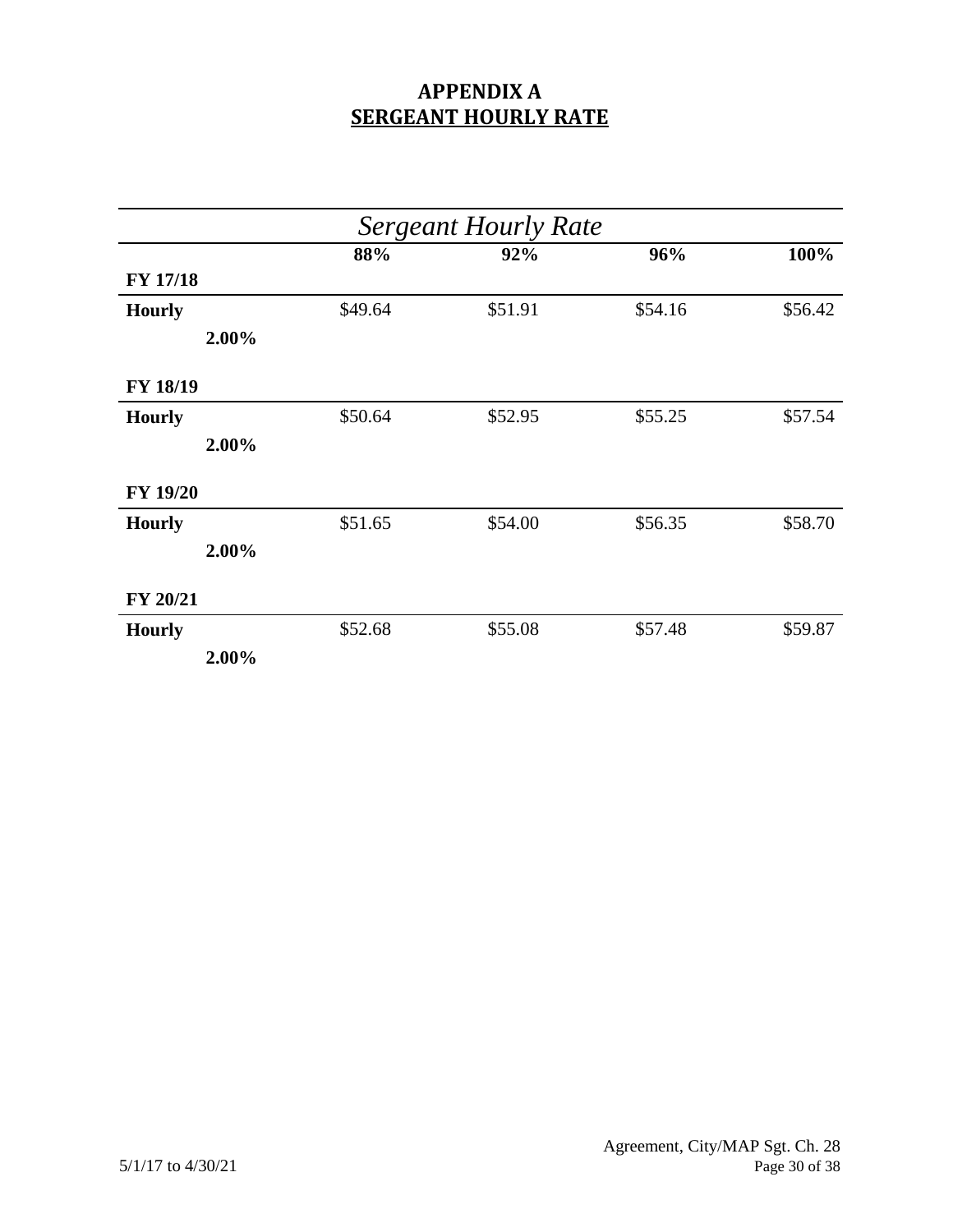## **APPENDIX B SERGEANT BODY ARMOR REPLACEMENT LIST**

<span id="page-32-0"></span>Below is the department's existing body armor replacement list for sergeants:

| <b>Fiscal Year</b> | <b>Sergeant</b> |
|--------------------|-----------------|
| 2017/2018          | None            |
| 2018/2019          | Pierce          |
| 2019/2020          | Clark           |
|                    | Majewski        |
| 2020/2021          | Kuttner         |
|                    | Griesbaum       |
|                    |                 |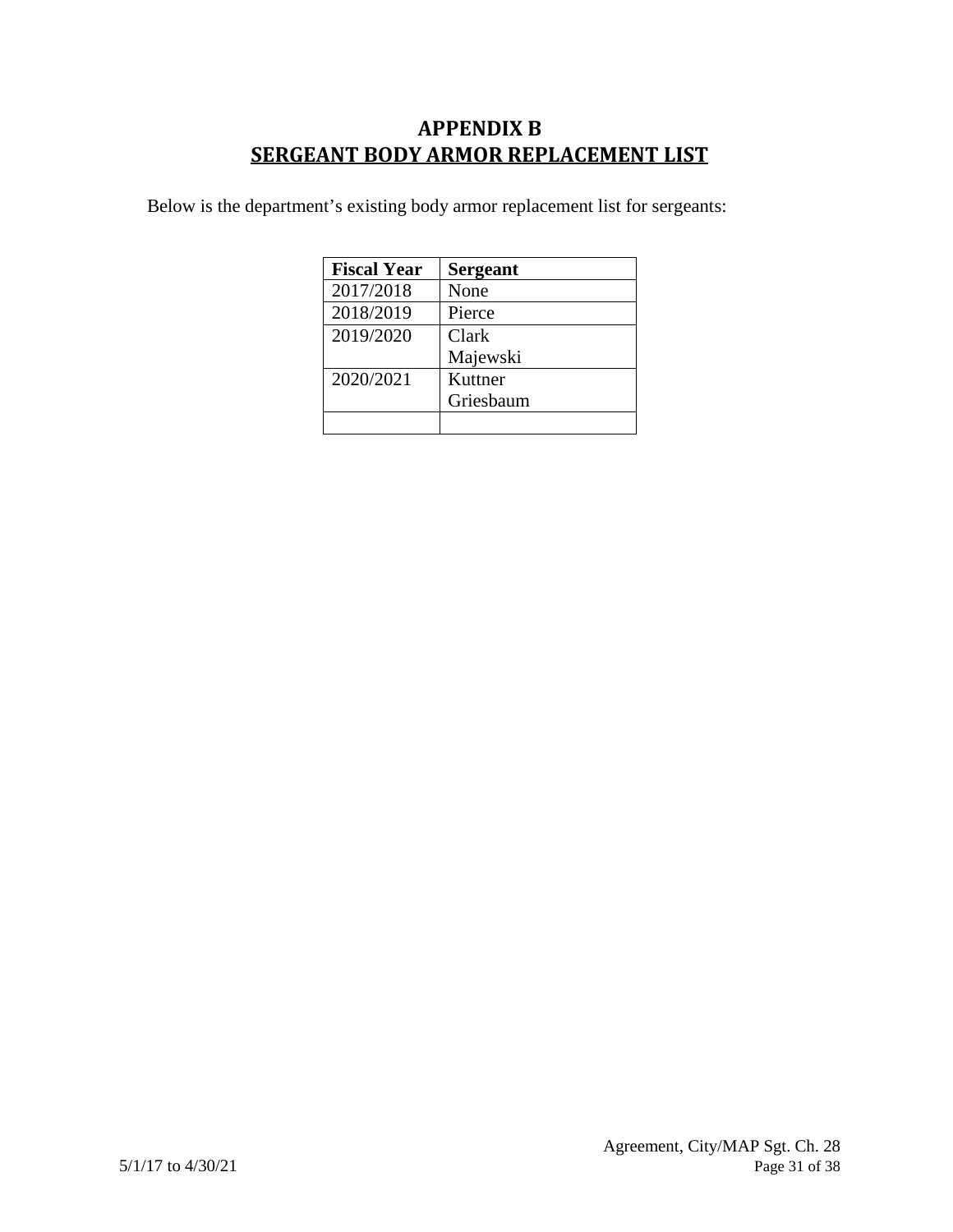## **SIDE LETTER SUBSTANCE USE POLICY**

<span id="page-33-0"></span>The City of St. Charles is committed to providing a safe and productive work environment for all employees and visitors. Employee health and overall well-being of the mind and body are important. The adverse effects of drug and alcohol use by employees are unacceptable. Consistent with the spirit and intent of this commitment, the City of St. Charles has developed and is implementing the following substance use (drugs and alcohol) policy for the Sergeants in accordance with the MAP contract. All aspects of the City's drug/alcohol testing policy including, but not limited to, the collection, handling, shipping, receiving and storage of specimens, laboratory analysis procedures, record keeping and the reporting of test results shall comply with federal regulations. Any changes to the Substance Use Policy will be discussed in Labor/Management and agreed to by both parties.

#### **Substance Use Prohibited**

All locations at which City business is conducted are declared to be drug-free work places. The use, possession, (except, as required, in the line of duty) distribution and/or sale of drugs or alcohol on City premises or during work time by employees or visitors is prohibited. Employees are also prohibited from reporting to work or working under the influence of illegal drugs or alcohol. "Under the influence of drugs or alcohol" is defined as when test results are at or above the levels indicated in this policy. In accordance with this policy, urinalysis tests will be conducted to detect the six (6) following substances for Sergeants: amphetamines, cocaine, marijuana, opiates, 6-Accetylmorphine, and phencyclidine (PCP). Suspected cases of illegal workplace drug/alcohol possession or the distribution or sale of drugs/alcohol will be referred to law enforcement authorities. Employees who use drugs/alcohol harm themselves, endanger others, and can affect the efficiency and effectiveness of City operations.

#### **Substance Use Testing**

#### *Drug Testing*

Employees may be randomly tested no more than two (2) times per calendar year. All urine samples shall be split-samples. The "primary sample" shall be at least 30 ml. of urine; the "split sample" shall be at least 15 ml. Failure of the employee to provide that quantity even after a three (3) hour second opportunity following drinking up to forty (40) ounces of water, will cause the employee to be referred for a medical evaluation to develop pertinent information as to whether the employee's inability to provide a specimen is genuine or constitutes a refusal to test. The medical evaluation shall go to the Medical Review Officer (MRO) who will make a conclusion in writing to the City. While this process is being accomplished the employee shall not be working.

The employer will pay for all tests it directs.

The employee will be provided an eight (8) ounce glass of water every 30 minutes, but not to exceed a maximum of 40 ounces over a period of three (3) hours or until the donor has provided a sufficient urine specimen. The employee shall consume that amount which is not uncomfortable.

#### *Alcohol Testing*

Two breath tests are required to determine if the employee has a prohibited alcohol concentration. A "screen" test shall be conducted first. Any results less than .04 alcohol concentration is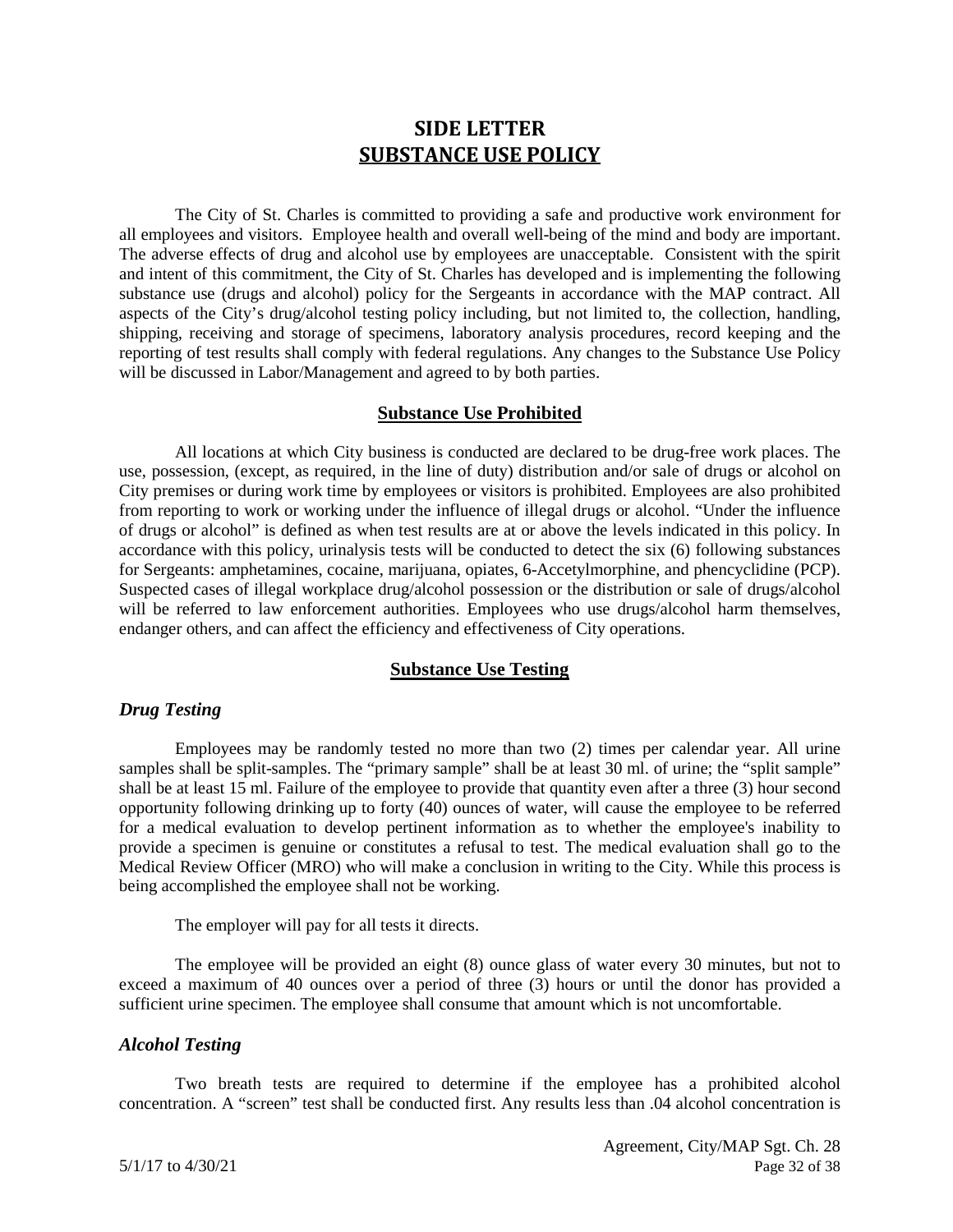considered a negative test and a second test is not required. If the alcohol concentration is .04 or greater, a second or "confirmation test" must be conducted. Within two (2) days of receipt, the City shall provide an employee with a copy of any test results that the City received with respect to such employee. The employer will pay for all tests it directs. Time spent at the site and traveling to and from the testing site shall be treated as work time.

#### **Post-Offer Testing**

No one will be hired or re-hired until they take and pass a urine test for evidence of illegal drug use. All post-offer individuals will be scheduled at the City designated medical provider for substance use testing. The City designated medical provider uses only SAMHSA certified labs. The prospective employee will be required to sign a consent form, show a photo identification, and provide a urine specimen under the security requirements of the City designated medical provider. All positive screens for drug use will be confirmed by Gas Chromatography/Mass Spectrometry (GCMS) before specimens are regarded positive. Should a post-offer individual refuse a substance test or test positive, the offer will be rescinded. All results will be confidential.

### *Test Cutoff Levels Defined*

| <b>INITIAL TEST CUT-OFF LEVELS</b>                           |                            |  |  |  |
|--------------------------------------------------------------|----------------------------|--|--|--|
| Marijuana metabolites                                        | $50$ ng/ml                 |  |  |  |
| Cocaine metabolites                                          | $150$ ng/ml                |  |  |  |
| Opiate metabolites<br>Codeine/Morphine                       | $2000$ ng/ml               |  |  |  |
| 6-Accetylmorphine                                            | $10 \text{ ng/ml}$         |  |  |  |
| Phencyclidine (PCP)                                          | $25$ ng/ml                 |  |  |  |
| Amphetamines<br>AMP/MAMP (methamphetamine)<br>MDMA (ecstasy) | $500$ ng/ml<br>$500$ ng/ml |  |  |  |

The initial test cut-off levels are defined as at or above:

A positive urine/blood test is defined as at or above these levels of GC/MS Confirmation:

| <b>DRUGS</b>                                                   |                                                          |  |
|----------------------------------------------------------------|----------------------------------------------------------|--|
| Marijuana metabolites                                          | $15$ ng/ml                                               |  |
| Benzoylecgonine                                                | $100$ ng/ml                                              |  |
| Codeine                                                        | $2000$ ng/ml                                             |  |
| Morphine                                                       | $2000$ ng/ml                                             |  |
| 6-Accetylmorphine                                              | $10 \text{ ng/ml}$                                       |  |
| Phencyclidine (PCP)                                            | $25$ ng/ml                                               |  |
| Amphetamines                                                   | $250$ ng/ml                                              |  |
| Methamphetamine<br>MDMA (ecstasy)<br><b>MDA</b><br><b>MDEA</b> | $250$ ng/ml<br>$250$ ng/ml<br>$250$ ng/ml<br>$250$ ng/ml |  |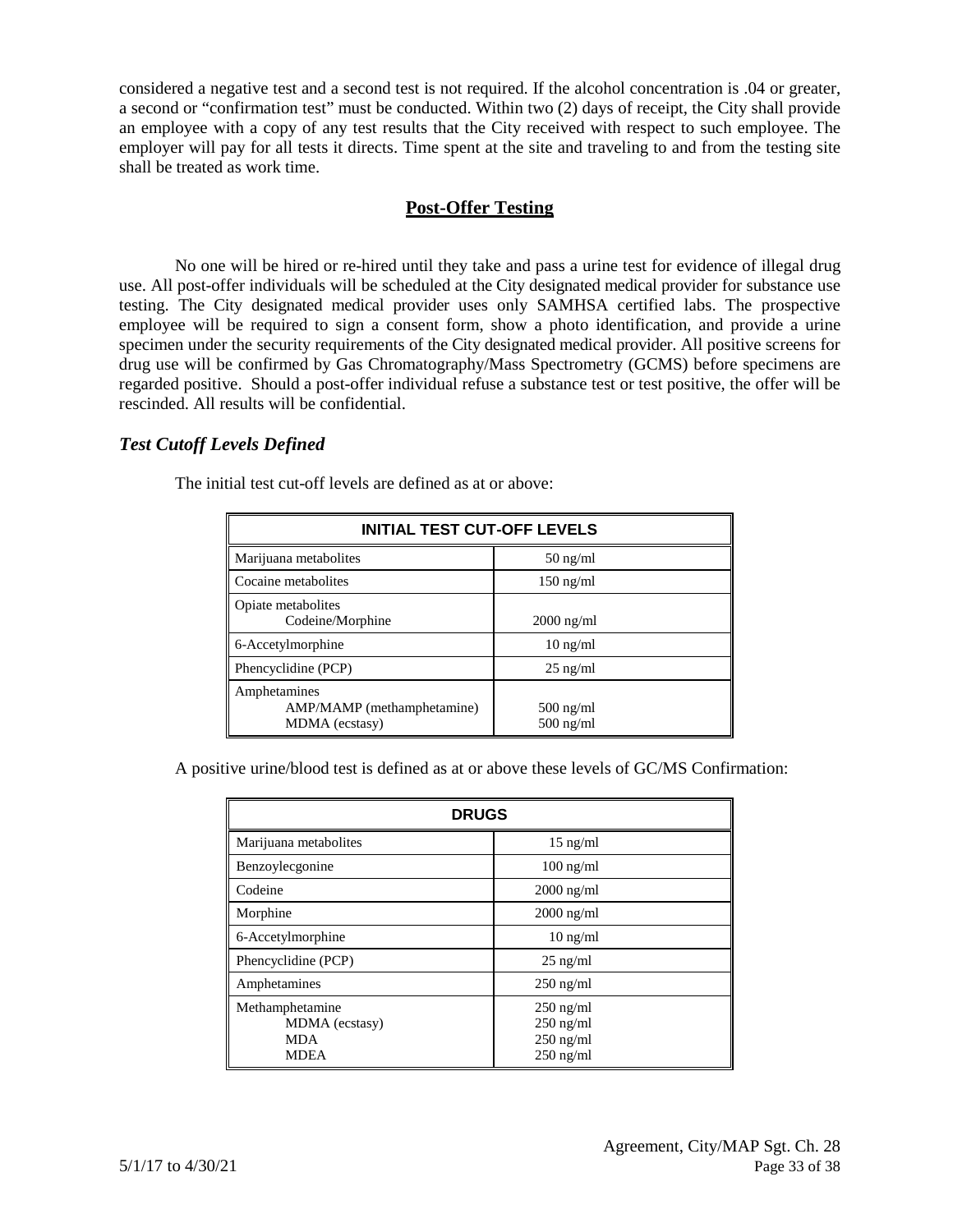#### **Post Employment Drug Testing**

Once an applicant is hired, the employee may be subject to the following tests:

#### *Post-Accident Testing*

#### **Vehicle Accident**

Employee(s) involved in a reportable accident must be tested for substance use if one or more of the following apply:

- Fatality.
- If the employee is the driver and receives medical treatment away from accident site (testing must occur within eight (8) hours of the accident for alcohol and 32 hours of the accident for drugs).
- If the employee is the driver and any vehicle is towed (testing must occur within 32 hours of the incident).
- Reasonable suspicion of drug usage.

#### **Employee Accident**

All employees will be tested for substance use if seeking medical treatment following a workrelated injury with a medical provider (hospital, clinic, or physician's office).

The substance use test must be performed within two (2) hours following the accident. If a required alcohol test is not administered within eight (8) hours following the accident, the employer shall cease attempts to administer an alcohol test. If a required controlled substance test is not administered within 32 hours following the accident, the employer shall cease attempts to administer a controlled substances test. If the employee refuses to submit to the substance use test, he will be treated as if he tested positive.

#### **Reasonable Suspicion Testing**

Employees who are suspected of using drugs at any time or alcohol during work hours will be tested for substance use. This suspicion must be based on the supervisor's specific observations concerning the appearance, behavior, speech and/or body odors of the employee. Testing for alcohol must occur within eight (8) hours of the supervisor's observation. Testing for drugs can occur whenever there is suspicion.

Employees will be given a completed and signed copy of the reasonable suspicion checklist at the time that they are directed to undergo reasonable suspicion testing.

Employees selected for testing because of reasonable suspicion will be escorted to the City designated medical provider to provide a urine specimen(s) in accordance with the City policy guidelines. All positive screens for drug use will be confirmed by Gas Chromatography/Mass Spectroscopy (GCMS) before specimens are regarded positive. All positive drug test results will also be reviewed by a Medical Review Officer before results are reported to the City.

#### **Random Selection Testing**

The City of St. Charles utilizes a computerized random selection program at the City designated medical provider to provide names to be tested for substance use. All employees in the random selection pool have an equal chance to be selected. Employees may be randomly tested no more than two (2) times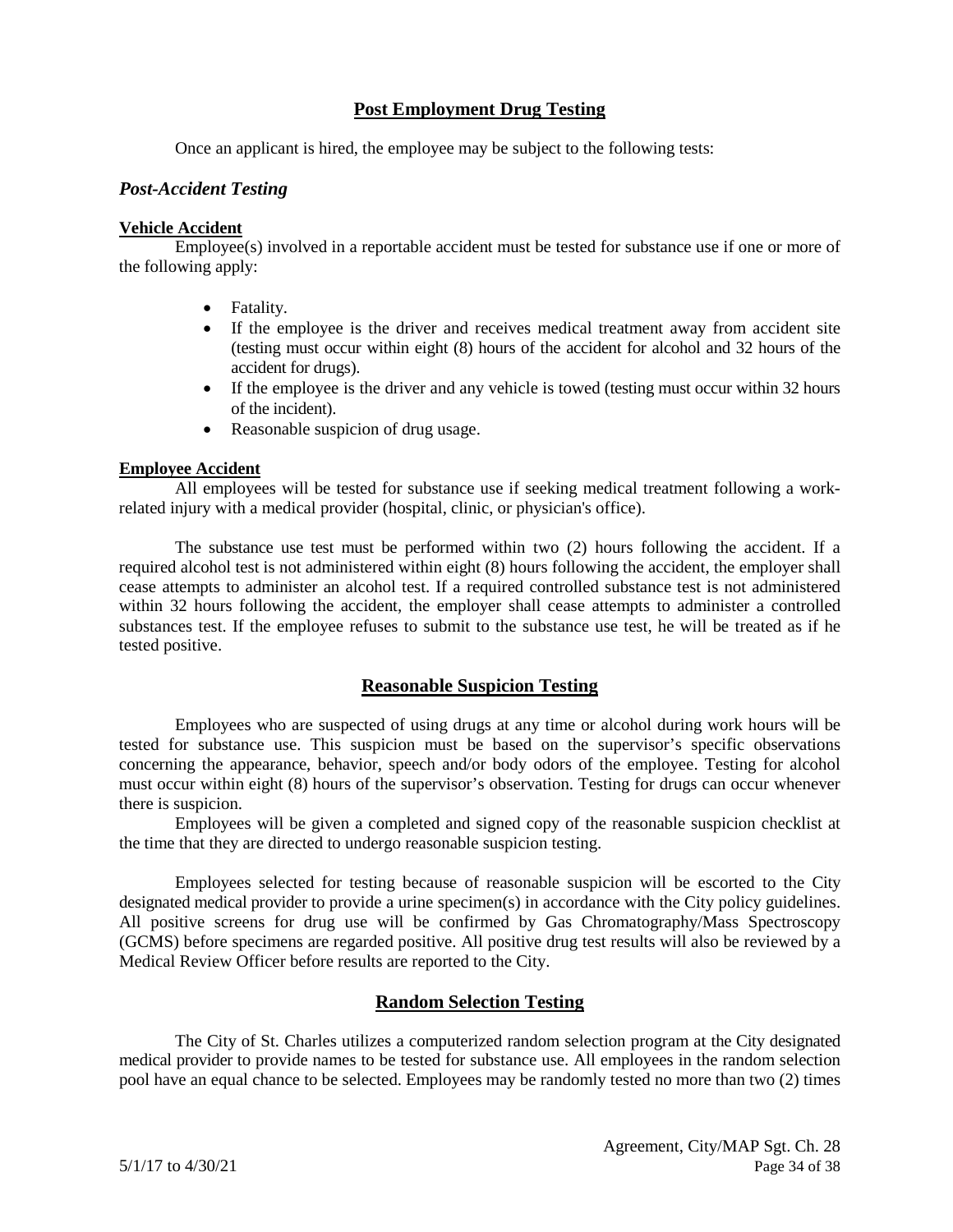per calendar year unless otherwise specified in a union contract. Results will be sent to employee within two (2) days of receiving them in HR. A computer does the actual selection and provides two lists:

- 1. List of each employee in the City pool at the time of selection;
- 2. List of the actual employees selected at the time of selection.

#### **Positive Employee Post-Accident, Reasonable Suspicion, Random Selection Test Results**

Positive test results for these tests are defined as:

- 1. An employee admission that he has used drugs and/or alcohol prior to reporting to work or while working.
- 2. A breath alcohol concentration of .04 or greater.
- 3. Positive urine test at or above levels stated in the pre-employment result section.
- 4. Refusal to be tested which may consist of attempting to adulterate sample; substitution of sample; or failure to cooperate in the testing process to include deliberate delay.

#### *Refusals or Positive Test – Removal from the Job*

Employees who refuse to be tested will be treated as if they tested positive. Refusal consists of attempting to adulterate sample, substitution of sample, or failure to cooperate in the testing process to include deliberate delay. The City may terminate the employee upon a positive test result. The employee, if testing positive, will be removed from his job immediately, required to have an evaluation and education with the Substance Abuse Professional (SAP) through the Employee Assistance Program (Tri-City Family Services), comply with and complete any recommended rehabilitation, and authorize the program to keep the City of St. Charles abreast of the employee's drug-free accomplishments. EAP services beyond the group health benefits provided by the City of St. Charles at the time of treatment, is the responsibility of the employee.

### **Employee Assistance Program (EAP)**

Any employee violating this policy is subject to discipline including suspension and/or termination; however, should any employee be convicted of violating a criminal drug statute in the workplace, discipline of the employee will be termination, referral to law enforcement and/or participation in an approved rehabilitation or drug use employee assistance program (EAP). The Employee Assistance Program for City of St. Charles employees is Tri-City Family Services. If such help is offered and accepted, the employee must satisfactorily take part in the program to continue employment. The City believes that rehabilitation is the preferred solution to any such problem as it both protects our investment in a trained employee and treats the employee concerned with dignity. Payment beyond the group health benefits provided by the City of St. Charles at the time of treatment is the responsibility of the employee.

#### *EAP Requirements*

1. Employees in treatment due to a violation of this policy may be placed on medical leave at the discretion of the City. Employees who successfully complete rehabilitation will be reinstated to an available opening for which they are qualified.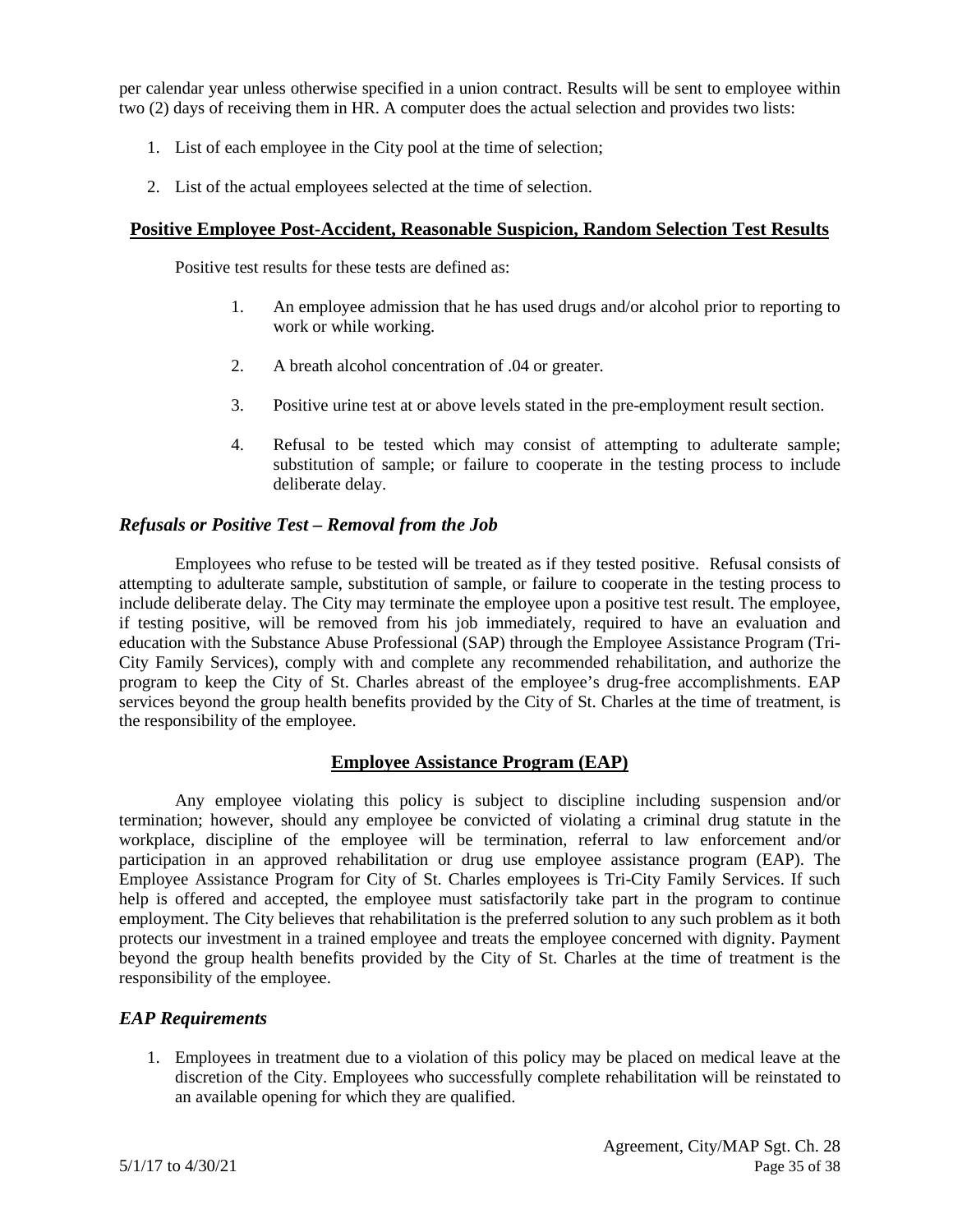- 2. All employees who have tested positive and completed an employee assistance/treatment program will be required to submit to testing with or without cause when ordered by the City for up to one (1) year following completed rehabilitation.
- 3. Employees who fail to cooperate in an evaluation; fail to successfully complete rehabilitation or test positive more than once will be terminated.
- 4. Some or all of the expenses of rehabilitation may be covered by the employee's insurance. Expenses not covered are the responsibility of the employee.
- 5. Employees may volunteer for rehabilitation and treatment but may not avoid discipline by volunteering. All rehabilitation provisions will still apply. No more than two such leaves for voluntary treatment will be granted to any employee.

#### **Drug Education**

Employees have the right to know about the dangers of drug use in the workplace, the City policy regarding a drug-free workplace and what is available to help combat drug problems. Education programs on the dangers of drug use in the workplace will be made available on a regular basis. Employees will be made aware of the several kinds of help that are available on a voluntary basis. These include:

- 1. Medical insurance benefits for substance use programs.
- 2. Information about community resources for assessment and treatment.
- 3. Tri-City Family Services (Employee Assistance Program).

We have established this help as part of our commitment to the health, safety, and well-being of our employees and their families; employees are encouraged to use it as needed.

#### **Policy Acknowledgement**

All employees must acknowledge in writing (see Substance Use Policy Acknowledgement Form) that they have been informed of the above policy and agree to abide by it in all respects.

#### *Rights and Responsibilities under the City of St. Charles Policy*

#### **Employee Rights**

- 1. The City of St. Charles will tell the employee that he can't bring in, make, distribute or sell, use or even have with him any illegal drugs or alcohol when at work or on City premises.
- 2. The City of St. Charles will tell the employee what help the City has available to him for combating drug and alcohol problems.
- 3. The City of St. Charles will give the employee a written policy statement explaining the policy about drugs in the workplace.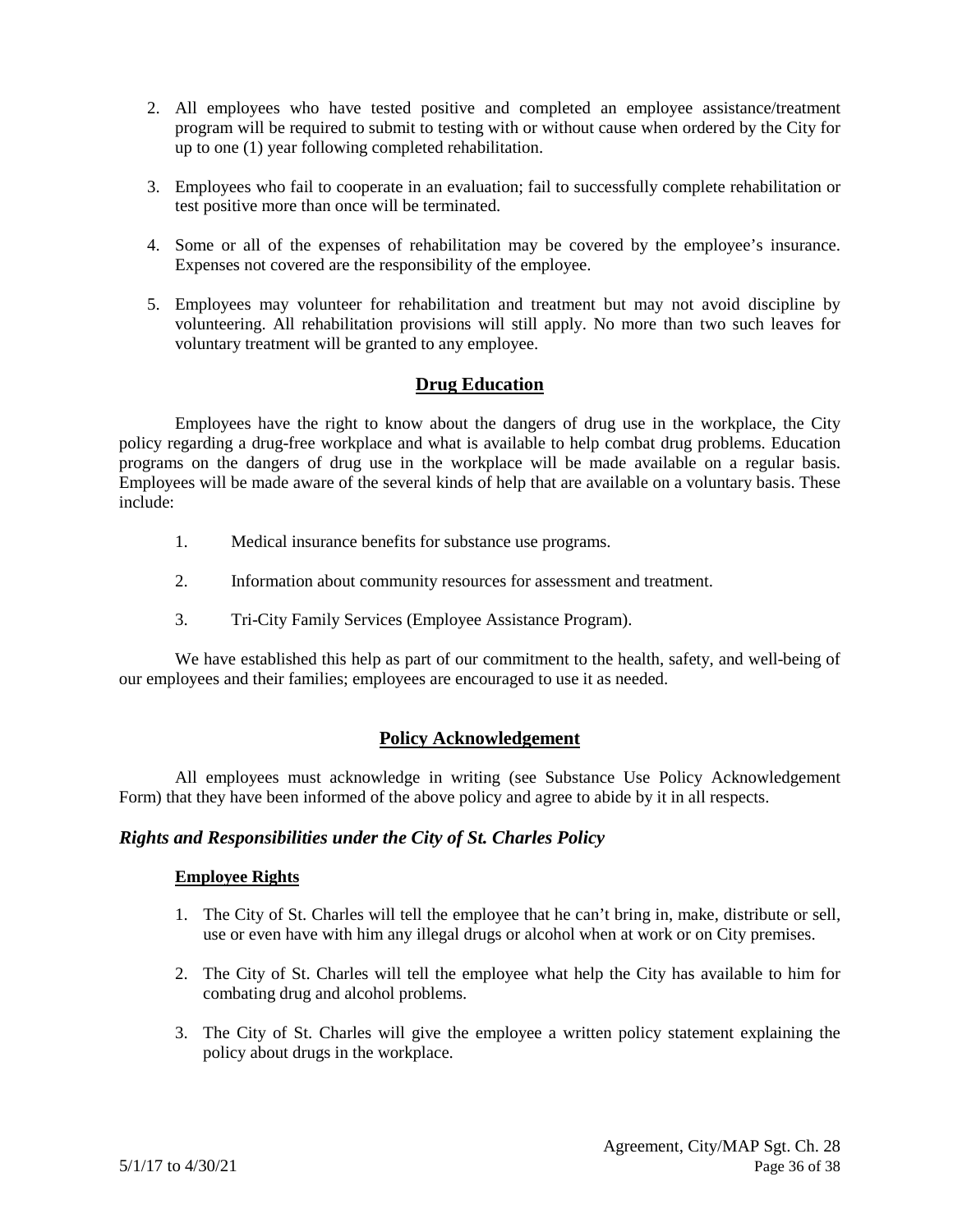#### **Criminal Conviction**

If an employee is convicted by a court of a substance use related criminal violation, the employee may be:

- 1. Disciplined up to and including termination; or
- 2. Offered help available to combat the employee's involvement with drugs or alcohol in accordance with the City policy.

#### **Employee Responsibilities**

- 1. The employee must read the policy statement and certify that he has done so.
- 2. The employee must agree to abide by the guidelines of the City's policy. The City of St. Charles can terminate an employee if he does not agree.
- 3. The employee must satisfactorily complete all the steps associated with any offered rehabilitation program.

If an employee has any questions or comments about this policy, please contact the Human Resources Department.